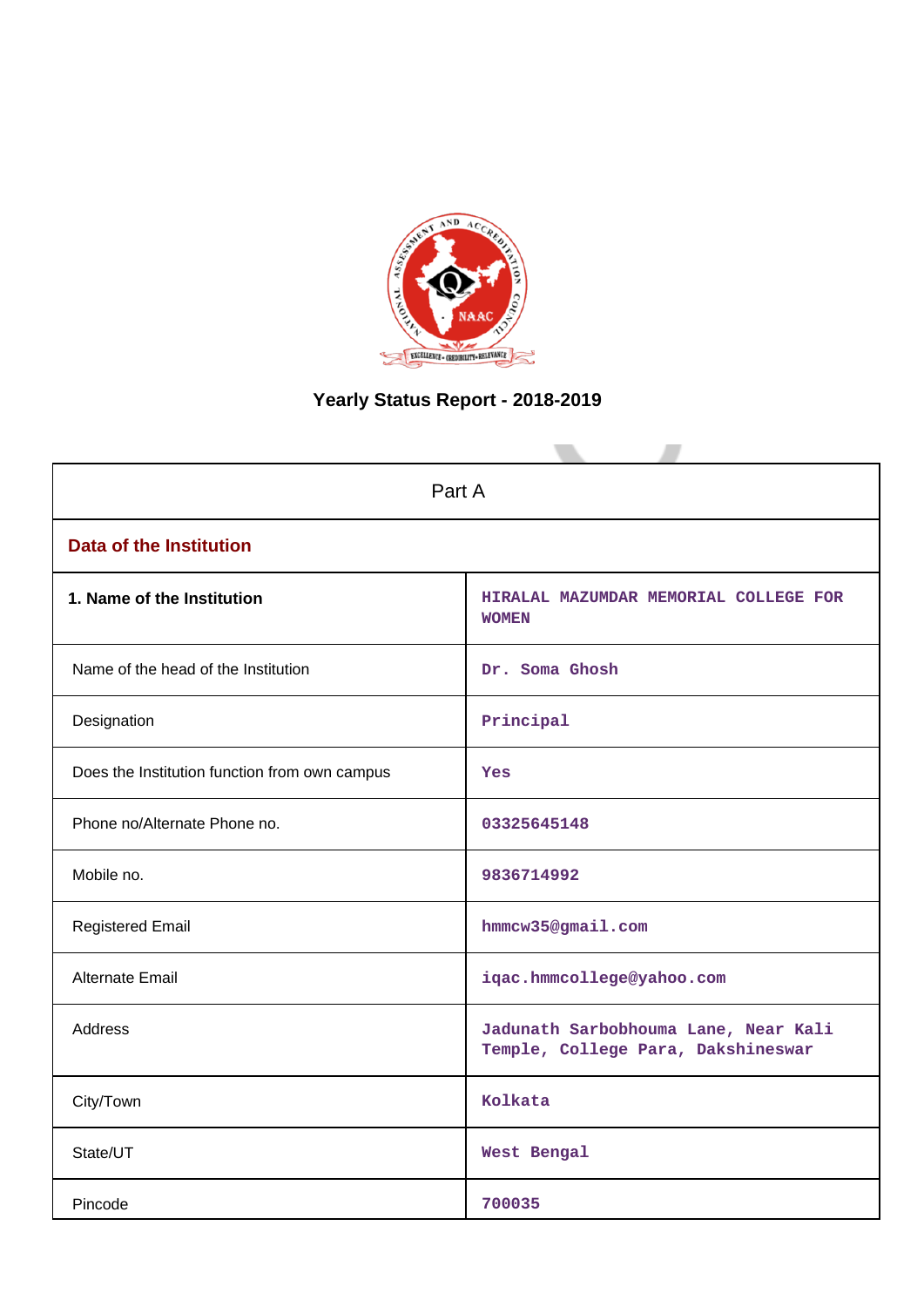| 2. Institutional Status                                                  |                                                                                                      |
|--------------------------------------------------------------------------|------------------------------------------------------------------------------------------------------|
| Affiliated / Constituent                                                 | Affiliated                                                                                           |
| Type of Institution                                                      | Women                                                                                                |
| Location                                                                 | Urban                                                                                                |
| <b>Financial Status</b>                                                  | state                                                                                                |
| Name of the IQAC co-ordinator/Director                                   | Dr. Rupa Sen                                                                                         |
| Phone no/Alternate Phone no.                                             | 03325645148                                                                                          |
| Mobile no.                                                               | 9007343950                                                                                           |
| <b>Registered Email</b>                                                  | iqac.hmmcollege@yahoo.com                                                                            |
| <b>Alternate Email</b>                                                   | hmmcw35@gmail.com                                                                                    |
| 3. Website Address                                                       |                                                                                                      |
| Web-link of the AQAR: (Previous Academic Year)                           | http://hmmcollege.ac.in/upload/aca_nona<br>ca_files/AQAR_2017_20180001-1.pdf                         |
| 4. Whether Academic Calendar prepared during<br>the year                 | Yes                                                                                                  |
| if yes, whether it is uploaded in the institutional website:<br>Weblink: | http://hmmcollege.ac.in/upload/aca_nona<br>ca files/Institutional Calendar 2018-19<br>-converted.pdf |
| <b>5. Accrediation Details</b>                                           |                                                                                                      |

| Cycle | Grade | <b>CGPA</b> | Year of      | Validity                 |                          |
|-------|-------|-------------|--------------|--------------------------|--------------------------|
|       |       |             | Accrediation | Period From              | Period To                |
|       | $C++$ | 6.95        | 2005         | $28 - \text{Feb} - 2005$ | $27 - \text{Feb} - 2009$ |
|       | $B++$ | 2.77        | 2016         | $02 - Dec - 2016$        | $01 - Dec - 2021$        |

**6. Date of Establishment of IQAC 20-Feb-2014**

# **7. Internal Quality Assurance System**

Quality initiatives by IQAC during the year for promoting quality culture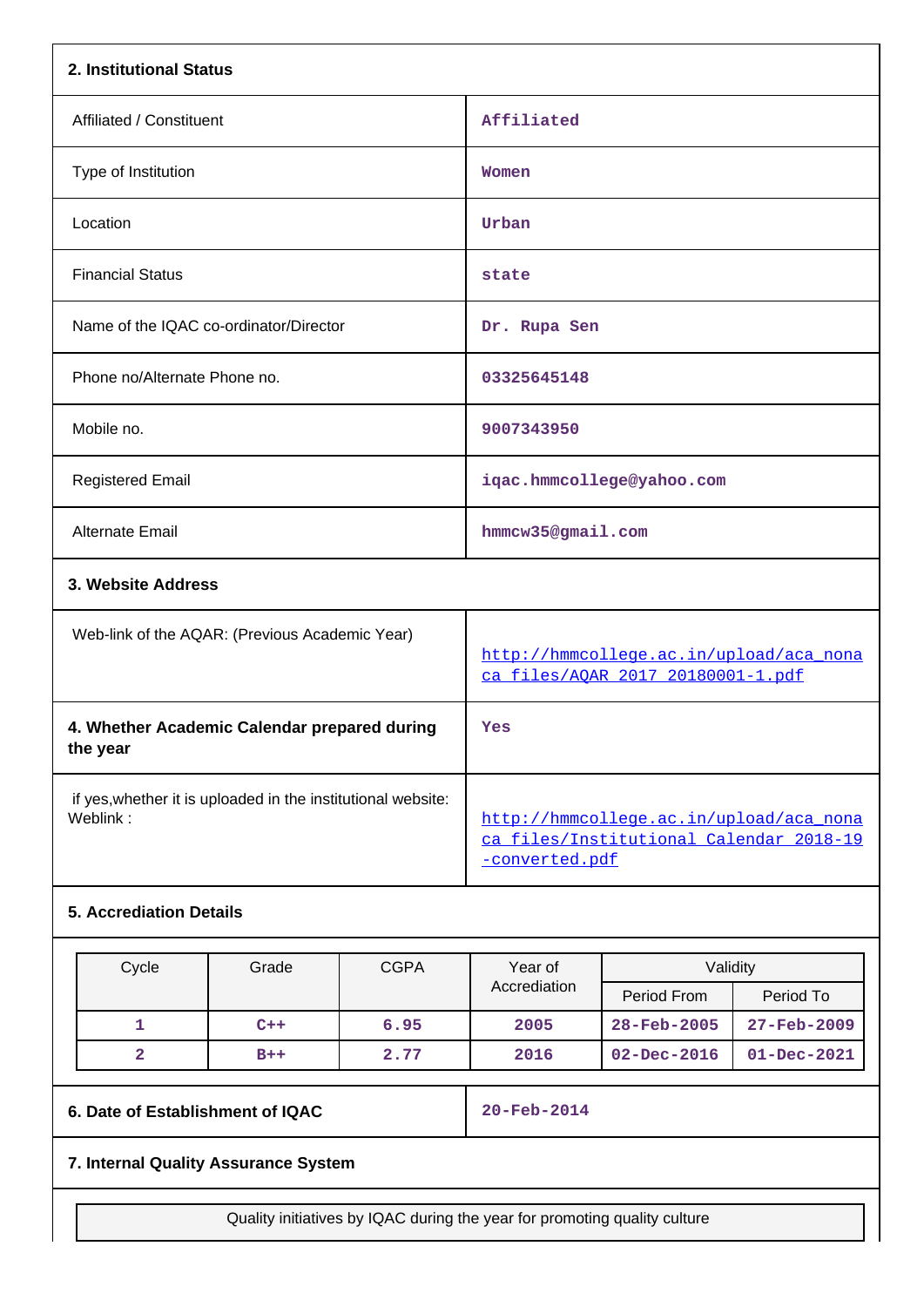| Item /Title of the quality initiative by<br><b>IQAC</b> | Date & Duration                 | Number of participants/ beneficiaries |
|---------------------------------------------------------|---------------------------------|---------------------------------------|
| New Students Software for<br>Student Data               | $19 - Ju1 - 2018$<br>365        | 365                                   |
| Online Attendance                                       | $06 - Oct - 2018$<br>365        | 365                                   |
| All Staff, Studnents and<br>Guardian Meetings           | $13 - \text{Mar} - 2020$<br>365 | 1389                                  |
| Skill Enhancement Course                                | $12 - Ju1 - 2018$<br>180        | 365                                   |
| Nine IQAC Meetings                                      | $13 - \text{Mar} - 2020$<br>356 | 1389                                  |
| PBAS Completed and<br>Endorsed                          | $14 - Nov - 2019$<br>365        | 55                                    |
| Academic and<br>Administrative Audit<br>Submitted       | $14 - Nov - 2019$<br>365        | 80                                    |
| Submission of AISHE                                     | $06 - \text{Feb} - 2019$<br>365 | 1389                                  |
| Registered for NIRF                                     | $01 - Oct - 2018$<br>365        | 1389                                  |
| Submission of AQAR                                      | $31 - Jan - 2019$<br>365        | 1389                                  |
|                                                         | <u>View File</u>                |                                       |

# **8. Provide the list of funds by Central/ State Government- UGC/CSIR/DST/DBT/ICMR/TEQIP/World Bank/CPE of UGC etc.**

| Institution/Departmen<br>t/Faculty                                                    | Scheme                    | <b>Funding Agency</b>                                         | Year of award with<br>duration | Amount   |
|---------------------------------------------------------------------------------------|---------------------------|---------------------------------------------------------------|--------------------------------|----------|
| Institution                                                                           | RUSA 2.0                  | Central and<br><b>State</b><br>Government                     | 2018<br>730                    | 20000000 |
| Department of<br>Political<br>Science                                                 | Seminar and<br>Conference | West Bengal<br>Science<br>Political<br>Science<br>Association | 2018<br>$\mathbf{2}$           | 13000    |
| Environmental<br>Science                                                              | Conference                | <b>DST</b>                                                    | 2019<br>1                      | 50000    |
| <u>View File</u>                                                                      |                           |                                                               |                                |          |
| 9. Whether composition of IQAC as per latest<br>$\mathbf{N}$ . A.O. and defined a set |                           | Yes                                                           |                                |          |

| 9. Whether composition of IQAC as per latest<br><b>NAAC guidelines:</b> | Yes       |
|-------------------------------------------------------------------------|-----------|
| Upload latest notification of formation of IQAC                         | View File |
|                                                                         |           |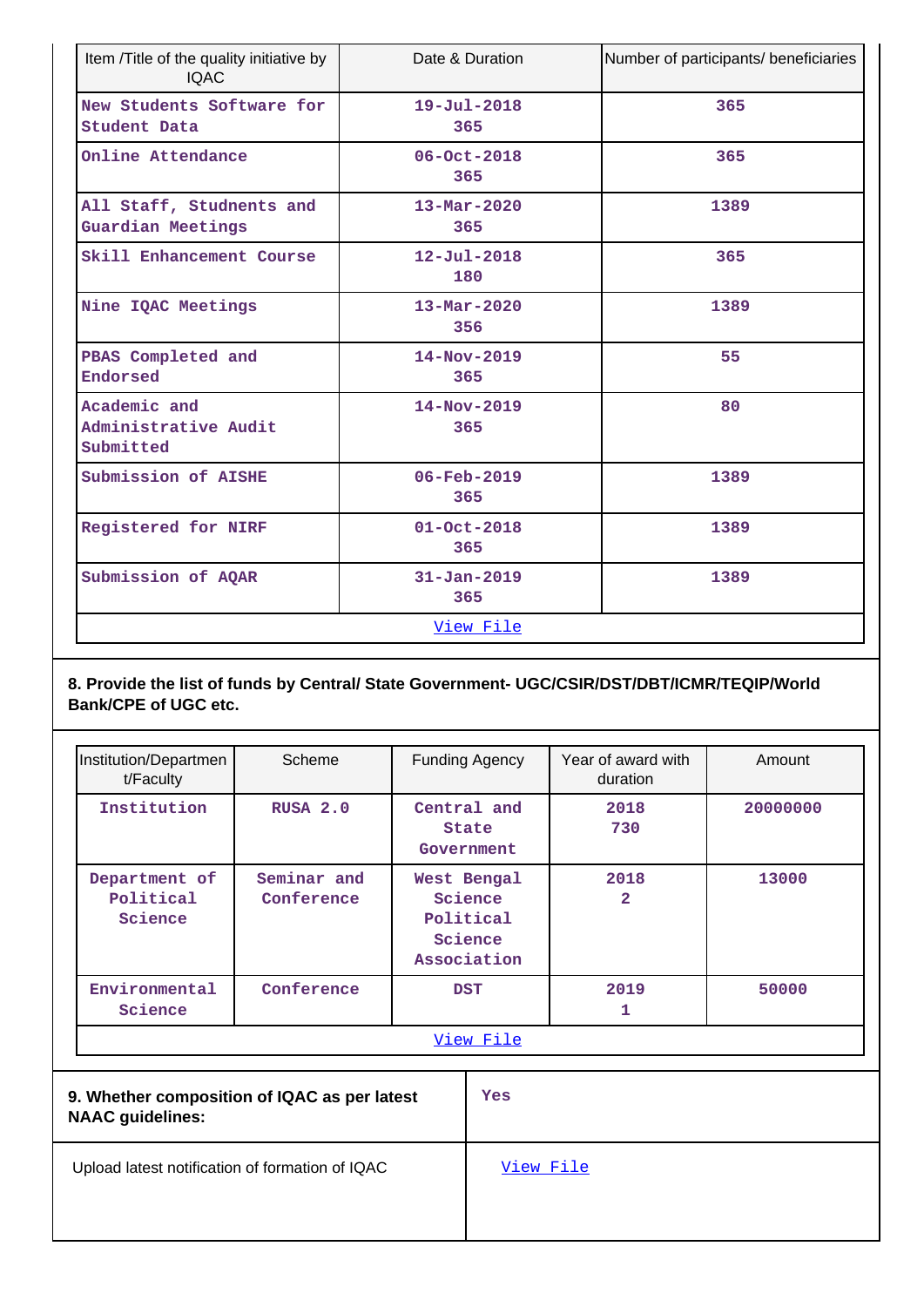| 10. Number of IQAC meetings held during the<br>year :                                                              | 9         |
|--------------------------------------------------------------------------------------------------------------------|-----------|
| The minutes of IQAC meeting and compliances to the<br>decisions have been uploaded on the institutional<br>website | Yes       |
| Upload the minutes of meeting and action taken report                                                              | View File |
| 11. Whether IQAC received funding from any of<br>the funding agency to support its activities<br>during the year?  | <b>No</b> |

#### **12. Significant contributions made by IQAC during the current year(maximum five bullets)**

**• Conducted Seminar/ Workshops/ Training etc. to promote quality, research Development. In the academic year 20182019, the college has organised 2 International Seminar, 3 National Seminar, 3 State Level Seminars and 10 Extension Lectures. Date of International Seminar: 28.08.2018 (One Day International Seminar on "New Social Movement with Special Reference to Students Movement" organised by Dept. of Political Science (MDM) in collaboration with HMM College for Women) 08.09.2018 (Youth Conference on "Politics Administration in One World" organised by BIPS in collaboration with Dept. of Political Science, HMM College) Date of National Seminar: 06.05.2019 (National Seminar on "Ethical Issues in Academic Research" organised by IARA) 05.09.2018 (National Seminar on "Use of Scientific and Technical Terminology in Political Science", Dept. of Political Science) 29.03.2019 (National Seminar on Value Education – Ramkrishna Ashram, Baranagar with Dept. of Education and Sanskrit) Date of State Level Seminar: 29.01.2019 (Seminar on "Science Without Boundaries" with Centre of Science ) 28.02.2019 (Seminar on "Science for the People and People for Science" organized by Zoology and Food and Nutrition) 08.03.2019 (Seminar on "Women Empowerment" organized by Department of Political Science) Date of Extension Lecture: 30.07.2018 (Dept. of Journalism) 17.08.2018 (Dept. of Education) 29.08.2018 (Dept. of Women Studies) 06.12.2018 (Dept. of Botany) 04.02.2019 (Dept. of Women Studies) 08.02.2019 (Dept. of Sociology) 20.03.2019 (Dept. of Urdu) 24.04.2019 (Dept. of History) 10.05.2019 (Dept. of Philosophy) • Taken measures to strengthen the skill developmental activity for students: Computer Literacy, Communicative English, Yoga, Workshops And Training Programs. • Initiated the process of reforms in the college such as upgraded automation and inclusion of ERP system, for example FINERP for dealing with Students' fees related matters, voucher processing for making payment to the vendors/suppliers etc. and activating PFMS mechanism • Acceleration of industry academia interactions through some of the Science departments, like chemistry, Food and Nutrition and through the Career and placement Cell of the College • Introduction of Urdu (Honours) and General in Commerce, Electronics, Hindi, Women Studies and Environmental Science**

#### [View File](https://assessmentonline.naac.gov.in/public/Postacc/Contribution/4934_Contribution.xlsx)

**13. Plan of action chalked out by the IQAC in the beginning of the academic year towards Quality Enhancement and outcome achieved by the end of the academic year**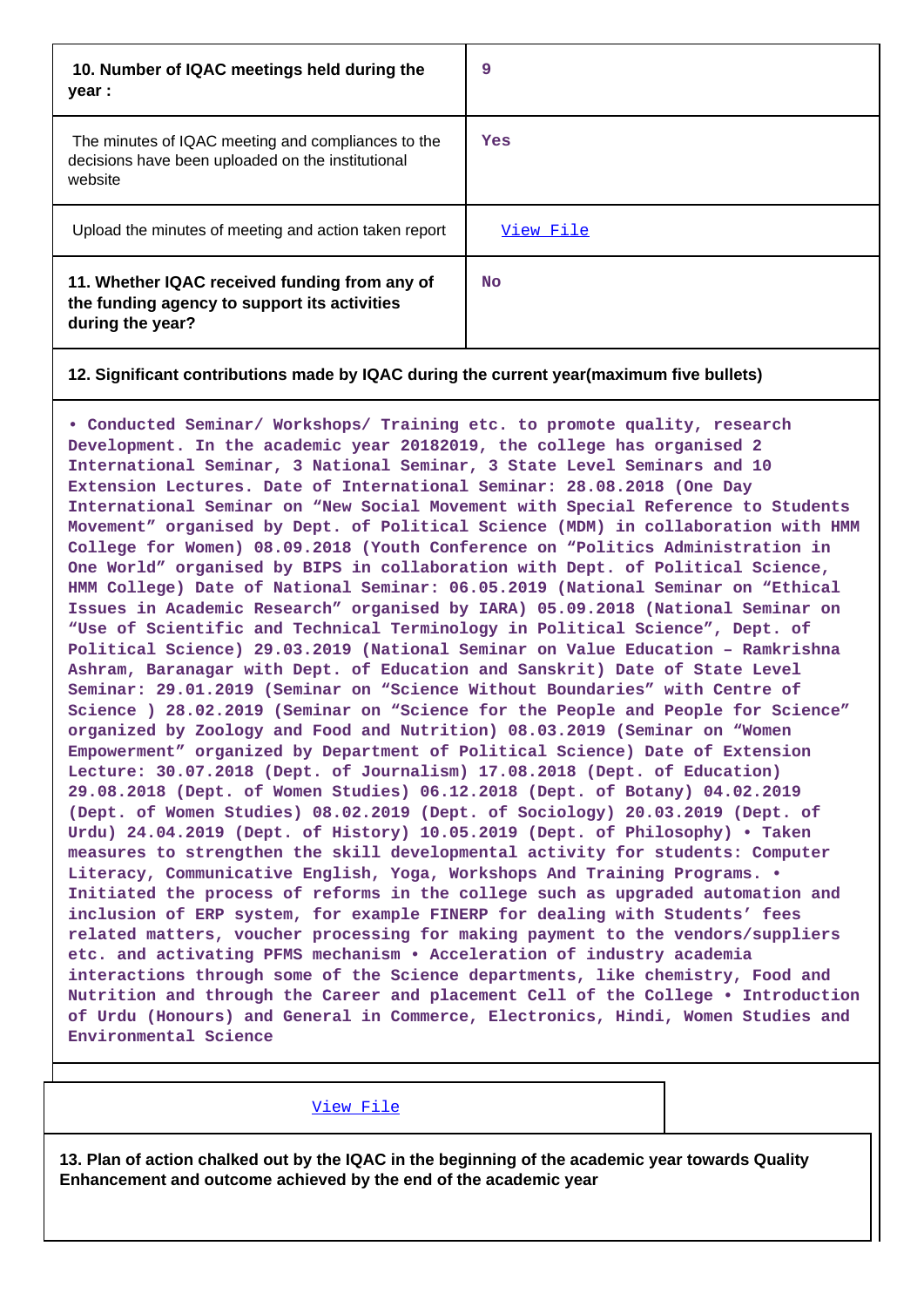| Plan of Action                                                                                                                                                                                                                        | Achivements/Outcomes                                                                                                                                                                                                                                                                                                                                                                                                                                                                                                                                                |
|---------------------------------------------------------------------------------------------------------------------------------------------------------------------------------------------------------------------------------------|---------------------------------------------------------------------------------------------------------------------------------------------------------------------------------------------------------------------------------------------------------------------------------------------------------------------------------------------------------------------------------------------------------------------------------------------------------------------------------------------------------------------------------------------------------------------|
| 9. Spoken Tutorials in collaboration<br>with IIT Mumbai                                                                                                                                                                               | . Skill enhancement process initiated.<br>Students were enrolled under the<br>project. Online tutorial videos have<br>been shared. Faculties attended<br>workshop at WBSU on 29.03.2019. online<br>examination to be conducted.                                                                                                                                                                                                                                                                                                                                     |
| 8. PBAS for non teaching staff and<br>staff development program to be<br>organised                                                                                                                                                    | 8. It has already been initiated by<br>IQAC after being endorsed in its<br>meeting dated 18.09.2018 (Resolution<br>no. 9) and the first Staff Development<br>Program was organised by IQAC on<br>22.02.2019 in collaboration with<br>Sarojini Naidu College                                                                                                                                                                                                                                                                                                         |
| 7. Upgradation and modernisation of<br>laboratory facilities where the action<br>plan of IQAC as resolved in the meeting<br>dated 11.06.2018, better drinking water<br>facilities.                                                    | 7. Upgradation and modernisation of<br>laboratory facilities is nearly<br>completed. For pure water, Water<br>Purifier was purchased amounting Rs.<br>323828                                                                                                                                                                                                                                                                                                                                                                                                        |
| 6. Expansion of library with upgraded<br>version of automation                                                                                                                                                                        | 6. Books purchased amounting to Rs.<br>676030 and the process for library<br>expansion is under process                                                                                                                                                                                                                                                                                                                                                                                                                                                             |
| 5. Introduction of interdisciplinary<br>lecture panels between different<br>departments                                                                                                                                               | 5. The college stepped forward for a<br>unique venture for introduction of<br>interdisciplinary pedagogic exercise<br>under the guidance of IQAC organised by<br>Saraswatcharchachakra                                                                                                                                                                                                                                                                                                                                                                              |
| 4. Introduction of RFID in the library                                                                                                                                                                                                | 4. Waiting for RUSA 2.0 grant to arrive                                                                                                                                                                                                                                                                                                                                                                                                                                                                                                                             |
| 3. Organisation of more seminars,<br>workshops to whip up academic spirit in collaborative seminars and workshops<br>the college to encourage student's<br>participation in articulation their<br>view.                               | 3. Number of national level and<br>were organised where students and<br>teachers of respective<br>department/institution participated to<br>enrich the knowledge (referred to<br>criteria III)                                                                                                                                                                                                                                                                                                                                                                      |
| 2. Preparation of infrastructure and<br>facilities for introduction of new<br>subjects                                                                                                                                                | 2. Commencement of Commerce,<br>Environmental Science and Women Studies<br>as General Course are our significant<br>achievement.                                                                                                                                                                                                                                                                                                                                                                                                                                    |
| 1. Man management, infrastructure<br>building, soft skill generation with<br>external assistance towards improvement<br>in academics and widening of career<br>options were in our plan of action<br>during 20172018 academic session | 1. Man management Recruitment of three<br>full time teachers, few guest teachers,<br>stress on engaging retired teachers to<br>extract their knowledge and experience,<br>wider scale of automation, leading to<br>downsizing of labour intensive<br>execution of job were among the<br>achievements/outcomes. Infrastructure<br>building Construction of two new<br>buildings, one from RUSA 2.0 grant and<br>the other out of state government<br>grant, addition of laboratory<br>equipments, purchase of computers and<br>laptops etc. are evidences of some of |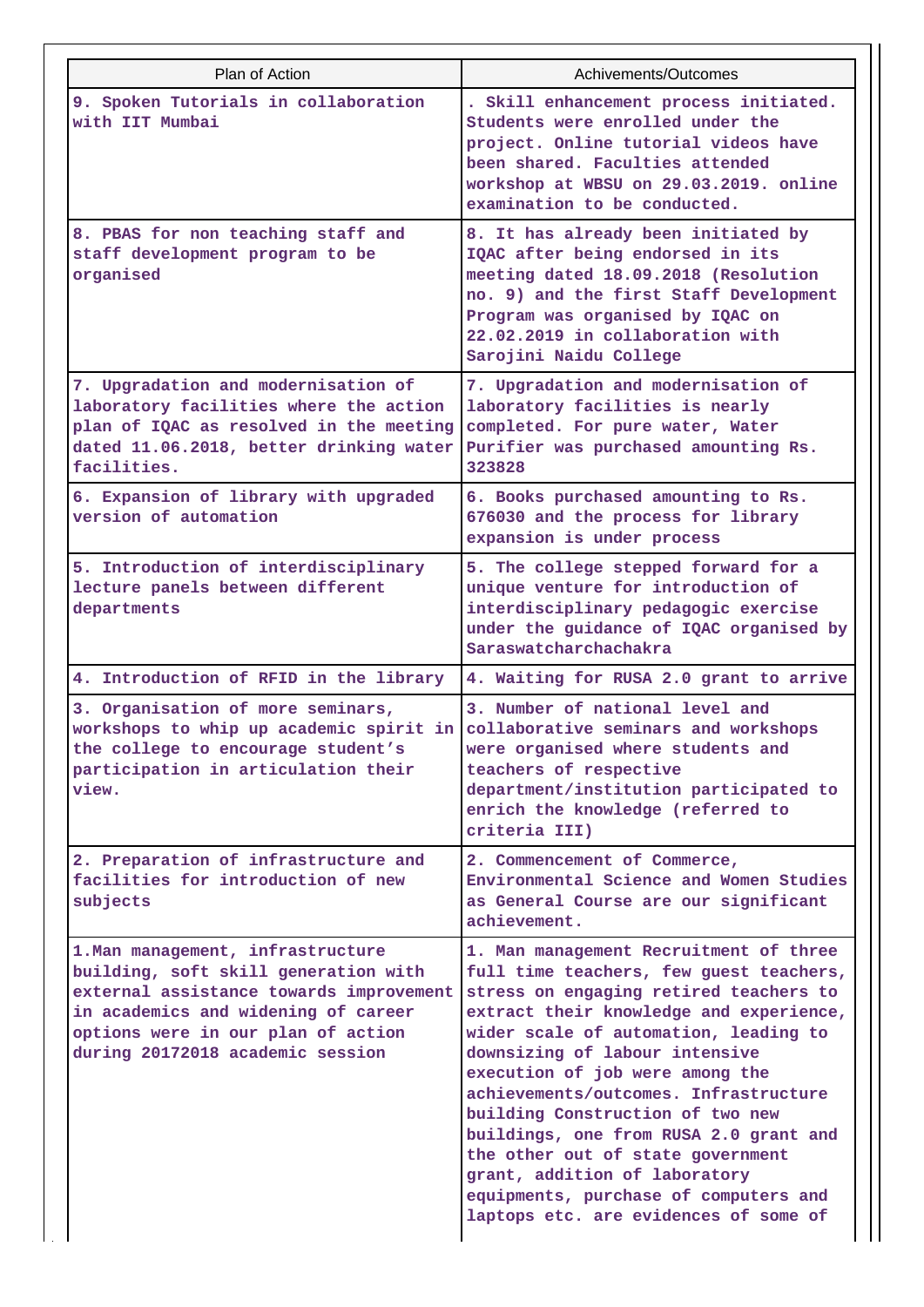|           | outcomes of the efforts initiated for<br>infrastructure development Soft skill<br>generation Communicative English and<br>Computer Literacy classes have been<br>initiated in collaboration with Sri<br>Sarada Math, Rasik Bheeta and with the<br>approval of West Bengal State<br>university. |
|-----------|------------------------------------------------------------------------------------------------------------------------------------------------------------------------------------------------------------------------------------------------------------------------------------------------|
| View File |                                                                                                                                                                                                                                                                                                |

**14. Whether AQAR was placed before statutory body ?**

**Yes**

| Name of Statutory Body                                                                                               | <b>Meeting Date</b>                                                                                                                                                                                                                                                                                                                                                                                                                                                                                                                                                                                                                                                                                                                                                              |
|----------------------------------------------------------------------------------------------------------------------|----------------------------------------------------------------------------------------------------------------------------------------------------------------------------------------------------------------------------------------------------------------------------------------------------------------------------------------------------------------------------------------------------------------------------------------------------------------------------------------------------------------------------------------------------------------------------------------------------------------------------------------------------------------------------------------------------------------------------------------------------------------------------------|
| Academic Sub-Committee and Finance Sub-<br>Committee                                                                 | $13 - \text{Mar} - 2020$                                                                                                                                                                                                                                                                                                                                                                                                                                                                                                                                                                                                                                                                                                                                                         |
| 15. Whether NAAC/or any other accredited<br>body(s) visited IQAC or interacted with it to<br>assess the functioning? | Yes                                                                                                                                                                                                                                                                                                                                                                                                                                                                                                                                                                                                                                                                                                                                                                              |
| Date of Visit                                                                                                        | 17-Nov-2017                                                                                                                                                                                                                                                                                                                                                                                                                                                                                                                                                                                                                                                                                                                                                                      |
| 16. Whether institutional data submitted to<br><b>AISHE:</b>                                                         | Yes                                                                                                                                                                                                                                                                                                                                                                                                                                                                                                                                                                                                                                                                                                                                                                              |
| Year of Submission                                                                                                   | 2019                                                                                                                                                                                                                                                                                                                                                                                                                                                                                                                                                                                                                                                                                                                                                                             |
| Date of Submission                                                                                                   | 06-Feb-2019                                                                                                                                                                                                                                                                                                                                                                                                                                                                                                                                                                                                                                                                                                                                                                      |
| 17. Does the Institution have Management<br><b>Information System?</b>                                               | Yes                                                                                                                                                                                                                                                                                                                                                                                                                                                                                                                                                                                                                                                                                                                                                                              |
| If yes, give a brief descripiton and a list of modules<br>currently operational (maximum 500 words)                  | The college has management information<br>system (MIS) which facilitates and<br>coordinates management of computerized<br>database of financial information.<br>Through these modules data are<br>organized and programmed in such a way<br>that it produces regular reports<br>whenever needed by various levels of<br>management in the college. It is also<br>useful in generating the feedback about<br>performance on various aspects of<br>management. Management Information<br>System has been used in practice for<br>recording and disseminating information<br>in following areas: • STUDENT MODULES:<br>To store student data such as personal<br>data, Fee, Examination records,<br>scholarship and library details etc. It<br>also helps to view fee category wise |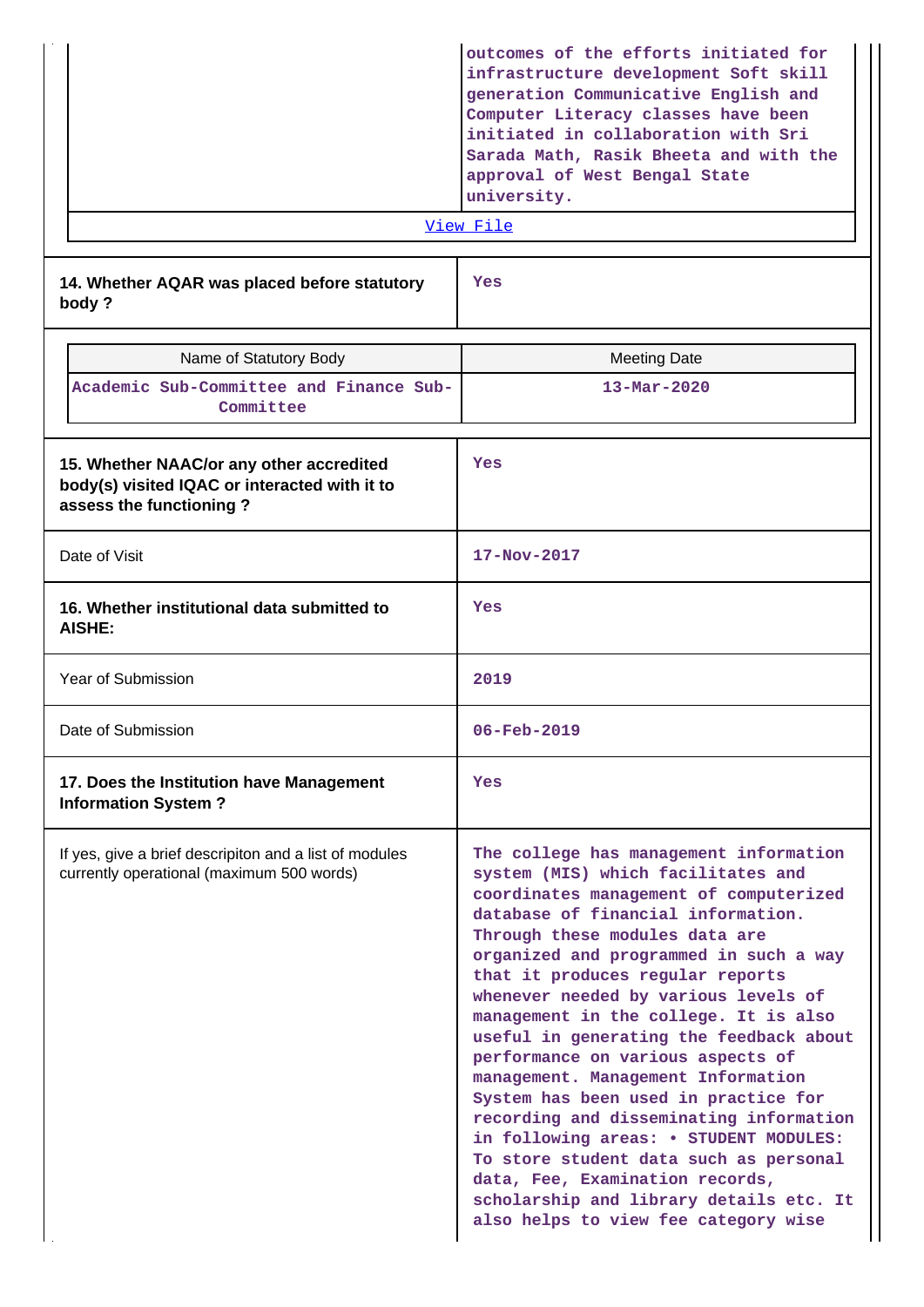**student data, admission status for all class, caste and category wise statistical report, admission fee summary report, library status details etc. In Library entire stock and accession are maintained digitally. For issuing of books automated mechanism is used to keep the record of the books in Management Information system. • MIS gives exact status of admitted and vacant seats of any class. Details of fee collected, class wise, and fee category wise analysis are maintained through MIS. IQAC has taken initiative to install software for Student's attendance attendance are marked in software system by the respective subject teachers after every class hour. At the end of every month, attendance report is generated and the students who have below 75 attendance called for counselling by the respective Head of the Department for corrective measures. IQAC is also trying to take measures for storing Internal Assessment Test marks in MIS. • STAFF MODULE: MIS also helps track of faculty data such as attendance and personal credentials. IQAC is planning to initiate for leave management system. • a. ACCOUNTS MODULE: MIS is used to obtain special reports from various systems with ease, such as expenditure on various budget heads, calculation of salary, Provident Fund etc. These interpretations help to monitor financial planning of the college as a whole. b. PAYROLL MODULE: It makes salary vouchers, salary slips for the staff c. ADMISSION MODULE: Entire admission, including choice of stream and subjects and payment of fees are processed online through MIS. d. FEES MODULE: This module helps digitisation of different ledgers of fees. College can create and can allocate to student's class wise, so that students can pay fees online through their personal logins during admission and after payment of fees they get receipt for their paid fees and balance. Introduction of MIS has reduced the workload on teachers and staff by providing quick access to data on any student or a group of students which can be drilleddown, filtered, and arranged accordingly within a few clicks. inclusion of ERP system, for**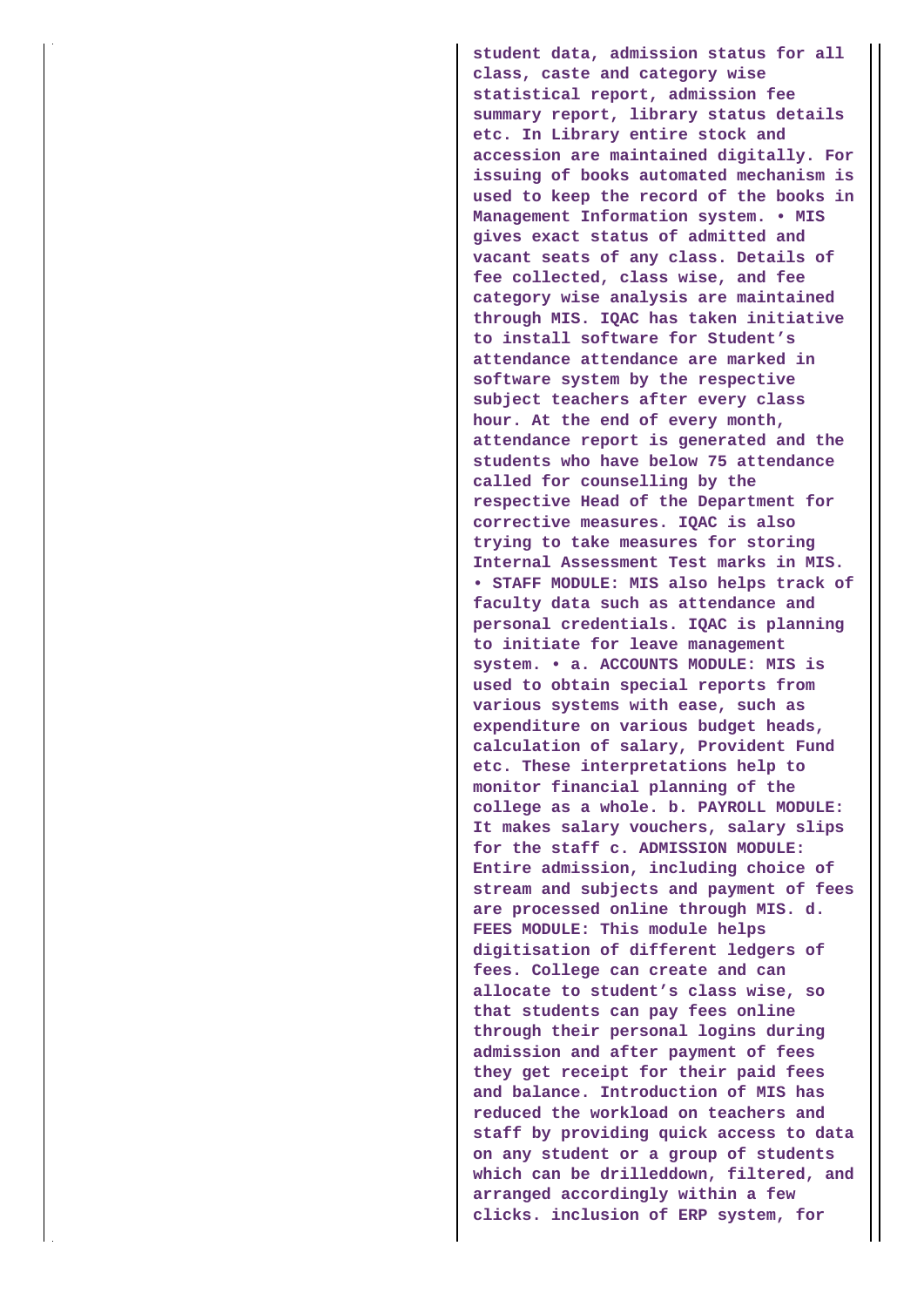**example FINERP for dealing with Students' fees related matters, voucher processing for making payment to the vendors/suppliers etc. and activating PFMS mechanism has pushed the college towards becoming a SMART college.**

# **Part B**

#### **CRITERION I – CURRICULAR ASPECTS**

#### **1.1 – Curriculum Planning and Implementation**

 1.1.1 – Institution has the mechanism for well planned curriculum delivery and documentation. Explain in 500 words

 **The Institution is committed to effective delivery of curriculum in a well planned and documented way, though revision and up-gradation of the syllabi is done at the University level. At the commencement of each semester/academic year, every department provides the students with lesson plans and reading lists as learning aid. Besides traditional lectures and seminars, the use of ICT in classrooms, power point presentations etc. are available to make the delivery of the curriculum more interesting for the students. In order to make the curriculum more holistic and effective tutorials are held along with informal mentoring; problem based and participative learning is encouraged. Additionally in order to ensure effective delivery of curriculum the institution 1.prepares institutional and departmental academic calendars • Institutional Academic calendar mentions the number of working days and teaching days, tentative dates of college examination for Semester and also the tentative date of commencement of class and of university examinations. • Departmental Academic Calendars help the students to gauge regarding the completion of syllabus and plan of evaluation. 2. preparation of prospectus • Prospectus mentions the distribution of marks, credits to be earned in a semester, semester specific courses and also evaluation procedure and weightage. 3. prepares Time –Table • Time table is drafted and finalized well ahead of the commencement of classes. It is then staffed by departments according to the availability of teachers and expertise of faculty. The time table displays the number of classes both theoretical and practical allotted to each department. Allotments also made for library work, seminars and presentation. 4. Prepares modules and question banks • Preparation of modules for every course and display them on college website. The modules serve as well planned guideline for teaching a course which made curriculum effective. 5. Academic Monitors are maintained by each department to keep record regarding completion of syllabus, under the supervision of the Head of the departments. 6. Attendance Register and online attendance through mobile app for teachers has been prepared so as to make daily record of all academic activities of the faculty, like • the number of classes allotted and taken for the day by the teacher • Special/compensatory classes taken etc. This mechanism is not only authentic in terms of documentation of curriculum delivery, but also ensures greater accountability and transparency. 7. To make syllabus monitoring effective the records are included in student appraisal format to get students' feedback on individual teacher regarding effective teaching of the assigned component of the syllabus. 8. With the introduction of CBCS the college has switched over to outcome based education which is posted on website. Ways to Promote effective curriculum : a. Appointment of adequate guest teachers if required for class management b. Remedial classes after Test Examination to help students cope if they are trailing c. Teachers encouraged to Orientation Programmes/Refresher Courses/Short Term courses for quality assurance d. Mutual rearrangement of classes due to accidental absence of faculty member e.**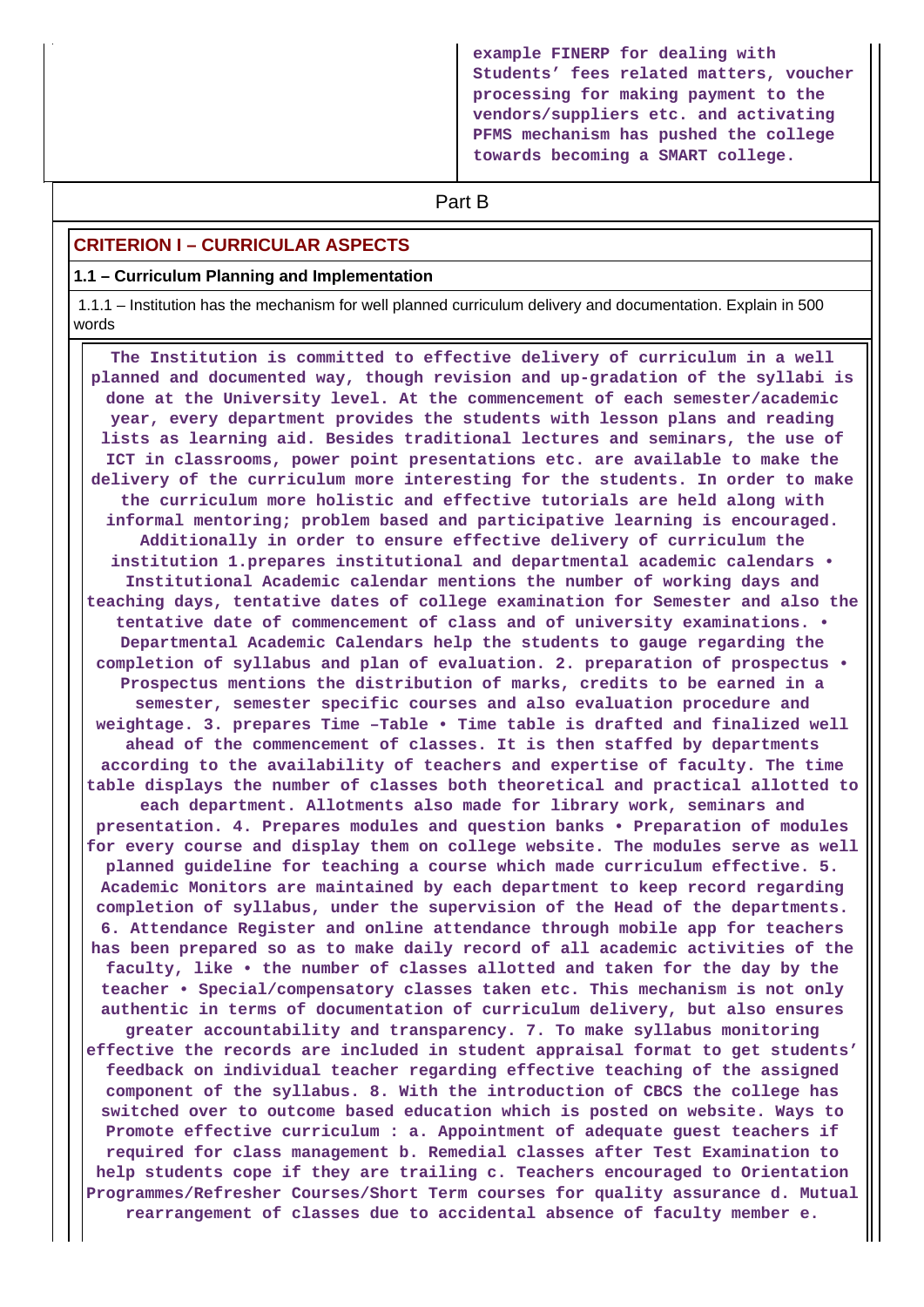| Arrangement of special lectures by experts.                                                                                                                              |                                                                                             |                           |                                                                                          |                                        |
|--------------------------------------------------------------------------------------------------------------------------------------------------------------------------|---------------------------------------------------------------------------------------------|---------------------------|------------------------------------------------------------------------------------------|----------------------------------------|
| 1.1.2 - Certificate/ Diploma Courses introduced during the academic year                                                                                                 |                                                                                             |                           |                                                                                          |                                        |
| Certificate<br>Diploma Courses                                                                                                                                           | Dates of<br>Introduction                                                                    | Duration                  | Focus on employ<br>ability/entreprene<br>urship                                          | <b>Skill</b><br>Development            |
| Computer<br>Literacy                                                                                                                                                     | 12/07/2018                                                                                  | $\mathbf{2}^{\mathsf{r}}$ | Focus on Emp<br>loyibility                                                               | To enhance<br>career oppur<br>tunities |
| Communicativ<br>e English                                                                                                                                                | 12/07/2018                                                                                  | $\mathbf{2}$              | Focus on Emp<br>loyibility                                                               | To enhance<br>career oppur<br>tunities |
| Yoga and<br>Meditation                                                                                                                                                   | 12/07/2019                                                                                  | 1                         | Focus on emp De-stressing<br>loyability,<br>physical<br>fitness and<br>concentratio<br>n | mind and<br>body                       |
| 1.2 - Academic Flexibility                                                                                                                                               |                                                                                             |                           |                                                                                          |                                        |
| 1.2.1 - New programmes/courses introduced during the academic year                                                                                                       |                                                                                             |                           |                                                                                          |                                        |
| Programme/Course                                                                                                                                                         | Programme Specialization                                                                    |                           | Dates of Introduction                                                                    |                                        |
| <b>BSC</b>                                                                                                                                                               | Electronics General                                                                         |                           | 12/07/2018                                                                               |                                        |
| <b>BSC</b>                                                                                                                                                               | Environmental Science<br>General                                                            |                           | 12/07/2018                                                                               |                                        |
| <b>BA</b>                                                                                                                                                                | Urdu Honours                                                                                |                           | 12/07/2018                                                                               |                                        |
| <b>BA</b>                                                                                                                                                                | Women Studies General                                                                       |                           | 12/07/2018                                                                               |                                        |
| <u>View File</u>                                                                                                                                                         |                                                                                             |                           |                                                                                          |                                        |
| 1.2.2 - Programmes in which Choice Based Credit System (CBCS)/Elective course system implemented at the<br>affiliated Colleges (if applicable) during the academic year. |                                                                                             |                           |                                                                                          |                                        |
| Name of programmes adopting<br><b>CBCS</b>                                                                                                                               | Programme Specialization<br>Date of implementation of<br><b>CBCS/Elective Course System</b> |                           |                                                                                          |                                        |
| <b>BA</b>                                                                                                                                                                | Bengali Honours and<br>General                                                              |                           | 12/07/2018                                                                               |                                        |
| <b>BA</b>                                                                                                                                                                | English Honours and<br>General                                                              |                           | 12/07/2018                                                                               |                                        |
| <b>BA</b>                                                                                                                                                                | Sanskrit Honours and<br>General                                                             |                           | 12/07/2018                                                                               |                                        |
| <b>BA</b>                                                                                                                                                                | Sociology Honours and<br>General                                                            |                           | 12/07/2018                                                                               |                                        |
| <b>BA</b>                                                                                                                                                                | History Honours and<br>General                                                              |                           | 12/07/2018                                                                               |                                        |
| <b>BA</b>                                                                                                                                                                | Political Science Honours<br>and General                                                    |                           | 12/07/2018                                                                               |                                        |
| <b>BA</b>                                                                                                                                                                | Philosophy Honours and<br>General                                                           |                           | 12/07/2018                                                                               |                                        |
| <b>BA</b>                                                                                                                                                                | Education Honours and<br>General                                                            |                           | 12/07/2018                                                                               |                                        |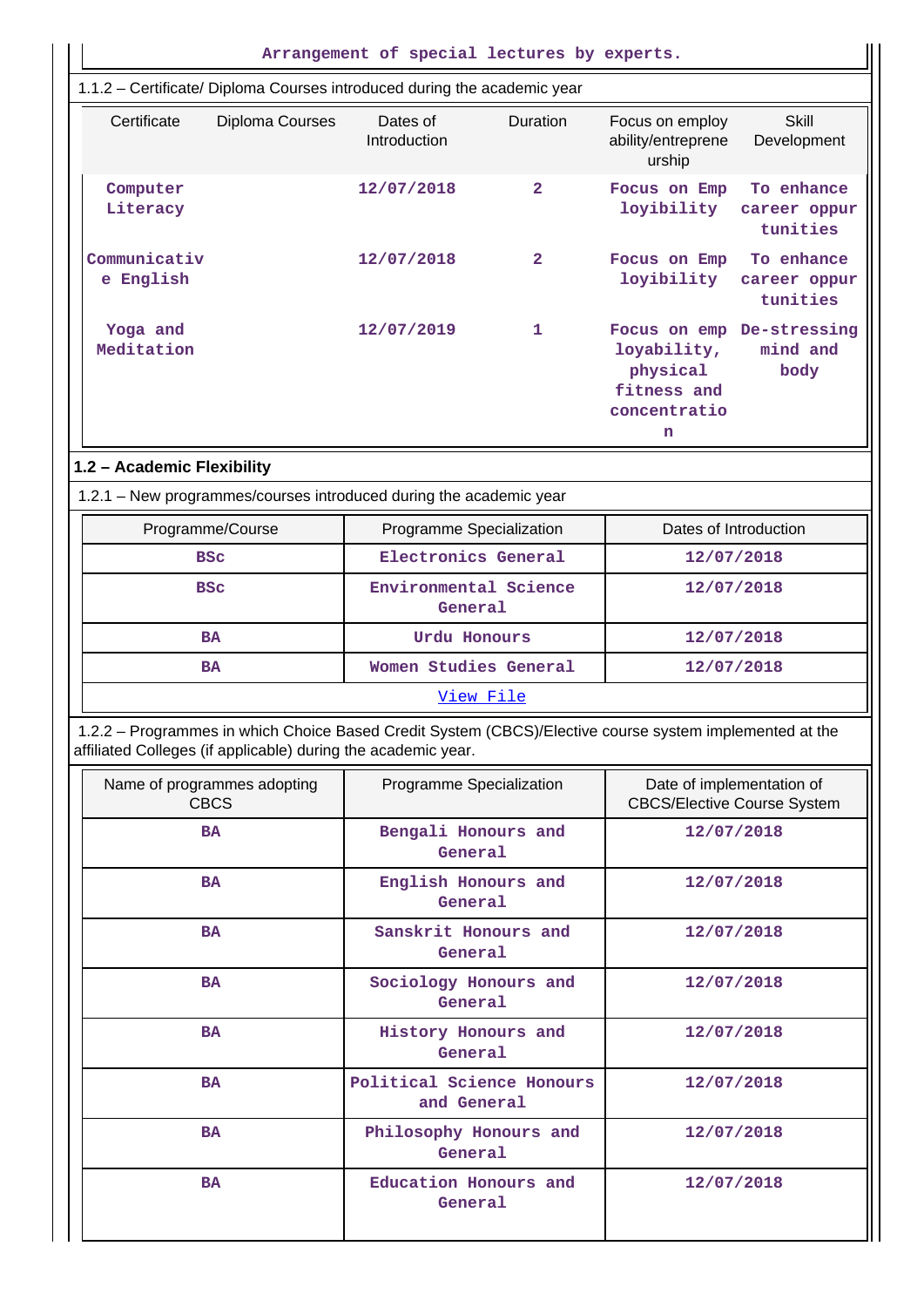| <b>BA</b>                                                                                  | Journalisam and Mass<br>12/07/2018<br>Communication Honours and<br>General               |                             |  |  |
|--------------------------------------------------------------------------------------------|------------------------------------------------------------------------------------------|-----------------------------|--|--|
| <b>BA</b>                                                                                  | Music Honours and General                                                                | 12/07/2018                  |  |  |
| <b>BSC</b>                                                                                 | <b>Economics General</b>                                                                 | 12/07/2018                  |  |  |
| <b>BA</b>                                                                                  | Urdu Honours and General                                                                 | 12/07/2018                  |  |  |
| <b>BSC</b>                                                                                 | Physics General                                                                          | 12/07/2018                  |  |  |
| <b>BSC</b>                                                                                 | Chemistry Honours and<br>General                                                         | 12/07/2018                  |  |  |
| <b>BSC</b>                                                                                 | Botany Honours and<br>General                                                            | 12/07/2018                  |  |  |
| <b>BSC</b>                                                                                 | Geography Honours and<br>General                                                         | 12/07/2018                  |  |  |
| <b>BSC</b>                                                                                 | Food and Nutrition<br>Honours and General                                                | 12/07/2018                  |  |  |
| <b>BSC</b>                                                                                 | Zoology Honours and<br>General                                                           | 12/07/2018                  |  |  |
| <b>BSC</b>                                                                                 | Psychology Honours and<br>General                                                        | 12/07/2018                  |  |  |
| <b>BSC</b>                                                                                 | Computer Science General                                                                 | 12/07/2018                  |  |  |
| <b>BSC</b>                                                                                 | Physiology General                                                                       | 12/07/2018                  |  |  |
| <b>BA</b>                                                                                  | Women Studies General                                                                    | 12/07/2018                  |  |  |
| <b>BSC</b>                                                                                 | Electronics General                                                                      | 12/07/2018                  |  |  |
| <b>BSC</b>                                                                                 | Environmental Science<br>General                                                         | 12/07/2018                  |  |  |
| <b>BCom</b>                                                                                | <b>BCom General</b>                                                                      | 12/07/2018                  |  |  |
| <b>BA</b>                                                                                  | Hindi General                                                                            | 12/07/2018                  |  |  |
| 1.2.3 - Students enrolled in Certificate/ Diploma Courses introduced during the year       |                                                                                          |                             |  |  |
|                                                                                            | Certificate                                                                              | Diploma Course              |  |  |
| <b>Number of Students</b>                                                                  | 16                                                                                       | 0                           |  |  |
| 1.3 - Curriculum Enrichment                                                                |                                                                                          |                             |  |  |
| 1.3.1 – Value-added courses imparting transferable and life skills offered during the year |                                                                                          |                             |  |  |
| <b>Value Added Courses</b>                                                                 | Date of Introduction                                                                     | Number of Students Enrolled |  |  |
| Communicative English                                                                      | 12/07/2018                                                                               | 365                         |  |  |
| Computer Literacy                                                                          | 12/07/2018                                                                               | 365                         |  |  |
| Yoga                                                                                       | 12/07/2019                                                                               | 365                         |  |  |
| Spoken Tutorial with IIT<br>Bombay                                                         | 23/02/2018                                                                               | 216                         |  |  |
|                                                                                            | No file uploaded.                                                                        |                             |  |  |
| 1.3.2 - Field Projects / Internships under taken during the year                           |                                                                                          |                             |  |  |
| Project/Programme Title                                                                    | No. of students enrolled for Field<br>Programme Specialization<br>Projects / Internships |                             |  |  |
| <b>BSC</b>                                                                                 | Department of Chemistry<br>50                                                            |                             |  |  |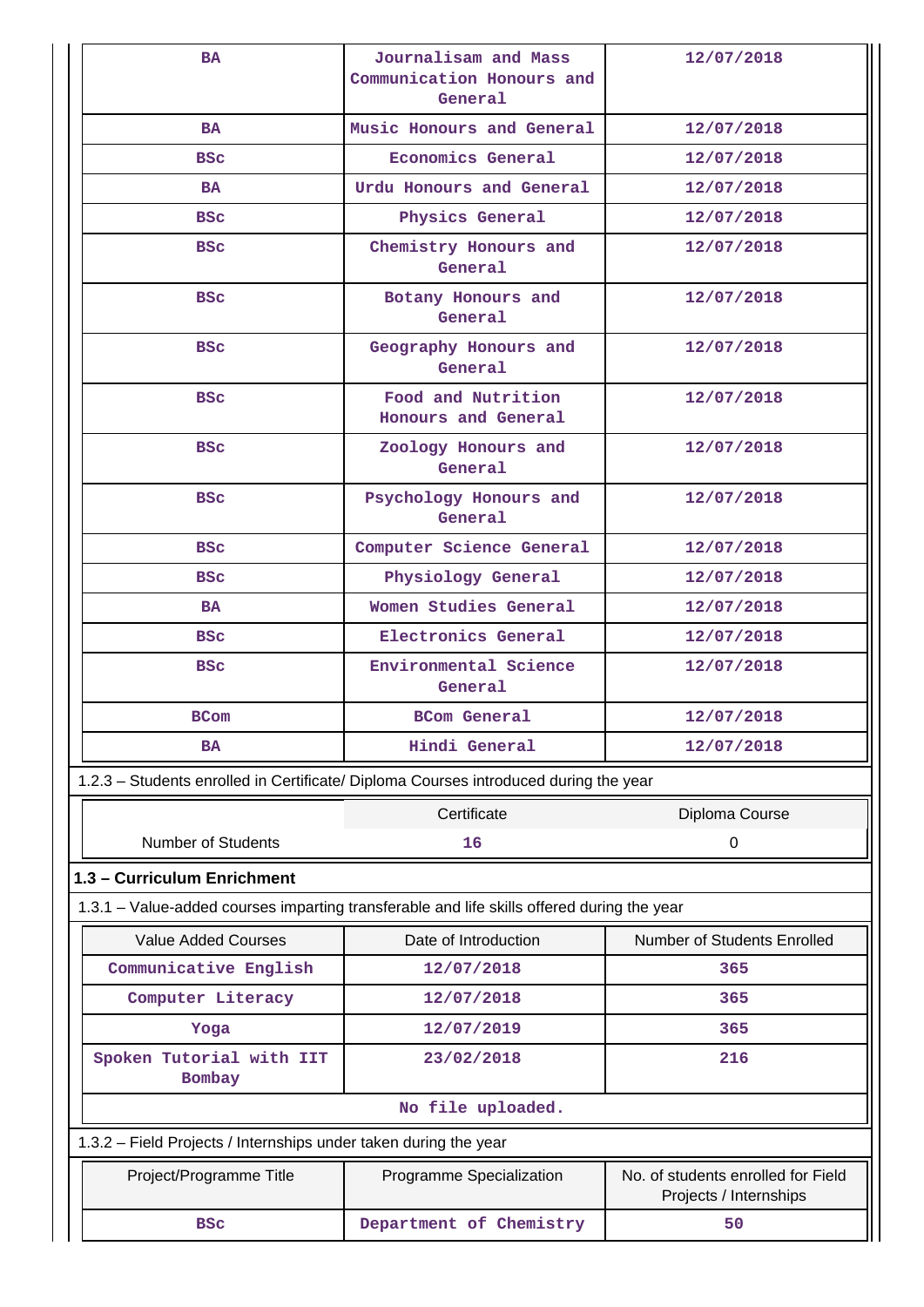| <b>BSC</b>        | Department of Geography             | 19 |  |  |  |
|-------------------|-------------------------------------|----|--|--|--|
| <b>BSC</b>        | Department of Geography             | 19 |  |  |  |
| <b>BSC</b>        | Department of Botany                | 25 |  |  |  |
| <b>BA</b>         | Department of Political<br>Science  | 20 |  |  |  |
| <b>BSC</b>        | Department of Food and<br>Nutrition | 20 |  |  |  |
| <b>BSC</b>        | Department of Food and<br>Nutrition | 20 |  |  |  |
| <b>BSC</b>        | Deprtment of Food and<br>Nutrition  | 30 |  |  |  |
| BA (Journalism)   | Department of Journalism            |    |  |  |  |
| <b>BA</b>         | Department of Urdu                  | 9  |  |  |  |
| No file uploaded. |                                     |    |  |  |  |

#### **1.4 – Feedback System**

1.4.1 – Whether structured feedback received from all the stakeholders.

| <b>Students</b> | Yes |
|-----------------|-----|
| Teachers        | Yes |
| Employers       | Yes |
| Alumni          | No  |
| Parents         | Yes |

 1.4.2 – How the feedback obtained is being analyzed and utilized for overall development of the institution? (maximum 500 words)

Feedback Obtained

**a)The institution collects feedback on the performance of the teachers and institutional infrastructure through analysis of the evaluation sheet given to the students at the end of each semester in which students are asked to rate individual departmental teachers and various aspects of the college infrastructure on the basis of their performance. b)Parent –teachers meetings conducted at regular intervals c) Principal meets the students and guardians regularly d) Principal meets the ex students under the banner alumni Feedback on the curriculum academic performance of the students, teaching learning process as well on the functioning of infrastructure is collected e)Principal meets the faculty members of the department f) Regular meetings of IQAC and Teachers Council. g)All staff meeting h) Meetings of different committees and sub committees all of which are held on regular basis. All such meetings serve as a formal platform where the feedback obtained from students, teachers and non teaching employees and other stake holders of the institution is discussed and analysed on the basis of which concrete suggestions and recommendations are sought from all. Programmes are chalked out accordingly for the development of the institution. Thus acting upon the feedback received from different stake holders the next course of action is adopted with the aim of implementing the resolutions after deriving a common consent and implement them for promoting welfare of all concerned. Affiliated to the West Bengal State University, Barasat College has no option but to follow guidelines drawn by the University regarding curriculums, syllabi etc. However any new programmes undertaken by the college is conveyed to the University through proper channel or Board of Studies. West Bengal State University, Barasat also regularly meets the principals to obtain feedback of the colleges on curricular aspects and act**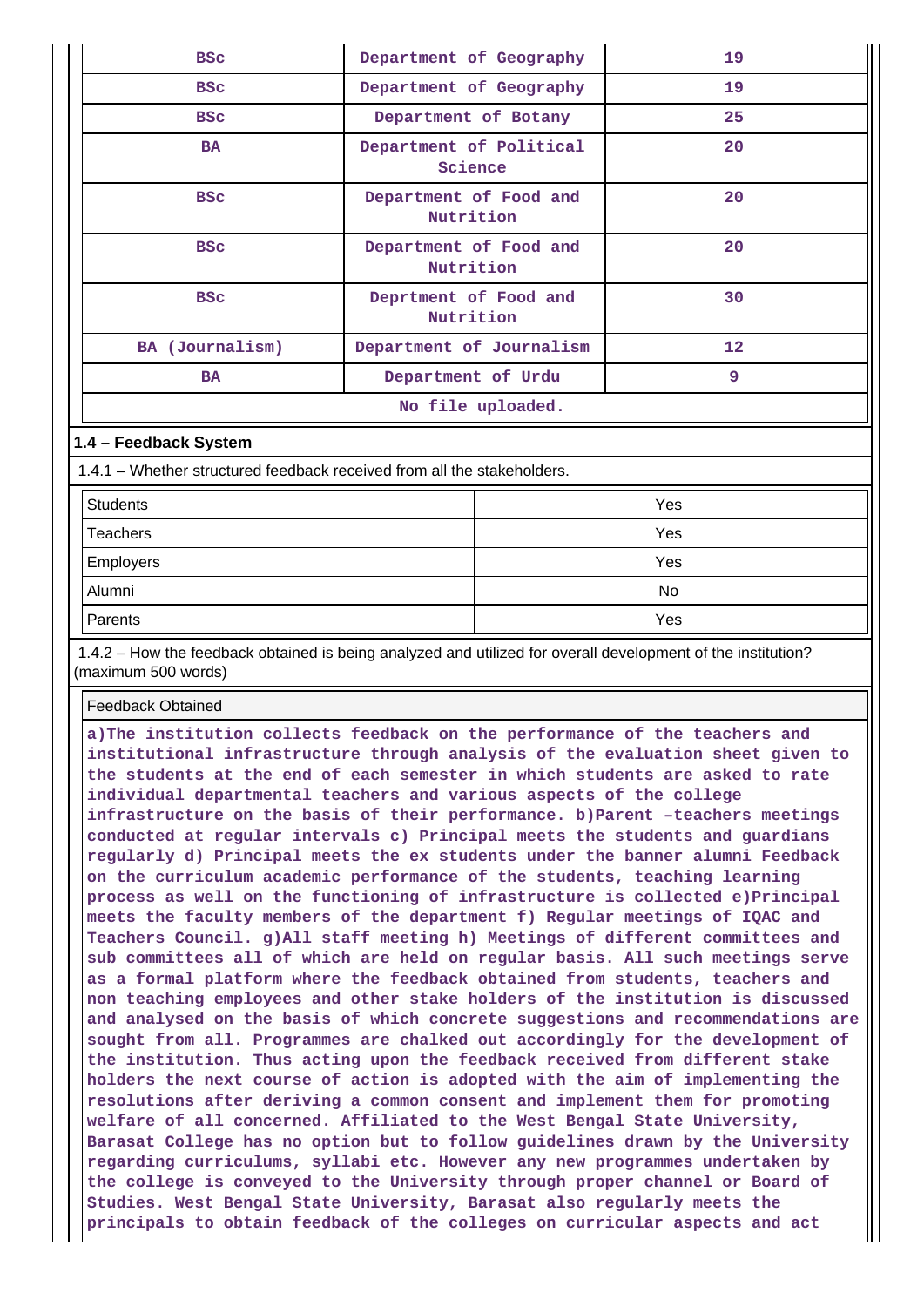**accordingly. After collecting the feedback from students regarding Teaching and Non-Teaching Staff the end result is analyzed and uploaded in the website. Thereafter the college initiated to meet the students who face problems and Principal along with the Teaching Staff tried to mitigate and address the problems that cropped up. Below provided are the links for questionnaire and feedback taken that is uploaded in the website. http://hmmcollege.ac.in/upload/ aca\_nonaca\_files/Student\_Satisfactory\_Survey\_(SSS)-converted.pdf (Teaching) http://hmmcollege.ac.in/upload/aca\_nonaca\_files/Student\_Feedback\_(Teaching).pdf (Teaching) http://hmmcollege.ac.in/upload/aca\_nonaca\_files/Student\_Satisfactory \_Survey\_(SSS)\_Non-Teaching-converted.pdf (Non-Teaching) http://hmmcollege.ac.in /upload/aca\_nonaca\_files/Student\_Feedback\_(Non-Teaching).pdf (Non-Teaching)**

# **CRITERION II – TEACHING- LEARNING AND EVALUATION**

# **2.1 – Student Enrolment and Profile**

2.1.1 – Demand Ratio during the year

| Name of the<br>Programme | Programme<br>Specialization | Number of seats<br>available | Number of<br>Application received | <b>Students Enrolled</b> |
|--------------------------|-----------------------------|------------------------------|-----------------------------------|--------------------------|
| <b>BCom</b>              | General                     | 50                           | 30                                | $\overline{2}$           |
| <b>BSC</b>               | General                     | 345                          | 96                                | 13                       |
| <b>BSC</b>               | Honours                     | 273                          | 398                               | 110                      |
| <b>BA</b>                | General                     | 903                          | 562                               | 107                      |
| <b>BA</b>                | Honours                     | 604                          | 577                               | 133                      |
|                          |                             | View File                    |                                   |                          |

# **2.2 – Catering to Student Diversity**

2.2.1 – Student - Full time teacher ratio (current year data)

| Year | Number of<br>students enrolled<br>in the institution<br>(UG) | Number of<br>students enrolled<br>in the institution<br>(PG) | Number of<br>fulltime teachers<br>available in the<br>institution<br>teaching only UG Iteaching only PG<br>courses | Number of<br>fulltime teachers<br>available in the<br>institution<br>courses | Number of<br>teachers<br>teaching both UG<br>and PG courses |
|------|--------------------------------------------------------------|--------------------------------------------------------------|--------------------------------------------------------------------------------------------------------------------|------------------------------------------------------------------------------|-------------------------------------------------------------|
| 2018 | 365                                                          |                                                              | 26                                                                                                                 |                                                                              |                                                             |

# **2.3 – Teaching - Learning Process**

 2.3.1 – Percentage of teachers using ICT for effective teaching with Learning Management Systems (LMS), Elearning resources etc. (current year data)

| Number of<br>Teachers on Roll                | Number of<br>teachers using<br>ICT (LMS, e-<br>Resources) | <b>ICT Tools and</b><br>resources<br>available | Number of ICT<br>enabled<br>Classrooms | Numberof smart<br>classrooms | E-resources and<br>techniques used |  |
|----------------------------------------------|-----------------------------------------------------------|------------------------------------------------|----------------------------------------|------------------------------|------------------------------------|--|
| 91                                           | 73                                                        |                                                |                                        |                              |                                    |  |
| View File of ICT Tools and resources         |                                                           |                                                |                                        |                              |                                    |  |
| View File of E-resources and techniques used |                                                           |                                                |                                        |                              |                                    |  |

2.3.2 – Students mentoring system available in the institution? Give details. (maximum 500 words)

 The newly admitted students are apprised of the activities of the counselling cells, like psychological counselling cell or Career counselling cell during the orientation program by the Principal and the IQAC coordinator. Principal and the teachers regularly meet the students for counselling and interaction so as to address their problems and to suggest avenues for their success. The students are encouraged to meet the Convenor of the Academic Subcommittee to seek guidance on any matter related to academic performance. Individual faculty members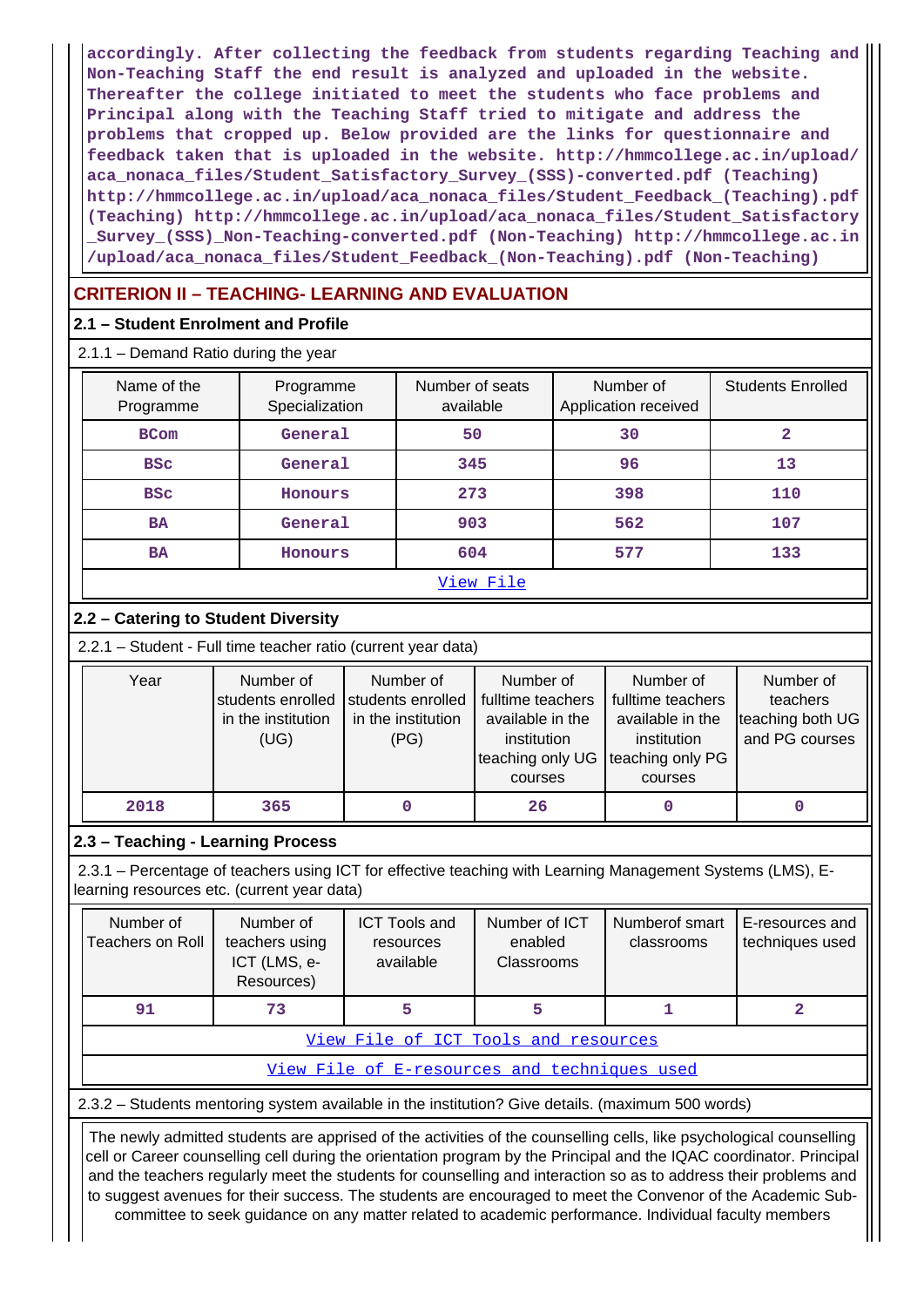routinely spend time with students during and after classes discussing any issues related to the course, student problems, and advice them on all matters as desired related to academic, placement, industrial training and career goals. The college Placement Officer meets the students for career guidance. Head of the departments and other teachers act as mentors and in that capacity they help greatly in identifying diversity in terms of learning challenges, provide support to the students with difficulties. The Class Teachers' contact details are shared with the students, as well as with parents/guardians and vice versa. Teachers also provide additional support in terms of providing career guidance. When students graduate and seek higher studies, almost always the students approach their teachers cum mentors for guidance. Many teachers also encourage students to join projects or in academic writing, especially when students share their academic interests. This, although less common, greatly helps the students in giving them an edge over their competitors elsewhere. This is of immense benefit to the students involved. These mentors play the role of a caring adult and offer themselves as role models. Especially in the context of students who come from distressed families, the significance of the role played by these teachers, going way beyond what is their routine job as teachers, deserves appreciation. The teachers even pay fees for their poor students or come to the principal for concession. Faculty members in charge of co-curricular activities in the college provide mentoring support to the students in an informal environment. NSS Program Officer and NCC ANO are actively involved mentoring the students on issues related to community service. Under their guidance the students are encouraged to participate in different technical and other co-curricular events held on campus or anywhere else in the country. The students form teams and work on projects which creates excellent academic environment outside the class rooms. Some of the academic team events undertaken during the period under study are: Celebration of Science Day by display of posters, models, quiz programmes, Women's' day by motivational programmes, International Mother Language Day by organising rally etc. these programmes widen every dimension of their personality However we are looking forward to document the mentoring sessions in much more organised pattern from 2019-2020.

| Number of students enrolled in the<br>institution | Number of fulltime teachers | Mentor: Mentee Ratio |
|---------------------------------------------------|-----------------------------|----------------------|
| 1297                                              | 26                          | 1:50                 |

#### **2.4 – Teacher Profile and Quality**

2.4.1 – Number of full time teachers appointed during the year

| No. of sanctioned<br>positions | No. of filled positions | Vacant positions | Positions filled during<br>the current year | No. of faculty with<br>Ph.D |
|--------------------------------|-------------------------|------------------|---------------------------------------------|-----------------------------|
| 30                             | 26                      |                  |                                             |                             |

 2.4.2 – Honours and recognition received by teachers (received awards, recognition, fellowships at State, National, International level from Government, recognised bodies during the year )

| Year of Award | Name of full time teachers<br>receiving awards from<br>state level, national level,<br>international level | Designation         | Name of the award,<br>fellowship, received from<br>Government or recognized<br>bodies |  |  |
|---------------|------------------------------------------------------------------------------------------------------------|---------------------|---------------------------------------------------------------------------------------|--|--|
| 2018          | Dr. Pritha Kundu                                                                                           | Assistant Professor | Ph.D.                                                                                 |  |  |
| 2019          | Dr. Soma Ghosh                                                                                             | Principal           | Lifetime Achievers<br>Award                                                           |  |  |
| 2018          | Dr. Soma Ghosh                                                                                             | Principal           | Clean Environment<br>Award                                                            |  |  |
| View File     |                                                                                                            |                     |                                                                                       |  |  |

#### **2.5 – Evaluation Process and Reforms**

 2.5.1 – Number of days from the date of semester-end/ year- end examination till the declaration of results during the year

| Programme Name | Programme Code | Semester/year | semester-end/year-<br>end examination | Last date of the last   Date of declaration of<br>results of semester-<br>end/year-end<br>examination |
|----------------|----------------|---------------|---------------------------------------|-------------------------------------------------------------------------------------------------------|
| <b>BA</b>      | Honours and    | III Year      | 27/03/2018                            | 25/05/2018                                                                                            |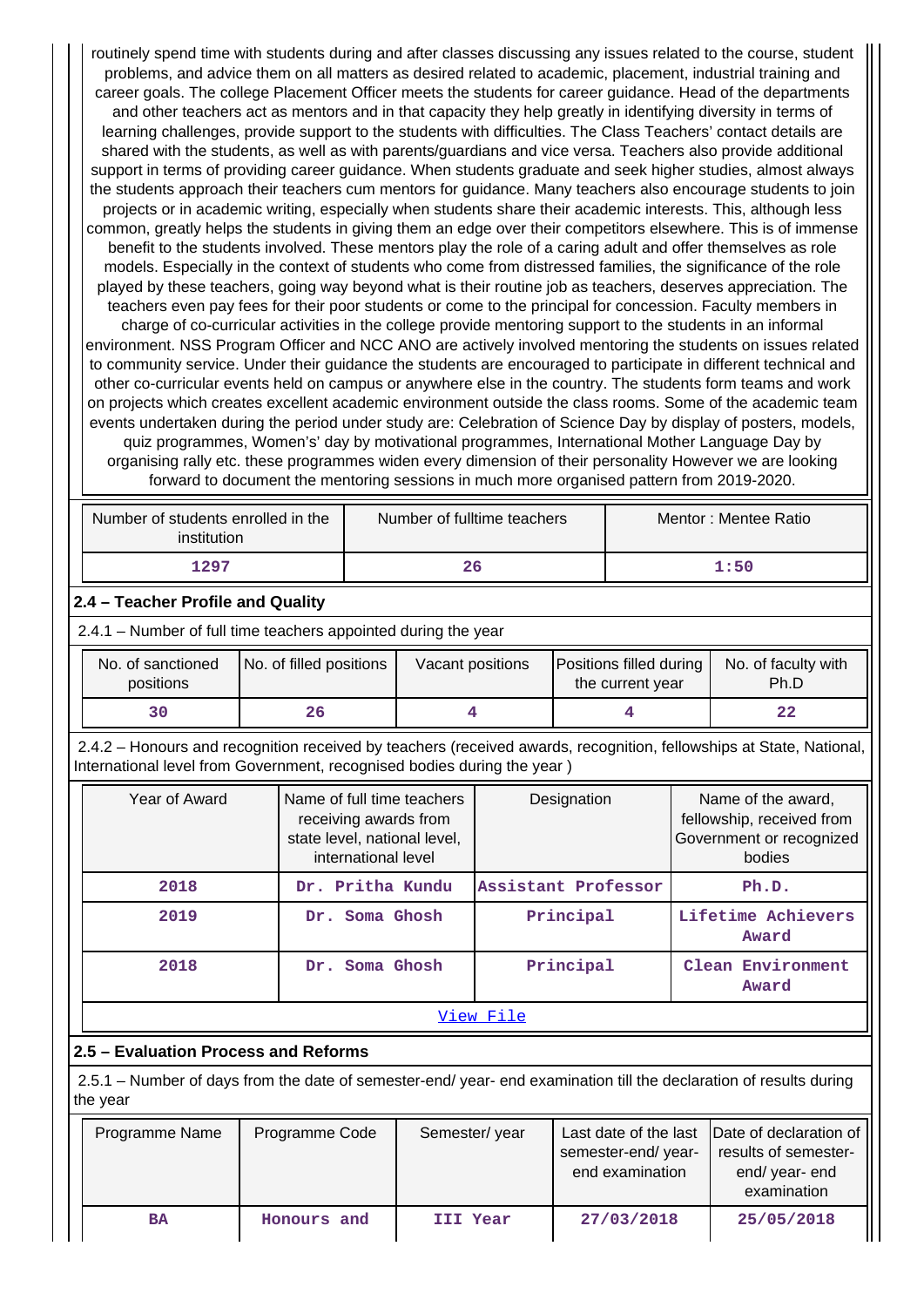|                                                                                                                                                                                                                                                                                                                                                                                                                                                                                                                                                                                                                                                                                                                                                                                                                                                                                                                                                                                                                                                                                                                                                                                                                                                                                                                                                                                                                                                                                                                                                                                                                                          | General                |            |            |            |  |  |  |
|------------------------------------------------------------------------------------------------------------------------------------------------------------------------------------------------------------------------------------------------------------------------------------------------------------------------------------------------------------------------------------------------------------------------------------------------------------------------------------------------------------------------------------------------------------------------------------------------------------------------------------------------------------------------------------------------------------------------------------------------------------------------------------------------------------------------------------------------------------------------------------------------------------------------------------------------------------------------------------------------------------------------------------------------------------------------------------------------------------------------------------------------------------------------------------------------------------------------------------------------------------------------------------------------------------------------------------------------------------------------------------------------------------------------------------------------------------------------------------------------------------------------------------------------------------------------------------------------------------------------------------------|------------------------|------------|------------|------------|--|--|--|
| <b>BSC</b>                                                                                                                                                                                                                                                                                                                                                                                                                                                                                                                                                                                                                                                                                                                                                                                                                                                                                                                                                                                                                                                                                                                                                                                                                                                                                                                                                                                                                                                                                                                                                                                                                               | Honours and<br>General | III Year   | 27/03/2018 | 25/05/2018 |  |  |  |
| <b>BA</b>                                                                                                                                                                                                                                                                                                                                                                                                                                                                                                                                                                                                                                                                                                                                                                                                                                                                                                                                                                                                                                                                                                                                                                                                                                                                                                                                                                                                                                                                                                                                                                                                                                | Honours and<br>General | Semester I | 26/12/2018 | 22/02/2019 |  |  |  |
| <b>BSC</b>                                                                                                                                                                                                                                                                                                                                                                                                                                                                                                                                                                                                                                                                                                                                                                                                                                                                                                                                                                                                                                                                                                                                                                                                                                                                                                                                                                                                                                                                                                                                                                                                                               | Honours and<br>General | Semester I | 26/12/2018 | 22/02/2019 |  |  |  |
| <b>BCom</b>                                                                                                                                                                                                                                                                                                                                                                                                                                                                                                                                                                                                                                                                                                                                                                                                                                                                                                                                                                                                                                                                                                                                                                                                                                                                                                                                                                                                                                                                                                                                                                                                                              | General                | Semester I | 26/12/2018 | 22/02/2019 |  |  |  |
|                                                                                                                                                                                                                                                                                                                                                                                                                                                                                                                                                                                                                                                                                                                                                                                                                                                                                                                                                                                                                                                                                                                                                                                                                                                                                                                                                                                                                                                                                                                                                                                                                                          |                        | View File  |            |            |  |  |  |
| 2.5.2 – Reforms initiated on Continuous Internal Evaluation (CIE) system at the institutional level (250 words)                                                                                                                                                                                                                                                                                                                                                                                                                                                                                                                                                                                                                                                                                                                                                                                                                                                                                                                                                                                                                                                                                                                                                                                                                                                                                                                                                                                                                                                                                                                          |                        |            |            |            |  |  |  |
| As an affiliated institution of West Bengal State University, evaluation norms<br>of the university are followed. The university has adopted major reform in<br>evaluation by introducing Credit based grading system from the academic year<br>2018-19 and the institute has adopted the same. The college has adopted a<br>method of assessing the academic performance of the students on a continuous<br>basis. Based on the Academic calendar, the Institute conducts three Internal<br>Assessment Examinations and one Test Examination to evaluate the students. A<br>centralized examination cell conducts these examinations. 1. Exam slated upon<br>each module to check regular performance of students. 2Continous Exam<br>monitoring enables college to identify the drawbacks among students. Three<br>internal examinations are conducted. 3. More assignments are given for<br>practice. 4. Students are encouraged to give seminars/presentations in the<br>class, which are beneficial for good students. 5. Slots for remedial classes<br>meant for weaker students mentioned in the academic routine 6. Regular<br>tutorials are arranged. 7. Regular assignments on syllabus are given 8. For lab<br>courses, the marks/grade scored by the student for each experiment is indicated<br>in the observation/record. The independent learning, practical approach to the<br>real-time applications is tested by viva voce for laboratory courses 9.<br>Questions and answers are discussed to make learning easier. 10. Reports of<br>students performance apprised to guardians accordingly they are invited to meet |                        |            |            |            |  |  |  |

 2.5.3 – Academic calendar prepared and adhered for conduct of Examination and other related matters (250 words)

 **An academic calendar sent by the University to be followed by the colleges for Internal Assessments, Test and End Semester Examinations. But the College conducts additional internal examinations and class tests for continuous evaluation and improvement. Following the university calendar the college sets its internal programmes regarding examinations etc. Dates of internal assignments to be submitted, pre final exam scheduled, dates of questions for examinations to be submitted, assessed answer scripts to be submitted and dates of results to be published. Along with it the dates of form fill up for university exam also notified or floated in the websites to prevent any confusion among students and staff. The lists of invigilation duty chart also duly maintained.**

#### **2.6 – Student Performance and Learning Outcomes**

 2.6.1 – Program outcomes, program specific outcomes and course outcomes for all programs offered by the institution are stated and displayed in website of the institution (to provide the weblink)

[http://hmmcollege.ac.in/upload/aca\\_nonaca\\_files/Program\\_Outcome.pdf](http://hmmcollege.ac.in/upload/aca_nonaca_files/Program_Outcome.pdf)

|  | 2.6.2 - Pass percentage of students |
|--|-------------------------------------|
|--|-------------------------------------|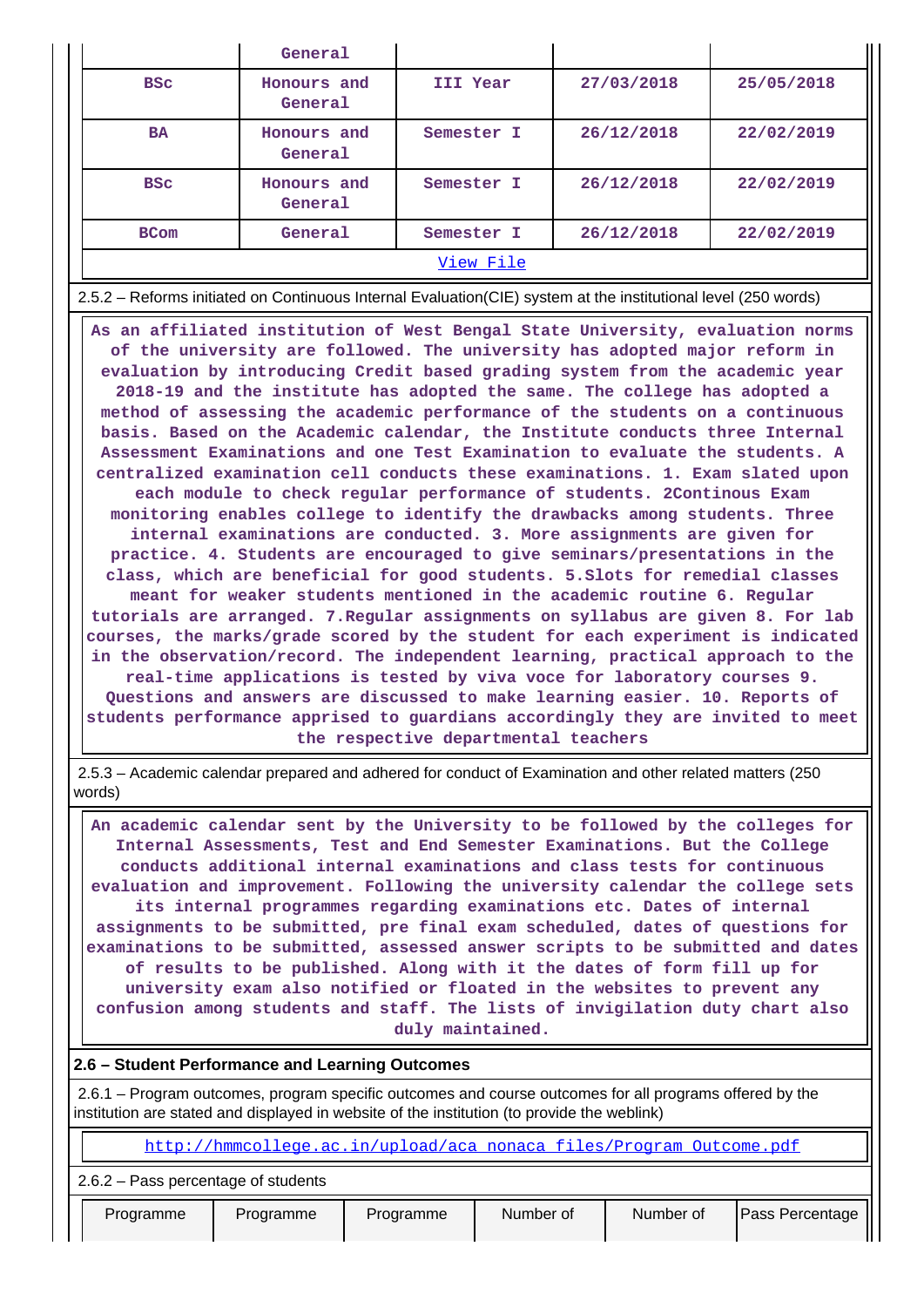| Code               | Name       | Specialization     | students<br>appeared in the<br>final year<br>examination | students passed<br>in final year<br>examination |       |
|--------------------|------------|--------------------|----------------------------------------------------------|-------------------------------------------------|-------|
| <b>BA Honours</b>  | <b>BA</b>  | <b>BA Honours</b>  | 75                                                       | 29                                              | 38.66 |
| <b>BSC Honours</b> | <b>BSC</b> | <b>BSC Honours</b> | 46                                                       | 32                                              | 69.56 |
| <b>BA</b> General  | <b>BA</b>  | <b>BA</b> General  | 47                                                       | 9                                               | 19.14 |
| <b>BSC</b> General | <b>BSC</b> | <b>BSc General</b> | 32                                                       | $12 \overline{ }$                               | 37.50 |
| View File          |            |                    |                                                          |                                                 |       |

# **2.7 – Student Satisfaction Survey**

 $\overline{1}$ 

 2.7.1 – Student Satisfaction Survey (SSS) on overall institutional performance (Institution may design the questionnaire) (results and details be provided as weblink)

[http://hmmcollege.ac.in/upload/aca\\_nonaca\\_files/Student\\_Feedback\\_\(Teaching\).pdf](http://hmmcollege.ac.in/upload/aca_nonaca_files/Student_Feedback_(Teaching).pdf)

# **CRITERION III – RESEARCH, INNOVATIONS AND EXTENSION**

# **3.1 – Resource Mobilization for Research**

3.1.1 – Research funds sanctioned and received from various agencies, industry and other organisations

| Nature of the Project | Duration | Name of the funding<br>agency                           | Total grant<br>sanctioned | Amount received<br>during the year |  |  |
|-----------------------|----------|---------------------------------------------------------|---------------------------|------------------------------------|--|--|
| Minor Projects        | 730      | Hiralal<br>Mazumdar<br>Memorial<br>College for<br>Women | 100000                    | 30000                              |  |  |
| View File             |          |                                                         |                           |                                    |  |  |

# **3.2 – Innovation Ecosystem**

 3.2.1 – Workshops/Seminars Conducted on Intellectual Property Rights (IPR) and Industry-Academia Innovative practices during the year

| Title of workshop/seminar              | Name of the Dept.                                             | Date       |
|----------------------------------------|---------------------------------------------------------------|------------|
| Ethical Issues in<br>Academic Research | IARA in collaboration<br>with Political Science<br>Department | 06/05/2019 |

# 3.2.2 – Awards for Innovation won by Institution/Teachers/Research scholars/Students during the year

|                                                                                         | Title of the innovation      | Name of Awardee            |  | Awarding Agency        |  |                                                          | Date of award                        | Category                |  |
|-----------------------------------------------------------------------------------------|------------------------------|----------------------------|--|------------------------|--|----------------------------------------------------------|--------------------------------------|-------------------------|--|
|                                                                                         | Peace<br>Excellence<br>Award | Dr. Sujata<br>Mukhopadhyay |  | <b>UNUGP</b>           |  |                                                          | 22/09/2018                           | Social Work             |  |
|                                                                                         | View File                    |                            |  |                        |  |                                                          |                                      |                         |  |
| 3.2.3 – No. of Incubation centre created, start-ups incubated on campus during the year |                              |                            |  |                        |  |                                                          |                                      |                         |  |
|                                                                                         | Incubation<br>Center         | Name                       |  | Sponsered By           |  | Name of the<br>Nature of Start-<br>Start-up<br><b>up</b> |                                      | Date of<br>Commencement |  |
|                                                                                         | <b>Yes</b>                   | Diet Clinic                |  | College<br>Diet Centre |  |                                                          | Diet Plan<br>Prescribed<br>for Staff | 04/12/2019              |  |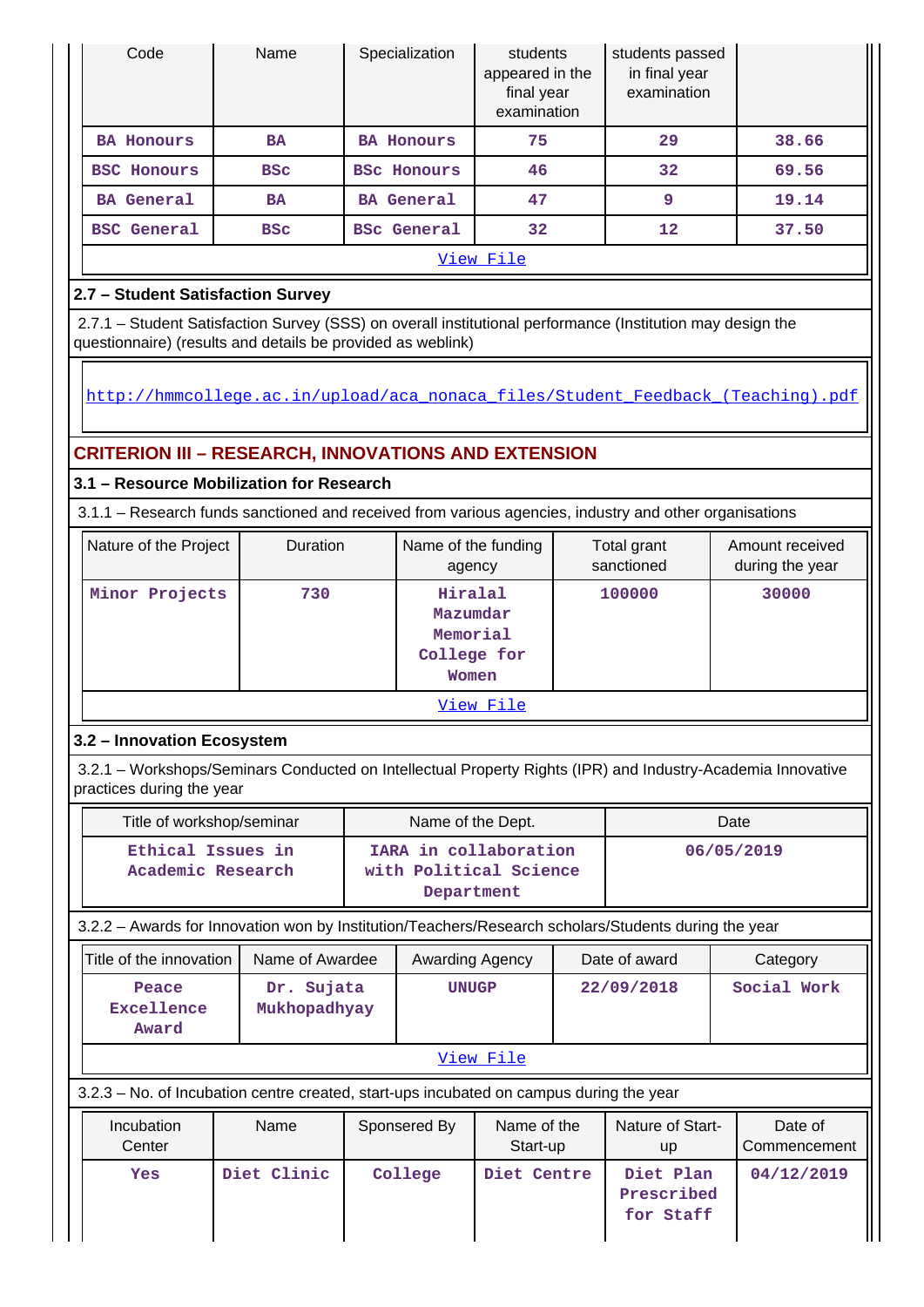|                                                                                                                                                                       |                                        |                    |                   | and Students                                    |                                    |  |                                                                    |                                                      |  |
|-----------------------------------------------------------------------------------------------------------------------------------------------------------------------|----------------------------------------|--------------------|-------------------|-------------------------------------------------|------------------------------------|--|--------------------------------------------------------------------|------------------------------------------------------|--|
| View File                                                                                                                                                             |                                        |                    |                   |                                                 |                                    |  |                                                                    |                                                      |  |
|                                                                                                                                                                       | 3.3 - Research Publications and Awards |                    |                   |                                                 |                                    |  |                                                                    |                                                      |  |
| 3.3.1 – Incentive to the teachers who receive recognition/awards                                                                                                      |                                        |                    |                   |                                                 |                                    |  |                                                                    |                                                      |  |
| <b>State</b>                                                                                                                                                          | National                               |                    |                   |                                                 |                                    |  | International                                                      |                                                      |  |
| 0                                                                                                                                                                     |                                        |                    | $\Omega$          |                                                 |                                    |  | 0                                                                  |                                                      |  |
| 3.3.2 - Ph. Ds awarded during the year (applicable for PG College, Research Center)                                                                                   |                                        |                    |                   |                                                 |                                    |  |                                                                    |                                                      |  |
| Name of the Department                                                                                                                                                |                                        |                    |                   |                                                 |                                    |  | Number of PhD's Awarded                                            |                                                      |  |
|                                                                                                                                                                       | No Data Entered/Not Applicable !!!     |                    |                   |                                                 |                                    |  |                                                                    |                                                      |  |
| 3.3.3 - Research Publications in the Journals notified on UGC website during the year                                                                                 |                                        |                    |                   |                                                 |                                    |  |                                                                    |                                                      |  |
| <b>Type</b>                                                                                                                                                           |                                        | Department         |                   |                                                 | Number of Publication              |  |                                                                    | Average Impact Factor (if<br>any)                    |  |
| National                                                                                                                                                              |                                        | Bengali            |                   |                                                 | $\overline{\mathbf{2}}$            |  |                                                                    | 0                                                    |  |
| National                                                                                                                                                              |                                        | English            |                   |                                                 | 1                                  |  |                                                                    | $\Omega$                                             |  |
| <b>National</b>                                                                                                                                                       |                                        | Psychology         |                   |                                                 | 3                                  |  |                                                                    | $\Omega$                                             |  |
| National                                                                                                                                                              |                                        | Political Science  |                   |                                                 | 1                                  |  |                                                                    | $\Omega$                                             |  |
| National                                                                                                                                                              |                                        | Geography          |                   |                                                 | 1                                  |  | $\Omega$                                                           |                                                      |  |
| International                                                                                                                                                         |                                        | Botany             |                   |                                                 | 1                                  |  | 0                                                                  |                                                      |  |
| International                                                                                                                                                         |                                        | Journalism         |                   |                                                 | 1                                  |  |                                                                    | $\Omega$                                             |  |
| International                                                                                                                                                         |                                        | Food and Nutrition |                   |                                                 | 3                                  |  | 0                                                                  |                                                      |  |
| International                                                                                                                                                         |                                        | Philosophy         |                   |                                                 | 1                                  |  |                                                                    | 0                                                    |  |
| International                                                                                                                                                         |                                        | Zoology            |                   | 1                                               |                                    |  |                                                                    | $\Omega$                                             |  |
|                                                                                                                                                                       |                                        |                    |                   | View File                                       |                                    |  |                                                                    |                                                      |  |
| 3.3.4 – Books and Chapters in edited Volumes / Books published, and papers in National/International Conference<br>Proceedings per Teacher during the year            |                                        |                    |                   |                                                 |                                    |  |                                                                    |                                                      |  |
| Department                                                                                                                                                            |                                        |                    |                   | Number of Publication                           |                                    |  |                                                                    |                                                      |  |
| Botany                                                                                                                                                                |                                        |                    |                   |                                                 |                                    |  | 2                                                                  |                                                      |  |
| English                                                                                                                                                               |                                        |                    |                   |                                                 |                                    |  | 1                                                                  |                                                      |  |
| Political Science                                                                                                                                                     |                                        |                    |                   |                                                 |                                    |  | 6                                                                  |                                                      |  |
| Urdu                                                                                                                                                                  |                                        |                    |                   |                                                 |                                    |  | $\mathbf{2}$                                                       |                                                      |  |
|                                                                                                                                                                       |                                        |                    |                   | View File                                       |                                    |  |                                                                    |                                                      |  |
| 3.3.5 - Bibliometrics of the publications during the last Academic year based on average citation index in Scopus/<br>Web of Science or PubMed/ Indian Citation Index |                                        |                    |                   |                                                 |                                    |  |                                                                    |                                                      |  |
| Title of the<br>Name of<br>Author<br>Paper                                                                                                                            |                                        | Title of journal   |                   | <b>Citation Index</b><br>Year of<br>publication |                                    |  | Institutional<br>affiliation as<br>mentioned in<br>the publication | Number of<br>citations<br>excluding self<br>citation |  |
|                                                                                                                                                                       |                                        |                    |                   |                                                 | No Data Entered/Not Applicable !!! |  |                                                                    |                                                      |  |
|                                                                                                                                                                       |                                        |                    | No file uploaded. |                                                 |                                    |  |                                                                    |                                                      |  |
| 3.3.6 - h-Index of the Institutional Publications during the year. (based on Scopus/ Web of science)                                                                  |                                        |                    |                   |                                                 |                                    |  |                                                                    |                                                      |  |
| Title of the<br>Name of                                                                                                                                               |                                        | Title of journal   | Year of           |                                                 | h-index                            |  | Number of                                                          | Institutional                                        |  |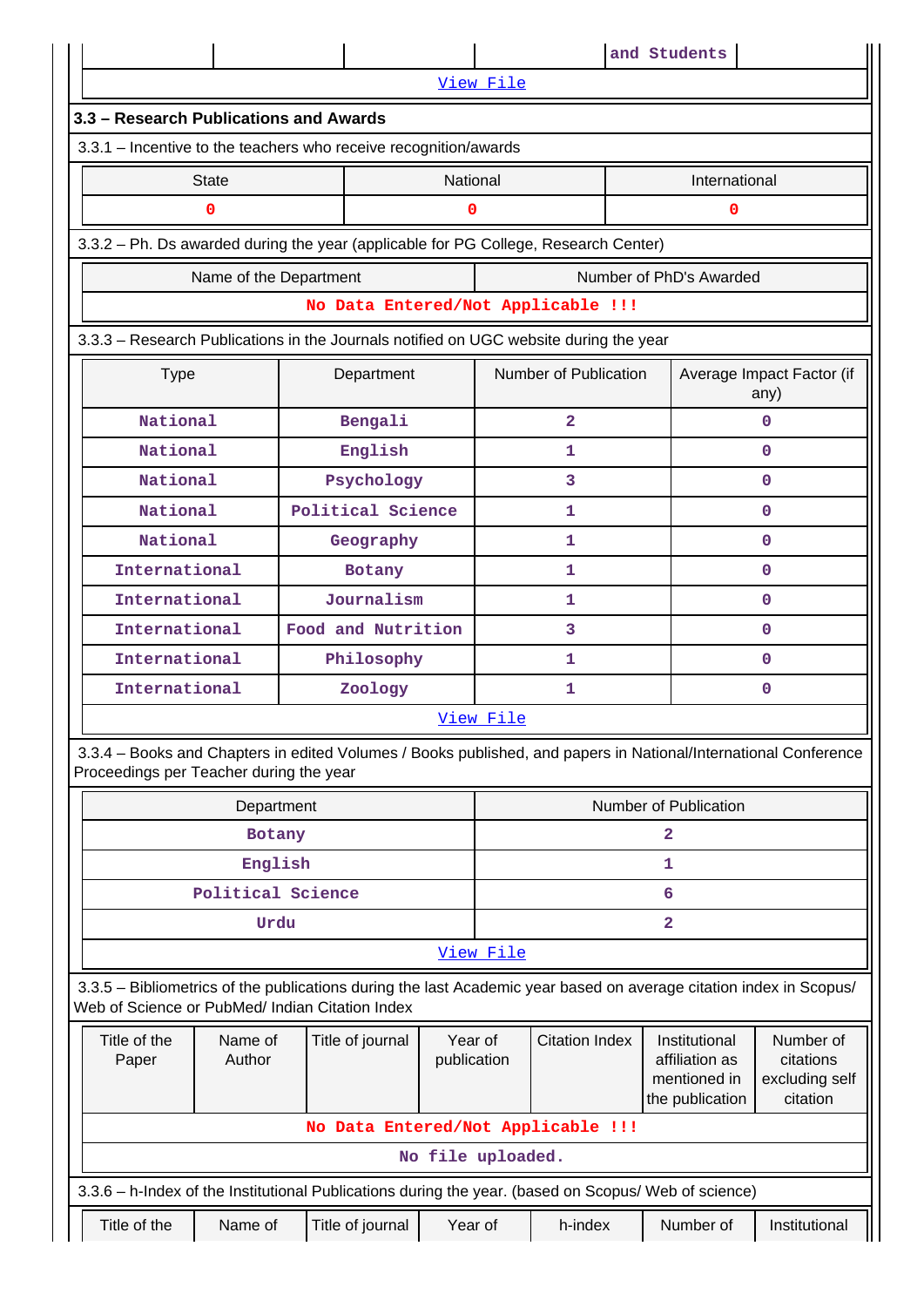|                                    | Paper                                                                               | Author |                                                                                                                                                                                                                    |                                                 | publication            |                                                          | citations<br>excluding self<br>citation |                                                          | affiliation as<br>mentioned in<br>the publication |
|------------------------------------|-------------------------------------------------------------------------------------|--------|--------------------------------------------------------------------------------------------------------------------------------------------------------------------------------------------------------------------|-------------------------------------------------|------------------------|----------------------------------------------------------|-----------------------------------------|----------------------------------------------------------|---------------------------------------------------|
| No Data Entered/Not Applicable !!! |                                                                                     |        |                                                                                                                                                                                                                    |                                                 |                        |                                                          |                                         |                                                          |                                                   |
|                                    | View File                                                                           |        |                                                                                                                                                                                                                    |                                                 |                        |                                                          |                                         |                                                          |                                                   |
|                                    | 3.3.7 - Faculty participation in Seminars/Conferences and Symposia during the year: |        |                                                                                                                                                                                                                    |                                                 |                        |                                                          |                                         |                                                          |                                                   |
|                                    | Number of Faculty                                                                   |        | International                                                                                                                                                                                                      | National                                        |                        | <b>State</b>                                             |                                         | Local                                                    |                                                   |
|                                    | Attended/Semina<br>rs/Workshops                                                     |        | 5                                                                                                                                                                                                                  | 3                                               |                        | $\mathbf 0$                                              |                                         |                                                          | 0                                                 |
|                                    | Presented<br>papers                                                                 |        | 10                                                                                                                                                                                                                 | 13                                              |                        | $\mathbf 0$                                              |                                         |                                                          | 0                                                 |
|                                    | Resource<br>persons                                                                 |        | $\overline{\mathbf{4}}$                                                                                                                                                                                            | 6                                               |                        | 5                                                        |                                         |                                                          | $\overline{2}$                                    |
|                                    |                                                                                     |        |                                                                                                                                                                                                                    |                                                 | View File              |                                                          |                                         |                                                          |                                                   |
|                                    | 3.4 - Extension Activities                                                          |        |                                                                                                                                                                                                                    |                                                 |                        |                                                          |                                         |                                                          |                                                   |
|                                    |                                                                                     |        | 3.4.1 – Number of extension and outreach programmes conducted in collaboration with industry, community and<br>Non- Government Organisations through NSS/NCC/Red cross/Youth Red Cross (YRC) etc., during the year |                                                 |                        |                                                          |                                         |                                                          |                                                   |
|                                    | Title of the activities                                                             |        |                                                                                                                                                                                                                    | Organising unit/agency/<br>collaborating agency |                        | Number of teachers<br>participated in such<br>activities |                                         | Number of students<br>participated in such<br>activities |                                                   |
|                                    | College Cleaning<br>Program                                                         |        | NSS Unit of HMM<br>College                                                                                                                                                                                         | 13                                              |                        |                                                          |                                         | 98                                                       |                                                   |
|                                    | NSS Special Camp                                                                    |        | NSS Unit of HMM<br>College                                                                                                                                                                                         |                                                 | 17                     |                                                          |                                         | 102                                                      |                                                   |
|                                    | Eye Check-up Camp                                                                   |        | NSS Unit of HMM<br>College With Susrut<br>Eye Hospital                                                                                                                                                             |                                                 | 96                     |                                                          |                                         | 66                                                       |                                                   |
|                                    | Save Water Save<br>Life                                                             |        | NSS Unit of HMM<br>College                                                                                                                                                                                         |                                                 | 4                      |                                                          |                                         | 12                                                       |                                                   |
|                                    | Planatation at<br>College Premise                                                   |        | NSS Unit of HMM<br>College                                                                                                                                                                                         |                                                 |                        | 8                                                        |                                         |                                                          | 6                                                 |
|                                    | <b>Blood Donation Camp</b>                                                          |        | NSS Unit of HMM<br>College with Social<br>Outreach                                                                                                                                                                 |                                                 |                        | 70                                                       |                                         |                                                          | 56                                                |
|                                    | World Diabtetes Day                                                                 |        | NSS Unit of HMM<br>College                                                                                                                                                                                         |                                                 |                        | 22                                                       |                                         |                                                          | 50                                                |
|                                    | Dengue Awarenss<br>Campaign                                                         |        | NSS Unit of HMM<br>College                                                                                                                                                                                         |                                                 |                        | $\overline{2}$                                           |                                         |                                                          | 20                                                |
|                                    | Comunal Harmony<br>Week                                                             |        | NSS Unit of HMM<br>College                                                                                                                                                                                         |                                                 |                        | 55                                                       |                                         |                                                          | 78                                                |
|                                    | World AIDS Day                                                                      |        | NSS unit of HMM<br>College                                                                                                                                                                                         |                                                 |                        | 6                                                        |                                         |                                                          | 50                                                |
|                                    |                                                                                     |        |                                                                                                                                                                                                                    |                                                 | View File              |                                                          |                                         |                                                          |                                                   |
|                                    | during the year                                                                     |        | 3.4.2 - Awards and recognition received for extension activities from Government and other recognized bodies                                                                                                       |                                                 |                        |                                                          |                                         |                                                          |                                                   |
|                                    | Name of the activity                                                                |        | Award/Recognition                                                                                                                                                                                                  |                                                 | <b>Awarding Bodies</b> |                                                          |                                         | Number of students<br><b>Benefited</b>                   |                                                   |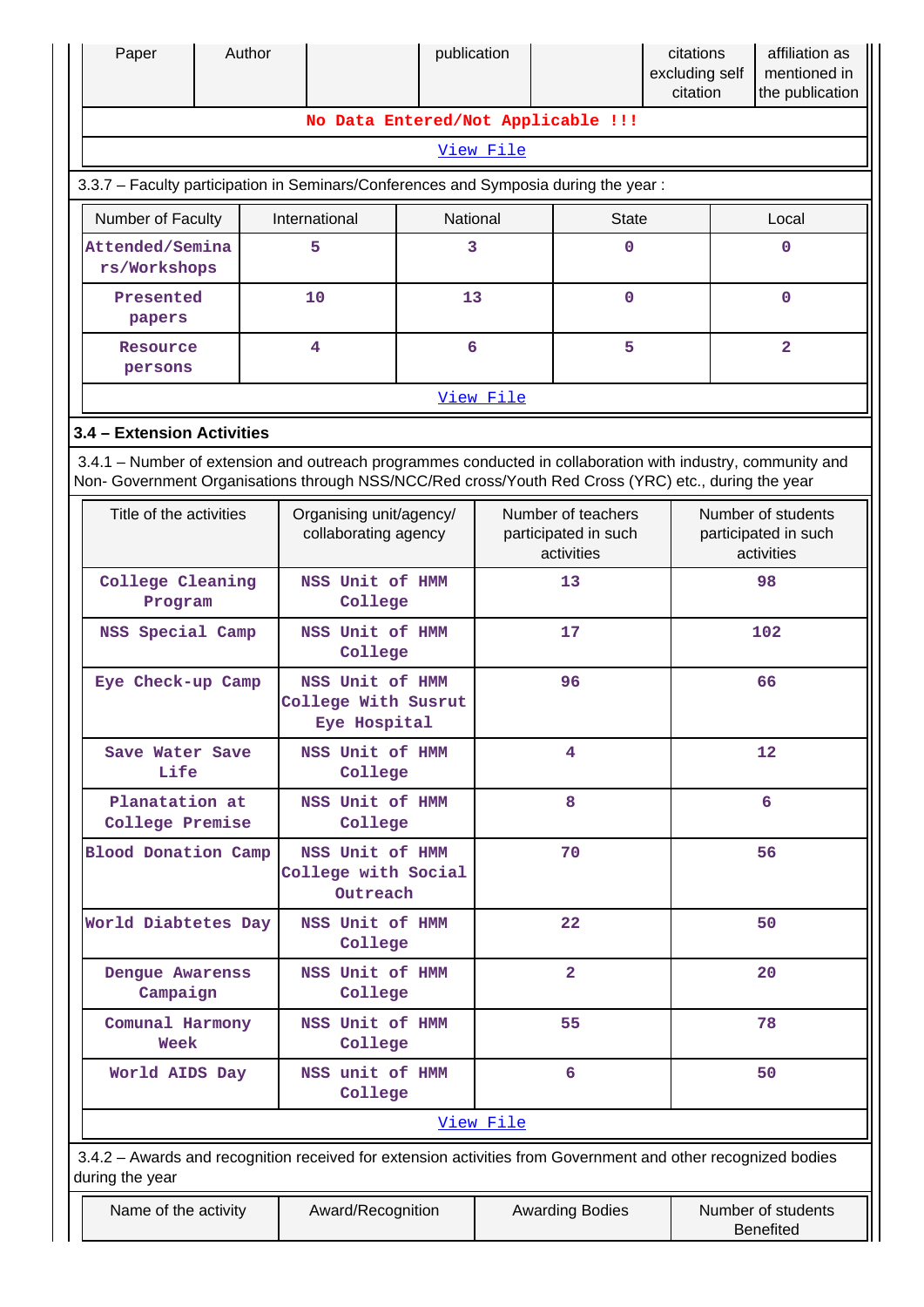## **No Data Entered/Not Applicable !!!**

**No file uploaded.**

 3.4.3 – Students participating in extension activities with Government Organisations, Non-Government Organisations and programmes such as Swachh Bharat, Aids Awareness, Gender Issue, etc. during the year

| Name of the scheme                       | Organising unit/Agen<br>cy/collaborating<br>agency | Name of the activity                                           | Number of teachers<br>participated in such<br>activites | Number of students<br>participated in such<br>activites |
|------------------------------------------|----------------------------------------------------|----------------------------------------------------------------|---------------------------------------------------------|---------------------------------------------------------|
| Tree Plantation                          | NSS with<br>Kamarhati<br>Municipality              | Tree Plantation<br>at College                                  | 55                                                      | 18                                                      |
| Beti Padhao<br>Beti Bachao               | NSS with Rasik<br>Vita                             | Beti Padhao<br>Beti Bacaho at<br>College                       | 12                                                      | 56                                                      |
| <b>Basic Life</b><br>Support             | NSS with FORTIS                                    | <b>Basic Life</b><br>Program at<br>College                     | 55                                                      | 40                                                      |
| Road Safety<br>Workshop                  | NSS with West<br>Bengal State<br>University        | Road Safety<br>Workshop at<br>University                       | 1                                                       | 26                                                      |
| Save Water Save<br>Life                  | NSS with<br>Banglar Parbo                          | Save Water Save<br>Life                                        | 1                                                       | 20                                                      |
| Eye Check-up<br>Camp                     | NSS with Susrut<br>Eye Hospital                    | Eye Check-up<br>Camp at College<br>and Nibedita<br>Colony      | 1                                                       | 66                                                      |
| Menstrual<br>Hygiene<br><b>Awareness</b> | NSS with Khusi<br><b>NGO</b>                       | Menstrual<br>Hygiene Camp at<br>College and<br>Nibedita Colony | 3                                                       | 22                                                      |
| Thalessemia<br><b>Awareness</b>          | NSS with School<br>of Tropical<br>Medicine         | Thalassemia<br>Awareness and<br><b>Screening Camp</b>          | 30                                                      | 124                                                     |
| AIDS Awareness                           | <b>NSS with OFFER</b><br>India                     | Observation of<br>World AIDS Day                               | $\overline{2}$                                          | $\overline{\mathbf{4}}$                                 |
| Swachh Bharat                            | NSS Unit of HMM<br>College                         | Cleaning Camp<br>at Slum                                       | $\mathbf{1}$                                            | 33                                                      |
|                                          |                                                    | View File                                                      |                                                         |                                                         |

# **3.5 – Collaborations**

3.5.1 – Number of Collaborative activities for research, faculty exchange, student exchange during the year

| Nature of activity                                            | Participant                                                                                                         | Source of financial support | <b>Duration</b> |
|---------------------------------------------------------------|---------------------------------------------------------------------------------------------------------------------|-----------------------------|-----------------|
| Research Activity<br>at Mrinalini Duta<br>Mahavidyalaya       | Dr. Soma Ghosh and<br>Shri. Pradipta<br><b>Mukherjee</b>                                                            | College                     |                 |
| Research Activity<br>at Prasanta<br>Chandara<br>Mahavidyalaya | Dr. Soma Ghosh,<br>Shri. Pradipta<br>Mukherje, Smt.<br>Piyali Mitra, Smt.<br>Oindrilla Dutta,<br>Shri. Soumya Dutta | College                     | 2               |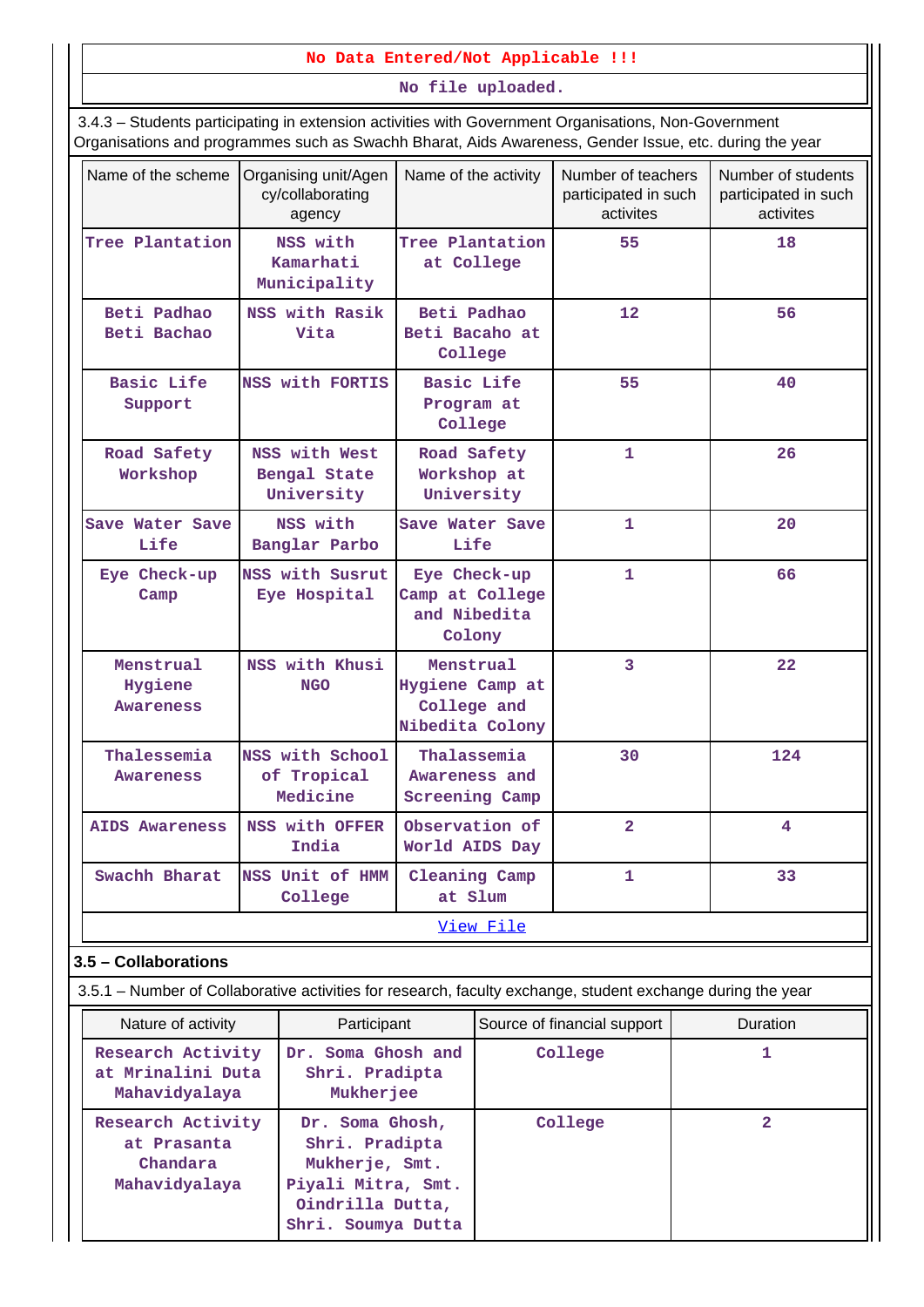| Research Activity<br>at Bhairab Ganguly<br>College                                                                     |                                                                                                                                                          |  | Dr. Soma Ghosh                                                                                        | College              |                    |   | 1                                                         |
|------------------------------------------------------------------------------------------------------------------------|----------------------------------------------------------------------------------------------------------------------------------------------------------|--|-------------------------------------------------------------------------------------------------------|----------------------|--------------------|---|-----------------------------------------------------------|
| Research Activity<br>at Birati College                                                                                 |                                                                                                                                                          |  | Dr. Soma Ghosh and<br>Shri Pradipata<br><b>Mukherjee</b>                                              | College              |                    |   | 1                                                         |
| <b>Extension Lecture</b><br>at Rishi Bankim<br>Chandra College for<br>Women                                            |                                                                                                                                                          |  | Shri. Pradipata<br><b>Mukherjee</b>                                                                   | College              |                    |   | 1                                                         |
| Extension Lecture<br>at St. Pauls<br>College                                                                           |                                                                                                                                                          |  | Dr. Pritha Kundu                                                                                      | Host College         |                    |   | $\mathbf{1}$                                              |
| Extension Lecture<br>at Presidency<br>Univeristy                                                                       |                                                                                                                                                          |  | Dr. Pritha Kundu                                                                                      | Host University      |                    |   | $\mathbf{1}$                                              |
| Research Activity<br>at CSTT, MHRD, GOI                                                                                |                                                                                                                                                          |  | Shri. Pradipta<br><b>Mukherjee</b>                                                                    | MHRD, GOI            |                    |   | 4                                                         |
| Special Lecture at<br>IMRF SRC and CIU at<br>Bhandup, Mumbai                                                           |                                                                                                                                                          |  | Dr. Sujata<br><b>Mukherjee</b>                                                                        | Host Institute       |                    | 1 |                                                           |
| <b>Extension Lecture</b><br>at Prasanta Chandra<br>Mahavidylaya                                                        |                                                                                                                                                          |  | Dr. Chandrabali<br>Dutta                                                                              | Host College         |                    | 1 |                                                           |
|                                                                                                                        |                                                                                                                                                          |  |                                                                                                       | <u>View File</u>     |                    |   |                                                           |
|                                                                                                                        | 3.5.2 - Linkages with institutions/industries for internship, on-the- job training, project work, sharing of research<br>facilities etc. during the year |  |                                                                                                       |                      |                    |   |                                                           |
| Nature of linkage                                                                                                      | Title of the<br>linkage                                                                                                                                  |  | Name of the<br>partnering<br>institution/<br>industry<br>/research lab<br>with contact<br>details     | <b>Duration From</b> | <b>Duration To</b> |   | Participant                                               |
| Collaboratio<br>n                                                                                                      | Career Fair                                                                                                                                              |  | RICE, George<br>Telegraph,<br>GSCE, Anudip<br>Foundation,<br><b>APTECH</b><br>Computer,<br>Rasik Vita | 09/08/2018           | 09/08/2018         |   | 196                                                       |
| Collaboratio<br>n                                                                                                      | Training<br>Program on E<br>mployibility                                                                                                                 |  | ICICI Skill                                                                                           | 03/12/2018           | 28/02/2019         |   | 30                                                        |
|                                                                                                                        |                                                                                                                                                          |  |                                                                                                       | View File            |                    |   |                                                           |
| 3.5.3 - MoUs signed with institutions of national, international importance, other universities, industries, corporate |                                                                                                                                                          |  |                                                                                                       |                      |                    |   |                                                           |
| houses etc. during the year<br>Organisation                                                                            |                                                                                                                                                          |  | Date of MoU signed                                                                                    | Purpose/Activities   |                    |   | Number of<br>students/teachers<br>participated under MoUs |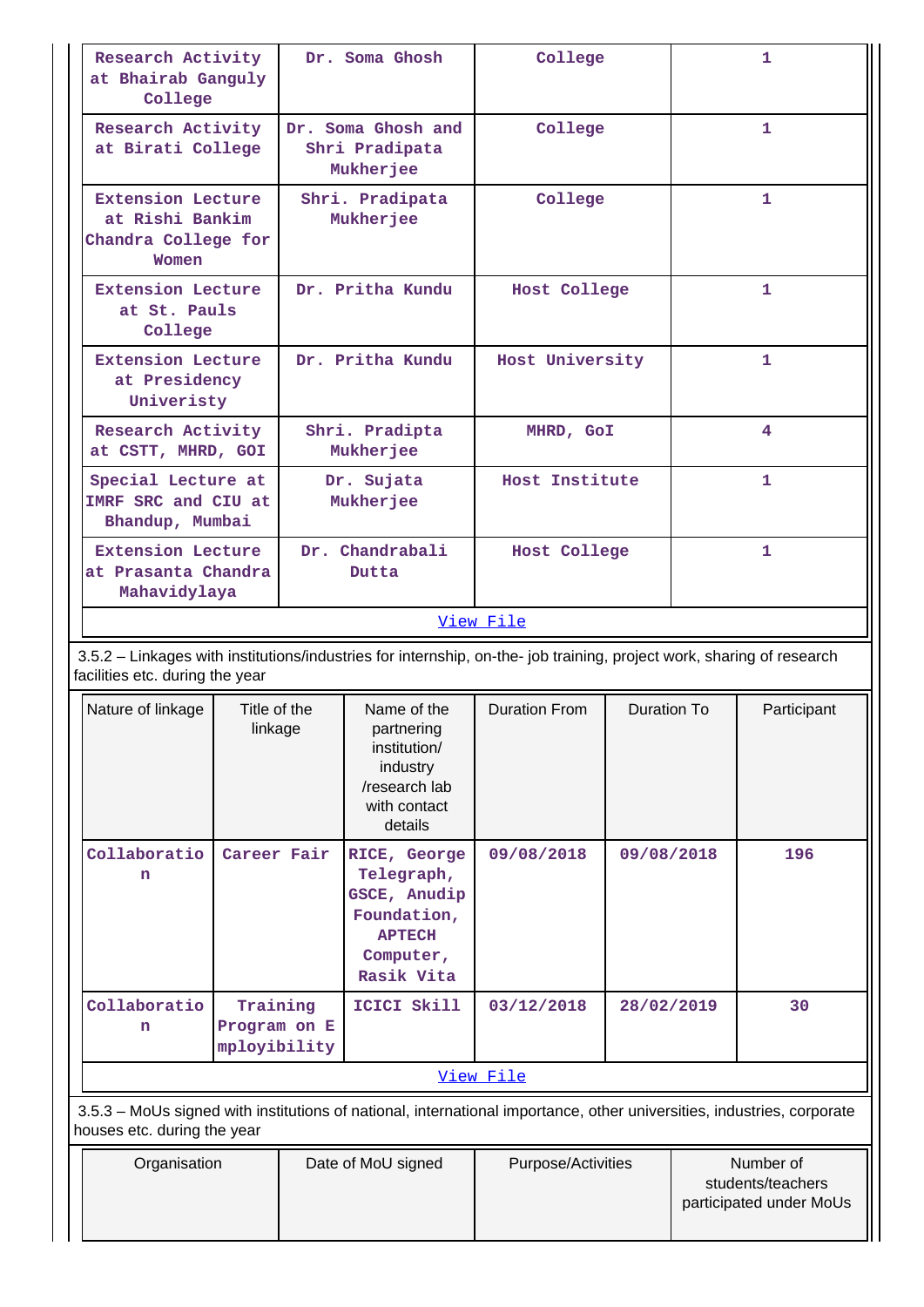| <b>GNISPT</b>                                                                     |                           | 06/11/2018                                                                                                                                                                                                     |             | 12<br>Enhancement for<br>Skill and<br>Employibility |                                                |          |                                 |  |
|-----------------------------------------------------------------------------------|---------------------------|----------------------------------------------------------------------------------------------------------------------------------------------------------------------------------------------------------------|-------------|-----------------------------------------------------|------------------------------------------------|----------|---------------------------------|--|
|                                                                                   |                           |                                                                                                                                                                                                                |             | View File                                           |                                                |          |                                 |  |
| <b>CRITERION IV - INFRASTRUCTURE AND LEARNING RESOURCES</b>                       |                           |                                                                                                                                                                                                                |             |                                                     |                                                |          |                                 |  |
|                                                                                   | 4.1 - Physical Facilities |                                                                                                                                                                                                                |             |                                                     |                                                |          |                                 |  |
|                                                                                   |                           | 4.1.1 - Budget allocation, excluding salary for infrastructure augmentation during the year                                                                                                                    |             |                                                     |                                                |          |                                 |  |
|                                                                                   |                           | Budget allocated for infrastructure augmentation                                                                                                                                                               |             |                                                     | Budget utilized for infrastructure development |          |                                 |  |
|                                                                                   | 5150000                   |                                                                                                                                                                                                                |             |                                                     |                                                | 724950   |                                 |  |
|                                                                                   |                           | 4.1.2 - Details of augmentation in infrastructure facilities during the year                                                                                                                                   |             |                                                     |                                                |          |                                 |  |
| <b>Facilities</b><br><b>Existing or Newly Added</b>                               |                           |                                                                                                                                                                                                                |             |                                                     |                                                |          |                                 |  |
|                                                                                   |                           | Others                                                                                                                                                                                                         |             |                                                     |                                                | Existing |                                 |  |
| Value of the equipment purchased<br>Newly Added<br>during the year (rs. in lakhs) |                           |                                                                                                                                                                                                                |             |                                                     |                                                |          |                                 |  |
|                                                                                   |                           | Classrooms with Wi-Fi OR LAN                                                                                                                                                                                   |             |                                                     |                                                | Existing |                                 |  |
|                                                                                   |                           | Seminar halls with ICT facilities                                                                                                                                                                              |             |                                                     |                                                | Existing |                                 |  |
|                                                                                   |                           | Seminar Halls                                                                                                                                                                                                  |             |                                                     |                                                | Existing |                                 |  |
|                                                                                   |                           | Laboratories                                                                                                                                                                                                   | Existing    |                                                     |                                                |          |                                 |  |
| Class rooms                                                                       |                           |                                                                                                                                                                                                                |             |                                                     |                                                | Existing |                                 |  |
|                                                                                   |                           | Campus Area                                                                                                                                                                                                    |             |                                                     |                                                | Existing |                                 |  |
|                                                                                   |                           |                                                                                                                                                                                                                |             | View File                                           |                                                |          |                                 |  |
| 4.2 - Library as a Learning Resource                                              |                           |                                                                                                                                                                                                                |             |                                                     |                                                |          |                                 |  |
|                                                                                   |                           | 4.2.1 - Library is automated {Integrated Library Management System (ILMS)}                                                                                                                                     |             |                                                     |                                                |          |                                 |  |
| Name of the ILMS<br>software                                                      |                           | Nature of automation (fully<br>or patially)                                                                                                                                                                    |             |                                                     | Version                                        |          | Year of automation              |  |
| <b>KOHA</b>                                                                       |                           | Fully                                                                                                                                                                                                          |             |                                                     | 3.16                                           |          | 2015                            |  |
| 4.2.2 - Library Services                                                          |                           |                                                                                                                                                                                                                |             |                                                     |                                                |          |                                 |  |
| Library<br>Service Type                                                           |                           | Existing                                                                                                                                                                                                       |             |                                                     | Newly Added                                    | Total    |                                 |  |
| Text Books                                                                        | 17223                     | 651340                                                                                                                                                                                                         | 2290        |                                                     | 771032                                         | 19513    | 1422372                         |  |
| Reference<br><b>Books</b>                                                         | 196                       | 82348                                                                                                                                                                                                          | 8           |                                                     | 16185                                          | 204      | 98533                           |  |
| e-Books                                                                           | 3135000                   | 5900                                                                                                                                                                                                           | $\mathbf 0$ |                                                     | $\mathbf 0$                                    | 3135000  | 5900                            |  |
| CD & Video                                                                        | 3                         | 350                                                                                                                                                                                                            | $\mathbf 0$ |                                                     | $\mathbf 0$                                    | 3        | 350                             |  |
| e-Journals                                                                        | 6000                      | 5900                                                                                                                                                                                                           | $\mathbf 0$ |                                                     | $\mathbf 0$                                    | 6000     | 5900                            |  |
|                                                                                   |                           |                                                                                                                                                                                                                |             | View File                                           |                                                |          |                                 |  |
| (Learning Management System (LMS) etc                                             |                           | 4.2.3 - E-content developed by teachers such as: e-PG- Pathshala, CEC (under e-PG- Pathshala CEC (Under<br>Graduate) SWAYAM other MOOCs platform NPTEL/NMEICT/any other Government initiatives & institutional |             |                                                     |                                                |          |                                 |  |
| Name of the Teacher                                                               |                           | Name of the Module                                                                                                                                                                                             |             |                                                     | Platform on which module<br>is developed       |          | Date of launching e-<br>content |  |
| No Data Entered/Not Applicable !!!                                                |                           |                                                                                                                                                                                                                |             |                                                     |                                                |          |                                 |  |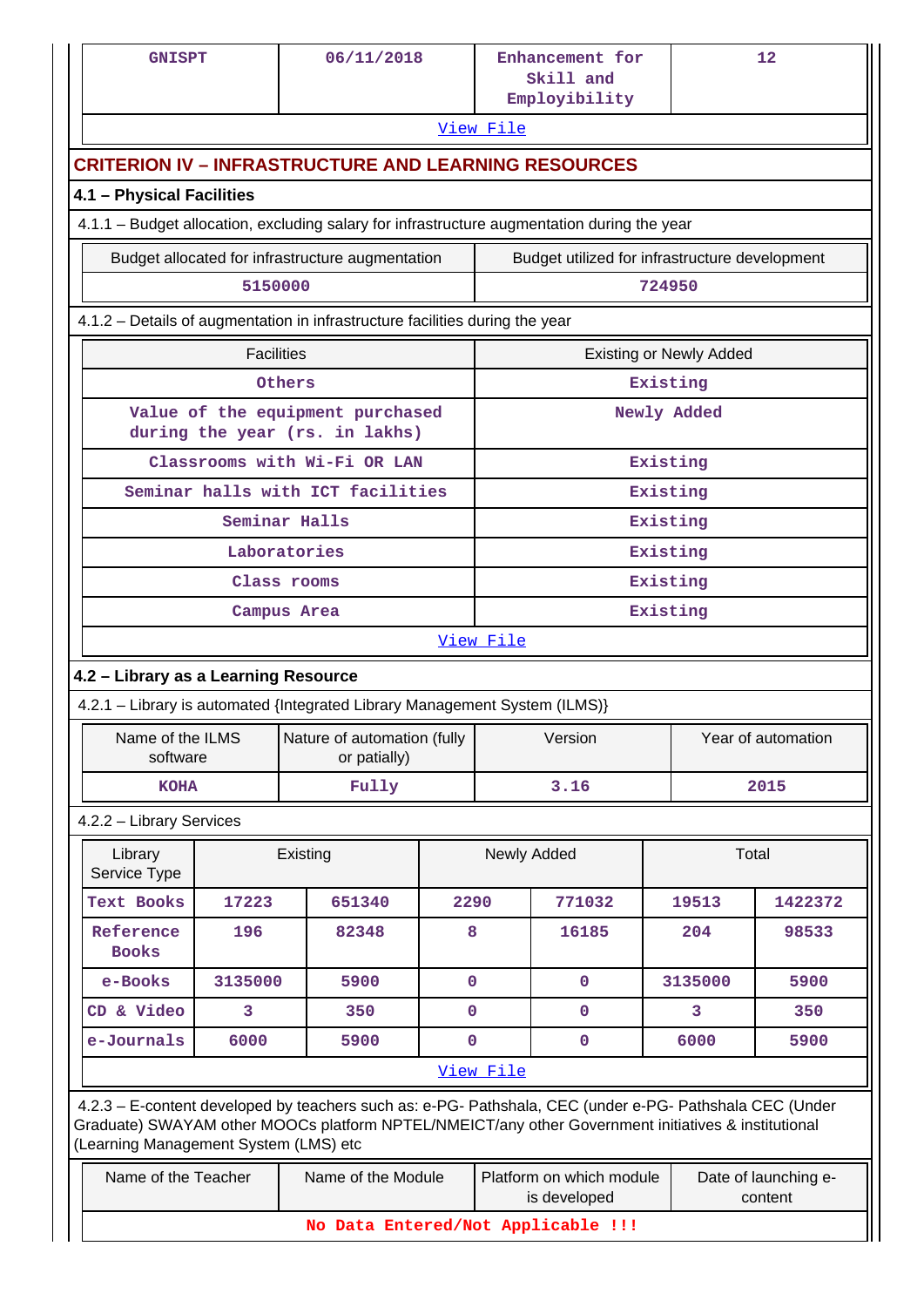|                                                                                                                                                                                                                                                                                                                                                                                                                                                                                                                                                                                                                                                                                                                                                                                                                                                                                                                                                                                                                                                                                                                                                                                                                                                                                                                                                                                                                                                                                                                                                                                                                                                                                                                                                                                                                                                                                                                                                                                                                                                                     | No file uploaded.                         |                                            |                                                                  |                            |                                                                                                       |                                           |                    |                                                                |               |
|---------------------------------------------------------------------------------------------------------------------------------------------------------------------------------------------------------------------------------------------------------------------------------------------------------------------------------------------------------------------------------------------------------------------------------------------------------------------------------------------------------------------------------------------------------------------------------------------------------------------------------------------------------------------------------------------------------------------------------------------------------------------------------------------------------------------------------------------------------------------------------------------------------------------------------------------------------------------------------------------------------------------------------------------------------------------------------------------------------------------------------------------------------------------------------------------------------------------------------------------------------------------------------------------------------------------------------------------------------------------------------------------------------------------------------------------------------------------------------------------------------------------------------------------------------------------------------------------------------------------------------------------------------------------------------------------------------------------------------------------------------------------------------------------------------------------------------------------------------------------------------------------------------------------------------------------------------------------------------------------------------------------------------------------------------------------|-------------------------------------------|--------------------------------------------|------------------------------------------------------------------|----------------------------|-------------------------------------------------------------------------------------------------------|-------------------------------------------|--------------------|----------------------------------------------------------------|---------------|
| 4.3 - IT Infrastructure                                                                                                                                                                                                                                                                                                                                                                                                                                                                                                                                                                                                                                                                                                                                                                                                                                                                                                                                                                                                                                                                                                                                                                                                                                                                                                                                                                                                                                                                                                                                                                                                                                                                                                                                                                                                                                                                                                                                                                                                                                             |                                           |                                            |                                                                  |                            |                                                                                                       |                                           |                    |                                                                |               |
| 4.3.1 - Technology Upgradation (overall)                                                                                                                                                                                                                                                                                                                                                                                                                                                                                                                                                                                                                                                                                                                                                                                                                                                                                                                                                                                                                                                                                                                                                                                                                                                                                                                                                                                                                                                                                                                                                                                                                                                                                                                                                                                                                                                                                                                                                                                                                            |                                           |                                            |                                                                  |                            |                                                                                                       |                                           |                    |                                                                |               |
| <b>Type</b>                                                                                                                                                                                                                                                                                                                                                                                                                                                                                                                                                                                                                                                                                                                                                                                                                                                                                                                                                                                                                                                                                                                                                                                                                                                                                                                                                                                                                                                                                                                                                                                                                                                                                                                                                                                                                                                                                                                                                                                                                                                         | <b>Total Co</b><br>mputers                | Computer<br>Lab                            | Internet                                                         | <b>Browsing</b><br>centers | Office<br>Available<br>Computer<br>Departme<br><b>Bandwidt</b><br>Centers<br>nts<br>h (MBPS/<br>GBPS) |                                           |                    |                                                                | <b>Others</b> |
| Existin<br>g                                                                                                                                                                                                                                                                                                                                                                                                                                                                                                                                                                                                                                                                                                                                                                                                                                                                                                                                                                                                                                                                                                                                                                                                                                                                                                                                                                                                                                                                                                                                                                                                                                                                                                                                                                                                                                                                                                                                                                                                                                                        | 57                                        | 3                                          | 19                                                               | $\overline{a}$             | $\overline{3}$                                                                                        | 9                                         | 6                  | $\overline{2}$                                                 | 15            |
| Added                                                                                                                                                                                                                                                                                                                                                                                                                                                                                                                                                                                                                                                                                                                                                                                                                                                                                                                                                                                                                                                                                                                                                                                                                                                                                                                                                                                                                                                                                                                                                                                                                                                                                                                                                                                                                                                                                                                                                                                                                                                               | 4                                         | 0                                          | $\mathbf 0$                                                      | 0                          | 0                                                                                                     | $\overline{2}$                            | 0                  | $\mathbf{2}$                                                   | 2             |
| Total                                                                                                                                                                                                                                                                                                                                                                                                                                                                                                                                                                                                                                                                                                                                                                                                                                                                                                                                                                                                                                                                                                                                                                                                                                                                                                                                                                                                                                                                                                                                                                                                                                                                                                                                                                                                                                                                                                                                                                                                                                                               | 61                                        | 3                                          | 19                                                               | $\mathbf{2}$               | 3                                                                                                     | 11                                        | 6                  | 4                                                              | 17            |
| 4.3.2 - Bandwidth available of internet connection in the Institution (Leased line)                                                                                                                                                                                                                                                                                                                                                                                                                                                                                                                                                                                                                                                                                                                                                                                                                                                                                                                                                                                                                                                                                                                                                                                                                                                                                                                                                                                                                                                                                                                                                                                                                                                                                                                                                                                                                                                                                                                                                                                 |                                           |                                            |                                                                  |                            |                                                                                                       |                                           |                    |                                                                |               |
|                                                                                                                                                                                                                                                                                                                                                                                                                                                                                                                                                                                                                                                                                                                                                                                                                                                                                                                                                                                                                                                                                                                                                                                                                                                                                                                                                                                                                                                                                                                                                                                                                                                                                                                                                                                                                                                                                                                                                                                                                                                                     |                                           |                                            |                                                                  | 2 MBPS/ GBPS               |                                                                                                       |                                           |                    |                                                                |               |
| 4.3.3 - Facility for e-content                                                                                                                                                                                                                                                                                                                                                                                                                                                                                                                                                                                                                                                                                                                                                                                                                                                                                                                                                                                                                                                                                                                                                                                                                                                                                                                                                                                                                                                                                                                                                                                                                                                                                                                                                                                                                                                                                                                                                                                                                                      |                                           |                                            |                                                                  |                            |                                                                                                       |                                           |                    |                                                                |               |
|                                                                                                                                                                                                                                                                                                                                                                                                                                                                                                                                                                                                                                                                                                                                                                                                                                                                                                                                                                                                                                                                                                                                                                                                                                                                                                                                                                                                                                                                                                                                                                                                                                                                                                                                                                                                                                                                                                                                                                                                                                                                     |                                           | Name of the e-content development facility |                                                                  |                            |                                                                                                       |                                           | recording facility | Provide the link of the videos and media centre and            |               |
|                                                                                                                                                                                                                                                                                                                                                                                                                                                                                                                                                                                                                                                                                                                                                                                                                                                                                                                                                                                                                                                                                                                                                                                                                                                                                                                                                                                                                                                                                                                                                                                                                                                                                                                                                                                                                                                                                                                                                                                                                                                                     |                                           |                                            |                                                                  |                            | No Data Entered/Not Applicable !!!                                                                    |                                           |                    |                                                                |               |
| 4.4 - Maintenance of Campus Infrastructure                                                                                                                                                                                                                                                                                                                                                                                                                                                                                                                                                                                                                                                                                                                                                                                                                                                                                                                                                                                                                                                                                                                                                                                                                                                                                                                                                                                                                                                                                                                                                                                                                                                                                                                                                                                                                                                                                                                                                                                                                          |                                           |                                            |                                                                  |                            |                                                                                                       |                                           |                    |                                                                |               |
| 4.4.1 – Expenditure incurred on maintenance of physical facilities and academic support facilities, excluding salary<br>component, during the year                                                                                                                                                                                                                                                                                                                                                                                                                                                                                                                                                                                                                                                                                                                                                                                                                                                                                                                                                                                                                                                                                                                                                                                                                                                                                                                                                                                                                                                                                                                                                                                                                                                                                                                                                                                                                                                                                                                  |                                           |                                            |                                                                  |                            |                                                                                                       |                                           |                    |                                                                |               |
|                                                                                                                                                                                                                                                                                                                                                                                                                                                                                                                                                                                                                                                                                                                                                                                                                                                                                                                                                                                                                                                                                                                                                                                                                                                                                                                                                                                                                                                                                                                                                                                                                                                                                                                                                                                                                                                                                                                                                                                                                                                                     | Assigned Budget on<br>academic facilities |                                            | Expenditure incurred on<br>maintenance of academic<br>facilities |                            |                                                                                                       | Assigned budget on<br>physical facilities |                    | Expenditure incurredon<br>maintenance of physical<br>facilites |               |
|                                                                                                                                                                                                                                                                                                                                                                                                                                                                                                                                                                                                                                                                                                                                                                                                                                                                                                                                                                                                                                                                                                                                                                                                                                                                                                                                                                                                                                                                                                                                                                                                                                                                                                                                                                                                                                                                                                                                                                                                                                                                     | 44.37                                     |                                            | 44.7                                                             |                            |                                                                                                       | 71.44                                     |                    | 87.99                                                          |               |
|                                                                                                                                                                                                                                                                                                                                                                                                                                                                                                                                                                                                                                                                                                                                                                                                                                                                                                                                                                                                                                                                                                                                                                                                                                                                                                                                                                                                                                                                                                                                                                                                                                                                                                                                                                                                                                                                                                                                                                                                                                                                     |                                           |                                            |                                                                  |                            |                                                                                                       |                                           |                    |                                                                |               |
| 4.4.2 - Procedures and policies for maintaining and utilizing physical, academic and support facilities - laboratory,<br>library, sports complex, computers, classrooms etc. (maximum 500 words) (information to be available in<br>institutional Website, provide link)<br>Physical: The College Authority deputed Dr. Amrita Banerjee and Dr. Indrajeet<br>Biswas as Science Coordinator to look after physical resource in the lab based<br>subjects. •Log books are maintained to record all purchase. • Stock registers are<br>regularly checked and audited. Requisitions are processed through governing<br>body following government rules. .Librarian and library attendantsuse KOHA<br>software for automatic stock and date based maintenance and circulation of<br>book. OPAC facility available. Bills of laboratory and library are processed by<br>accounts department of the college after being approved by Governing Body and<br>gets audited. Computer and ICT and virtual class apparatus are maintained<br>through AMC followed by GB. *Extension lectures are arranged to cope up with the<br>additional academic requirement. There is a Sports Sub-Committee under agies of<br>Assistant Professor, Shri. Pradipta Mukherjee who regularly organizes and<br>conducts Sportsand Gamesrelated activities in the collegeand maintain stock<br>thereof.HR (Academic): Full time and all the permanent staff of the<br>college. The teachers participate in Faculty Development Program (FDP),<br>Orientations Programs and Refresher Course. Also Staff Development Program for<br>non-teaching staffs inn collaboration with Sarojini Naidu College and Anudeep<br>Foundation for technical support. Support facilities Outsourcing without outside<br>agencies with external bodies and expert agencies, Some of the classrooms have<br>been modified as ICT enabled classrooms to prepare students for digital<br>world. For the well maintenance of classrooms the college authority conducts<br>annual audit of the infrastructural units. |                                           |                                            |                                                                  |                            |                                                                                                       |                                           |                    |                                                                |               |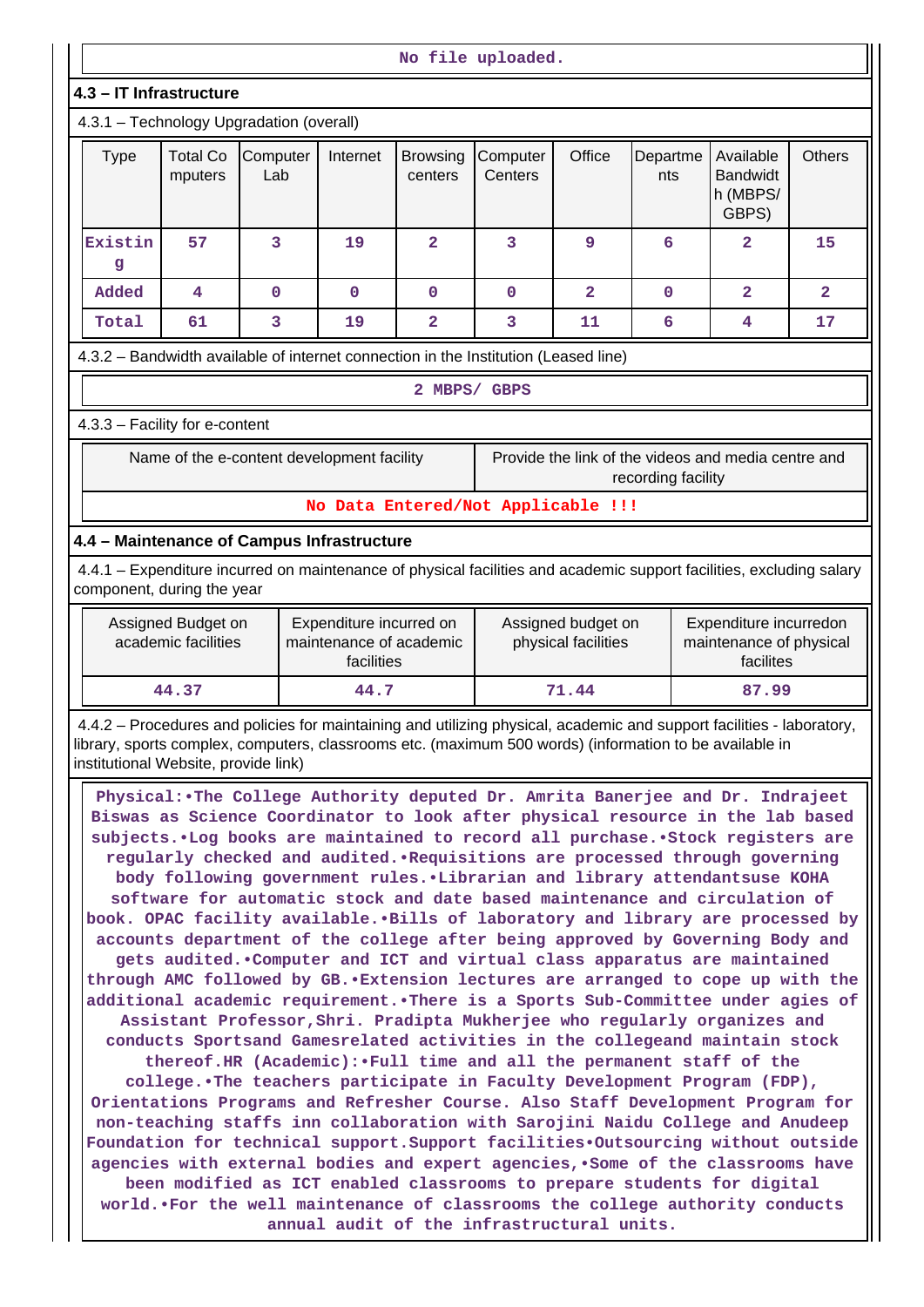# **CRITERION V – STUDENT SUPPORT AND PROGRESSION**

#### **5.1 – Student Support**

## 5.1.1 – Scholarships and Financial Support

|                                         | Name/Title of the scheme                                   | Number of students | Amount in Rupees |  |  |  |  |  |
|-----------------------------------------|------------------------------------------------------------|--------------------|------------------|--|--|--|--|--|
| Financial Support<br>from institution   | Financial Support<br>from Institution                      | 15                 | 14188            |  |  |  |  |  |
| Financial Support<br>from Other Sources |                                                            |                    |                  |  |  |  |  |  |
| a) National                             | <b>SCHOLARSHIP FOR</b><br>RESERVED CATEGORY<br>ST, SC, OBC | 40                 | 120360           |  |  |  |  |  |
| b) International                        | 0                                                          | $\Omega$           | 0                |  |  |  |  |  |
|                                         | View File                                                  |                    |                  |  |  |  |  |  |

 5.1.2 – Number of capability enhancement and development schemes such as Soft skill development, Remedial coaching, Language lab, Bridge courses, Yoga, Meditation, Personal Counselling and Mentoring etc.,

| Name of the capability<br>enhancement scheme | Date of implemetation | Number of students<br>enrolled | Agencies involved                                                      |  |  |  |  |
|----------------------------------------------|-----------------------|--------------------------------|------------------------------------------------------------------------|--|--|--|--|
| Career Counselling                           | 12/07/2018            | 180                            | Career Counselling<br>and placement cell<br>and ICICI Skill<br>Academy |  |  |  |  |
| Yoga and Meditation                          | 10/07/2018            | 365                            | Department of<br>Sports, HMMCW                                         |  |  |  |  |
| Communicative<br>English                     | 10/07/2018            | 365                            | Rasik Vita                                                             |  |  |  |  |
| Computer Literacy                            | 10/07/2018            | 365                            | Rasik Vita                                                             |  |  |  |  |
| Personal<br>Counselling                      | 13/09/2018            | 62                             | Dept. of<br>Psychology, HMMCW                                          |  |  |  |  |
| View File                                    |                       |                                |                                                                        |  |  |  |  |

 5.1.3 – Students benefited by guidance for competitive examinations and career counselling offered by the institution during the year

|                                                                                                  | Year                                                                                                                                                           | Name of the<br>scheme                                | Number of<br>benefited<br>students for<br>competitive<br>examination | Number of<br>benefited<br>students by<br>career<br>counseling<br>activities | Number of<br>students who<br>have passedin<br>the comp. exam | Number of<br>studentsp placed |  |  |  |
|--------------------------------------------------------------------------------------------------|----------------------------------------------------------------------------------------------------------------------------------------------------------------|------------------------------------------------------|----------------------------------------------------------------------|-----------------------------------------------------------------------------|--------------------------------------------------------------|-------------------------------|--|--|--|
|                                                                                                  | 2018                                                                                                                                                           | Career Fair<br>and Regular<br>Counselling<br>Program | 70                                                                   | 337                                                                         | 18                                                           | 61                            |  |  |  |
|                                                                                                  | View File                                                                                                                                                      |                                                      |                                                                      |                                                                             |                                                              |                               |  |  |  |
|                                                                                                  | 5.1.4 – Institutional mechanism for transparency, timely redressal of student grievances, Prevention of sexual<br>harassment and ragging cases during the year |                                                      |                                                                      |                                                                             |                                                              |                               |  |  |  |
| Avg. number of days for grievance<br>Number of grievances redressed<br>Total grievances received |                                                                                                                                                                |                                                      |                                                                      |                                                                             |                                                              |                               |  |  |  |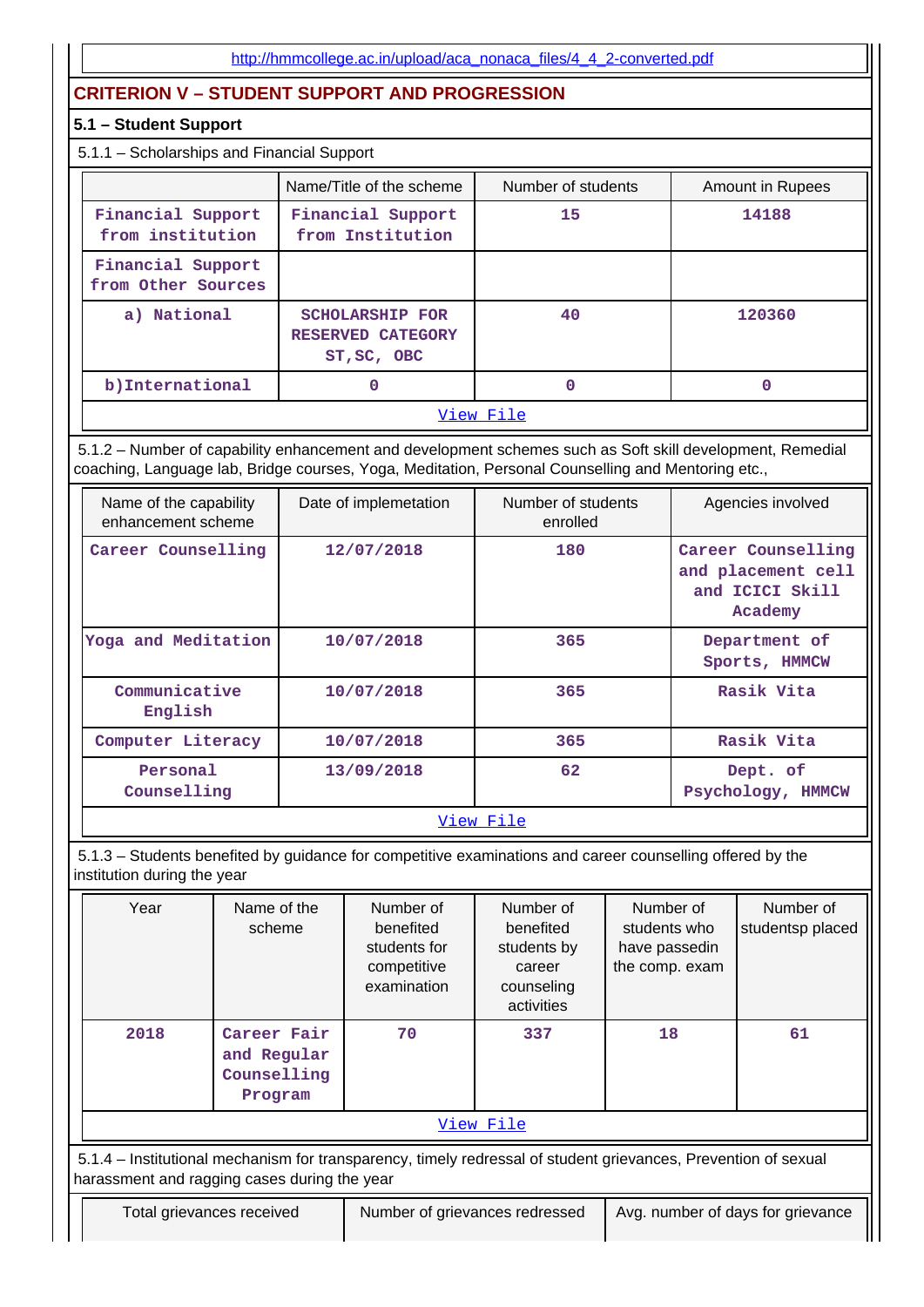| 9<br>9<br>15<br>5.2 - Student Progression<br>5.2.1 – Details of campus placement during the year<br>Off campus<br>On campus<br>Number of<br>Number of<br>Number of<br>Number of<br>Nameof<br>Nameof<br>organizations<br>students<br>stduents placed<br>organizations<br>students<br>stduents placed<br>visited<br>participated<br>visited<br>participated<br>ICICI Skil<br>$\mathbf 0$<br>$\mathbf 0$<br>19<br>19<br><b>NA</b><br>View File<br>5.2.2 - Student progression to higher education in percentage during the year<br>Year<br>Name of<br>Name of<br>Number of<br>Depratment<br>Programme<br>graduated from<br>graduated from<br>students<br>institution joined<br>programme<br>enrolling into<br>admitted to<br>higher education<br>2018<br>10<br>Zoology<br>CU and NBU<br><b>BSC</b><br><b>MSC</b><br>2018<br>18<br>Bengali<br><b>BA</b><br>RBU, WBSU,<br><b>MA</b><br>CU, NSOU<br>2018<br>7<br>English<br>RBU, CU,<br><b>BA</b><br><b>MA</b><br>WBSU, NSOU<br>3<br>2018<br>History<br>RBU, NSOU<br><b>BA</b><br><b>MA</b><br>8<br>Education<br>2018<br><b>BA</b><br>RBU, NSOU<br>MA<br>2018<br>11<br>Journalism<br>RBU, BU, CU<br>MA and PG<br><b>BA</b><br>and Mass Com<br>Diploma<br>munication<br>$\overline{2}$<br>2018<br>Philosophy<br><b>BA</b><br><b>RBU</b><br><b>MA</b><br>2018<br>Sociology<br>$\overline{\mathbf{2}}$<br>CU and RBU<br><b>BA</b><br><b>MA</b><br>2018<br>4<br><b>BSC</b><br>KU and CU<br>Botany<br><b>MSC</b><br>12<br>CU and WBSU<br>2018<br><b>BSC</b><br><b>FNTA</b><br><b>MSC</b><br>View File<br>5.2.3 - Students qualifying in state/ national/ international level examinations during the year<br>(eg:NET/SET/SLET/GATE/GMAT/CAT/GRE/TOFEL/Civil Services/State Government Services)<br>Items<br>Number of students selected/ qualifying<br>Civil Services<br>11<br>Any Other<br>8<br>View File<br>5.2.4 - Sports and cultural activities / competitions organised at the institution level during the year |  |  |       |  | redressal                     |  |  |  |  |  |
|-------------------------------------------------------------------------------------------------------------------------------------------------------------------------------------------------------------------------------------------------------------------------------------------------------------------------------------------------------------------------------------------------------------------------------------------------------------------------------------------------------------------------------------------------------------------------------------------------------------------------------------------------------------------------------------------------------------------------------------------------------------------------------------------------------------------------------------------------------------------------------------------------------------------------------------------------------------------------------------------------------------------------------------------------------------------------------------------------------------------------------------------------------------------------------------------------------------------------------------------------------------------------------------------------------------------------------------------------------------------------------------------------------------------------------------------------------------------------------------------------------------------------------------------------------------------------------------------------------------------------------------------------------------------------------------------------------------------------------------------------------------------------------------------------------------------------------------------------------------------------------------------------------------------------------------------------------------|--|--|-------|--|-------------------------------|--|--|--|--|--|
|                                                                                                                                                                                                                                                                                                                                                                                                                                                                                                                                                                                                                                                                                                                                                                                                                                                                                                                                                                                                                                                                                                                                                                                                                                                                                                                                                                                                                                                                                                                                                                                                                                                                                                                                                                                                                                                                                                                                                             |  |  |       |  |                               |  |  |  |  |  |
|                                                                                                                                                                                                                                                                                                                                                                                                                                                                                                                                                                                                                                                                                                                                                                                                                                                                                                                                                                                                                                                                                                                                                                                                                                                                                                                                                                                                                                                                                                                                                                                                                                                                                                                                                                                                                                                                                                                                                             |  |  |       |  |                               |  |  |  |  |  |
|                                                                                                                                                                                                                                                                                                                                                                                                                                                                                                                                                                                                                                                                                                                                                                                                                                                                                                                                                                                                                                                                                                                                                                                                                                                                                                                                                                                                                                                                                                                                                                                                                                                                                                                                                                                                                                                                                                                                                             |  |  |       |  |                               |  |  |  |  |  |
|                                                                                                                                                                                                                                                                                                                                                                                                                                                                                                                                                                                                                                                                                                                                                                                                                                                                                                                                                                                                                                                                                                                                                                                                                                                                                                                                                                                                                                                                                                                                                                                                                                                                                                                                                                                                                                                                                                                                                             |  |  |       |  |                               |  |  |  |  |  |
|                                                                                                                                                                                                                                                                                                                                                                                                                                                                                                                                                                                                                                                                                                                                                                                                                                                                                                                                                                                                                                                                                                                                                                                                                                                                                                                                                                                                                                                                                                                                                                                                                                                                                                                                                                                                                                                                                                                                                             |  |  |       |  |                               |  |  |  |  |  |
|                                                                                                                                                                                                                                                                                                                                                                                                                                                                                                                                                                                                                                                                                                                                                                                                                                                                                                                                                                                                                                                                                                                                                                                                                                                                                                                                                                                                                                                                                                                                                                                                                                                                                                                                                                                                                                                                                                                                                             |  |  |       |  |                               |  |  |  |  |  |
|                                                                                                                                                                                                                                                                                                                                                                                                                                                                                                                                                                                                                                                                                                                                                                                                                                                                                                                                                                                                                                                                                                                                                                                                                                                                                                                                                                                                                                                                                                                                                                                                                                                                                                                                                                                                                                                                                                                                                             |  |  |       |  |                               |  |  |  |  |  |
|                                                                                                                                                                                                                                                                                                                                                                                                                                                                                                                                                                                                                                                                                                                                                                                                                                                                                                                                                                                                                                                                                                                                                                                                                                                                                                                                                                                                                                                                                                                                                                                                                                                                                                                                                                                                                                                                                                                                                             |  |  |       |  |                               |  |  |  |  |  |
|                                                                                                                                                                                                                                                                                                                                                                                                                                                                                                                                                                                                                                                                                                                                                                                                                                                                                                                                                                                                                                                                                                                                                                                                                                                                                                                                                                                                                                                                                                                                                                                                                                                                                                                                                                                                                                                                                                                                                             |  |  |       |  |                               |  |  |  |  |  |
|                                                                                                                                                                                                                                                                                                                                                                                                                                                                                                                                                                                                                                                                                                                                                                                                                                                                                                                                                                                                                                                                                                                                                                                                                                                                                                                                                                                                                                                                                                                                                                                                                                                                                                                                                                                                                                                                                                                                                             |  |  |       |  |                               |  |  |  |  |  |
|                                                                                                                                                                                                                                                                                                                                                                                                                                                                                                                                                                                                                                                                                                                                                                                                                                                                                                                                                                                                                                                                                                                                                                                                                                                                                                                                                                                                                                                                                                                                                                                                                                                                                                                                                                                                                                                                                                                                                             |  |  |       |  |                               |  |  |  |  |  |
|                                                                                                                                                                                                                                                                                                                                                                                                                                                                                                                                                                                                                                                                                                                                                                                                                                                                                                                                                                                                                                                                                                                                                                                                                                                                                                                                                                                                                                                                                                                                                                                                                                                                                                                                                                                                                                                                                                                                                             |  |  |       |  |                               |  |  |  |  |  |
|                                                                                                                                                                                                                                                                                                                                                                                                                                                                                                                                                                                                                                                                                                                                                                                                                                                                                                                                                                                                                                                                                                                                                                                                                                                                                                                                                                                                                                                                                                                                                                                                                                                                                                                                                                                                                                                                                                                                                             |  |  |       |  |                               |  |  |  |  |  |
|                                                                                                                                                                                                                                                                                                                                                                                                                                                                                                                                                                                                                                                                                                                                                                                                                                                                                                                                                                                                                                                                                                                                                                                                                                                                                                                                                                                                                                                                                                                                                                                                                                                                                                                                                                                                                                                                                                                                                             |  |  |       |  |                               |  |  |  |  |  |
|                                                                                                                                                                                                                                                                                                                                                                                                                                                                                                                                                                                                                                                                                                                                                                                                                                                                                                                                                                                                                                                                                                                                                                                                                                                                                                                                                                                                                                                                                                                                                                                                                                                                                                                                                                                                                                                                                                                                                             |  |  |       |  |                               |  |  |  |  |  |
|                                                                                                                                                                                                                                                                                                                                                                                                                                                                                                                                                                                                                                                                                                                                                                                                                                                                                                                                                                                                                                                                                                                                                                                                                                                                                                                                                                                                                                                                                                                                                                                                                                                                                                                                                                                                                                                                                                                                                             |  |  |       |  |                               |  |  |  |  |  |
|                                                                                                                                                                                                                                                                                                                                                                                                                                                                                                                                                                                                                                                                                                                                                                                                                                                                                                                                                                                                                                                                                                                                                                                                                                                                                                                                                                                                                                                                                                                                                                                                                                                                                                                                                                                                                                                                                                                                                             |  |  |       |  |                               |  |  |  |  |  |
|                                                                                                                                                                                                                                                                                                                                                                                                                                                                                                                                                                                                                                                                                                                                                                                                                                                                                                                                                                                                                                                                                                                                                                                                                                                                                                                                                                                                                                                                                                                                                                                                                                                                                                                                                                                                                                                                                                                                                             |  |  |       |  |                               |  |  |  |  |  |
|                                                                                                                                                                                                                                                                                                                                                                                                                                                                                                                                                                                                                                                                                                                                                                                                                                                                                                                                                                                                                                                                                                                                                                                                                                                                                                                                                                                                                                                                                                                                                                                                                                                                                                                                                                                                                                                                                                                                                             |  |  |       |  |                               |  |  |  |  |  |
|                                                                                                                                                                                                                                                                                                                                                                                                                                                                                                                                                                                                                                                                                                                                                                                                                                                                                                                                                                                                                                                                                                                                                                                                                                                                                                                                                                                                                                                                                                                                                                                                                                                                                                                                                                                                                                                                                                                                                             |  |  |       |  |                               |  |  |  |  |  |
|                                                                                                                                                                                                                                                                                                                                                                                                                                                                                                                                                                                                                                                                                                                                                                                                                                                                                                                                                                                                                                                                                                                                                                                                                                                                                                                                                                                                                                                                                                                                                                                                                                                                                                                                                                                                                                                                                                                                                             |  |  |       |  |                               |  |  |  |  |  |
|                                                                                                                                                                                                                                                                                                                                                                                                                                                                                                                                                                                                                                                                                                                                                                                                                                                                                                                                                                                                                                                                                                                                                                                                                                                                                                                                                                                                                                                                                                                                                                                                                                                                                                                                                                                                                                                                                                                                                             |  |  |       |  |                               |  |  |  |  |  |
|                                                                                                                                                                                                                                                                                                                                                                                                                                                                                                                                                                                                                                                                                                                                                                                                                                                                                                                                                                                                                                                                                                                                                                                                                                                                                                                                                                                                                                                                                                                                                                                                                                                                                                                                                                                                                                                                                                                                                             |  |  |       |  |                               |  |  |  |  |  |
|                                                                                                                                                                                                                                                                                                                                                                                                                                                                                                                                                                                                                                                                                                                                                                                                                                                                                                                                                                                                                                                                                                                                                                                                                                                                                                                                                                                                                                                                                                                                                                                                                                                                                                                                                                                                                                                                                                                                                             |  |  |       |  |                               |  |  |  |  |  |
|                                                                                                                                                                                                                                                                                                                                                                                                                                                                                                                                                                                                                                                                                                                                                                                                                                                                                                                                                                                                                                                                                                                                                                                                                                                                                                                                                                                                                                                                                                                                                                                                                                                                                                                                                                                                                                                                                                                                                             |  |  |       |  |                               |  |  |  |  |  |
|                                                                                                                                                                                                                                                                                                                                                                                                                                                                                                                                                                                                                                                                                                                                                                                                                                                                                                                                                                                                                                                                                                                                                                                                                                                                                                                                                                                                                                                                                                                                                                                                                                                                                                                                                                                                                                                                                                                                                             |  |  |       |  |                               |  |  |  |  |  |
| Activity                                                                                                                                                                                                                                                                                                                                                                                                                                                                                                                                                                                                                                                                                                                                                                                                                                                                                                                                                                                                                                                                                                                                                                                                                                                                                                                                                                                                                                                                                                                                                                                                                                                                                                                                                                                                                                                                                                                                                    |  |  | Level |  | <b>Number of Participants</b> |  |  |  |  |  |
| Cultural Activities<br>College<br>90                                                                                                                                                                                                                                                                                                                                                                                                                                                                                                                                                                                                                                                                                                                                                                                                                                                                                                                                                                                                                                                                                                                                                                                                                                                                                                                                                                                                                                                                                                                                                                                                                                                                                                                                                                                                                                                                                                                        |  |  |       |  |                               |  |  |  |  |  |
| Inter-College<br>12<br>Sports                                                                                                                                                                                                                                                                                                                                                                                                                                                                                                                                                                                                                                                                                                                                                                                                                                                                                                                                                                                                                                                                                                                                                                                                                                                                                                                                                                                                                                                                                                                                                                                                                                                                                                                                                                                                                                                                                                                               |  |  |       |  |                               |  |  |  |  |  |
| Collge<br>139<br>Sports                                                                                                                                                                                                                                                                                                                                                                                                                                                                                                                                                                                                                                                                                                                                                                                                                                                                                                                                                                                                                                                                                                                                                                                                                                                                                                                                                                                                                                                                                                                                                                                                                                                                                                                                                                                                                                                                                                                                     |  |  |       |  |                               |  |  |  |  |  |
| View File                                                                                                                                                                                                                                                                                                                                                                                                                                                                                                                                                                                                                                                                                                                                                                                                                                                                                                                                                                                                                                                                                                                                                                                                                                                                                                                                                                                                                                                                                                                                                                                                                                                                                                                                                                                                                                                                                                                                                   |  |  |       |  |                               |  |  |  |  |  |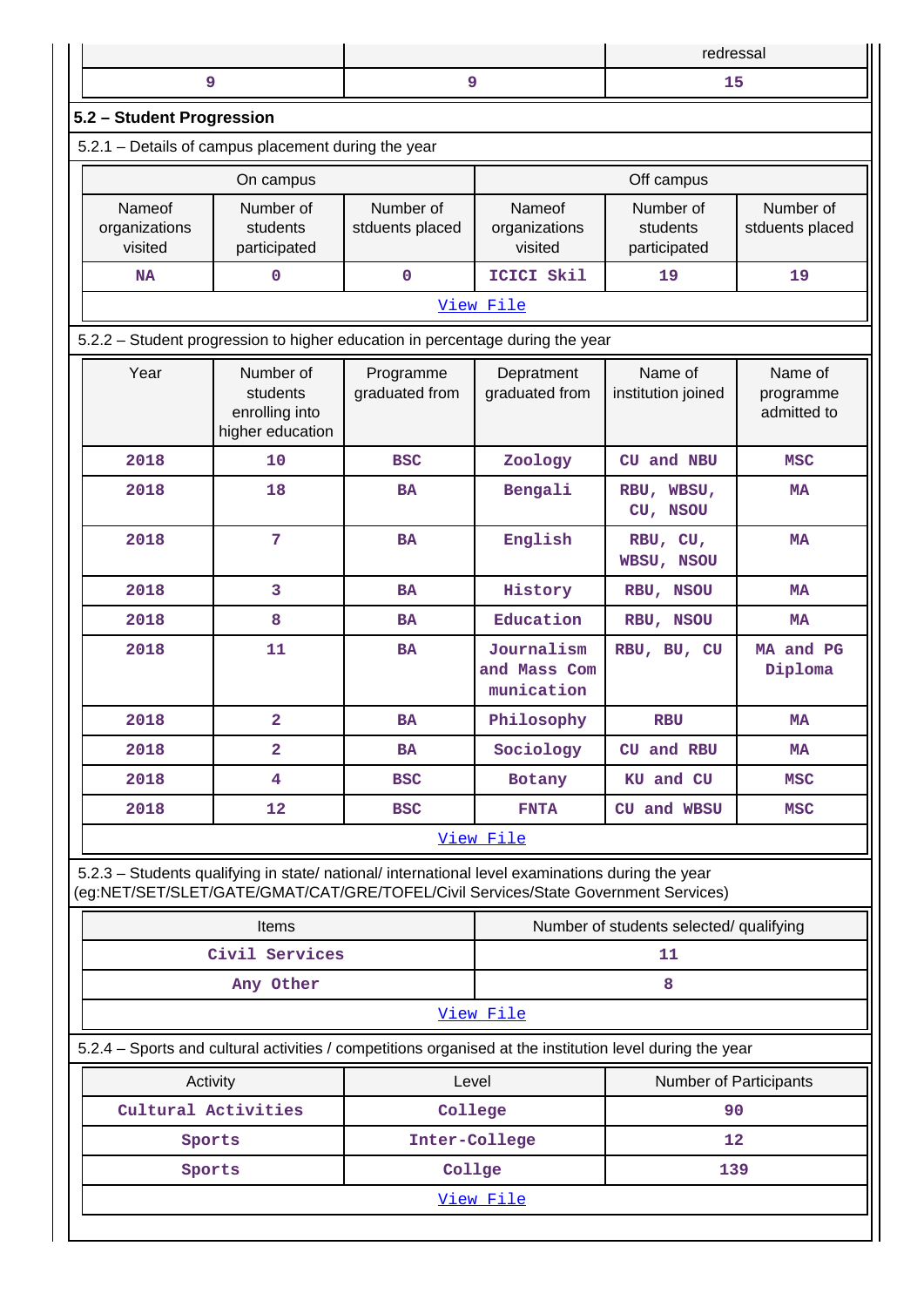**Thalasemia tests for students and slum dwellers, Eye check up camps, distributing aids to the distressed, like the efforts taken in rehabilitating the ruined slum near Dakshineswar.**

## **5.4 – Alumni Engagement**

5.4.1 – Whether the institution has registered Alumni Association?

 **No**

5.4.2 – No. of enrolled Alumni: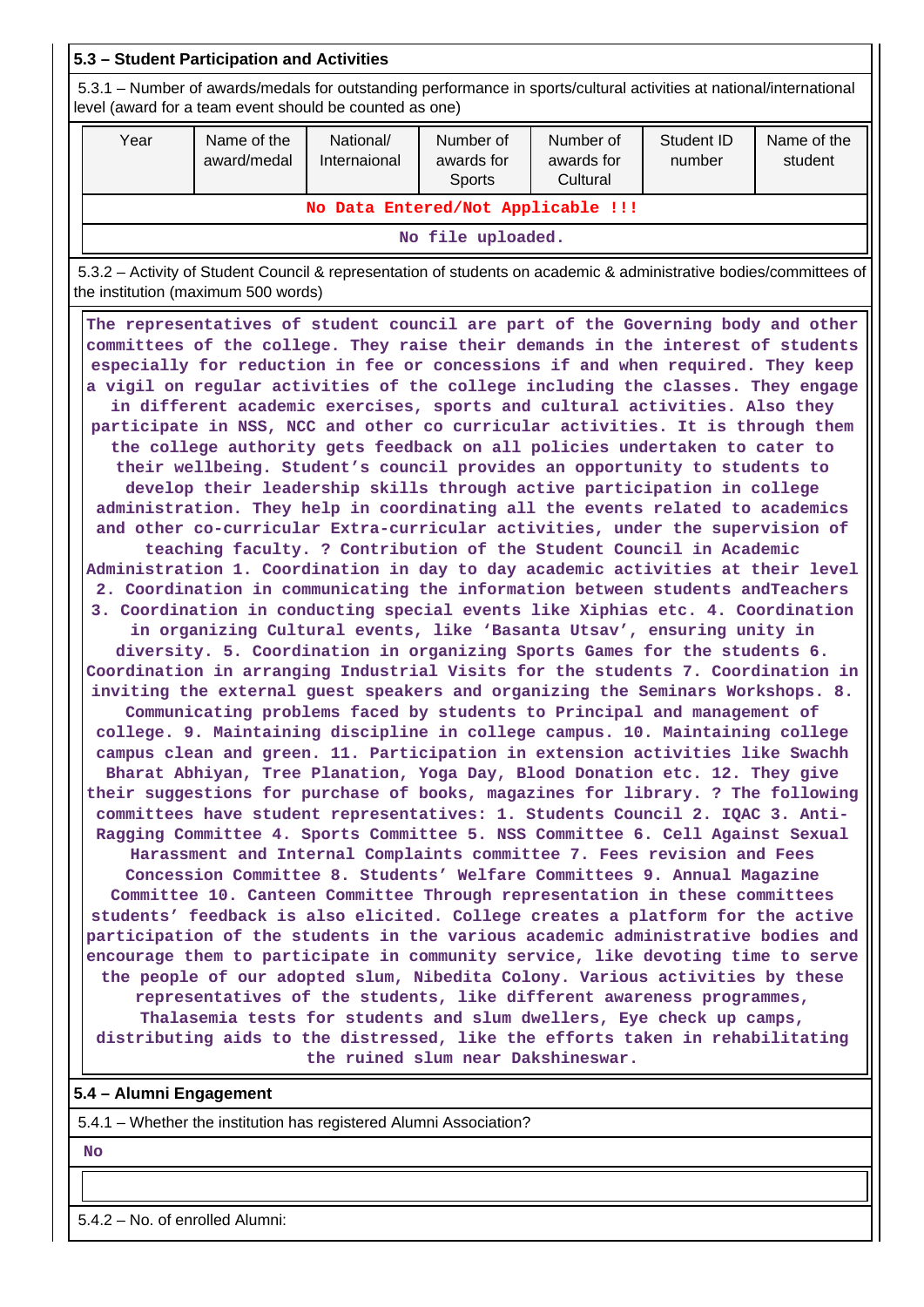**No Data Entered/Not Applicable !!!**

5.4.3 – Alumni contribution during the year (in Rupees) :

**No Data Entered/Not Applicable !!!**

5.4.4 – Meetings/activities organized by Alumni Association :

**No Data Entered/Not Applicable !!!**

#### **CRITERION VI – GOVERNANCE, LEADERSHIP AND MANAGEMENT**

**6.1 – Institutional Vision and Leadership**

 6.1.1 – Mention two practices of decentralization and participative management during the last year (maximum 500 words)

 **The college functions in a well-structured and defined manner to ensure participative management at all levels of decision making. Principal is the member secretary of the Governing Body and chairperson of the IQAC. The Principal in consultation with the Teachers' Council nominates different committees for planning and implementation of different academic, student administration and related policies. All academic and operational policies are based on the unanimous decision of the Governing Body, the IQAC, Teachers Council and Non-teaching Association. Students' Body also participate in decision meeting. Decisions are taken through formal meetings and also through informal consultations with senior teachers and non teaching staff. Practice - I: Ensuring decentralization and participative management through extensive committee system - ? There are two statutory committees, Academic Sub Committee and Finance Sub committee, which work as the wings of the college Governing Body and help the management to take appropriate decisions. ? There are non statutory committees, like Library Committee, Seminar committee, Building Committee, Purchase and Tender Committee, Admission Committee, Sports Committee, Cultural Committee, Career and Placement Cell, Website Committee etc. in which almost all the teaching and non teaching staff participate to give valuable inputs and suggestions for running the institution smoothly and effectively. ? Following committees are constituted accordance to government guidelines: • RUSA-PFMS unit • Internal Complaints Committee • Counselling and Career Guidance and Placement Unit • Grievance Redressal Cell • Anti Ragging Committee Practice – II – Ensuring decentralization and participative management through teachers' direct involvement in academic leadership and academic administration - ? Teachers' all out participation in academic decision making is ensured through the Teachers' Council. Teachers' Council send their representatives in the above mentioned committees and the principal is committed to run administration in participative mode. ? Decentralised administration is one of the unique feature of the college, as the Nodal officers of different cell, like AISHE, NIRF, SCHOLARSHIP etc. and the Bursar can go for independent decision making. ? The AQAR is completed with wholesome cooperation of several teachers. The heads of departments take decisions regarding academic innovations and other related activities in consultation with the members of the respective departments. ? Departments act with autonomy regarding syllabus distribution, students' projects, tour etc. ? The Principal engages maximum teachers in different activities of the college through different committees. ? No purchase is done, except the consent and consensus in Purchase and Tender Committee and Finance Committee. ? Budget is prepared after seeking requisition from the departments and in consultation with the head Clerk, accountant and bursar. The segmentation of committees stands on the principle of decentralisation and participative management as it gives members the opportunity to share their views in policy making process. Measure is taken to include teachers of all categories in all committees and sub committees. Principal organizes meetings with all staff and stake holders to strike the**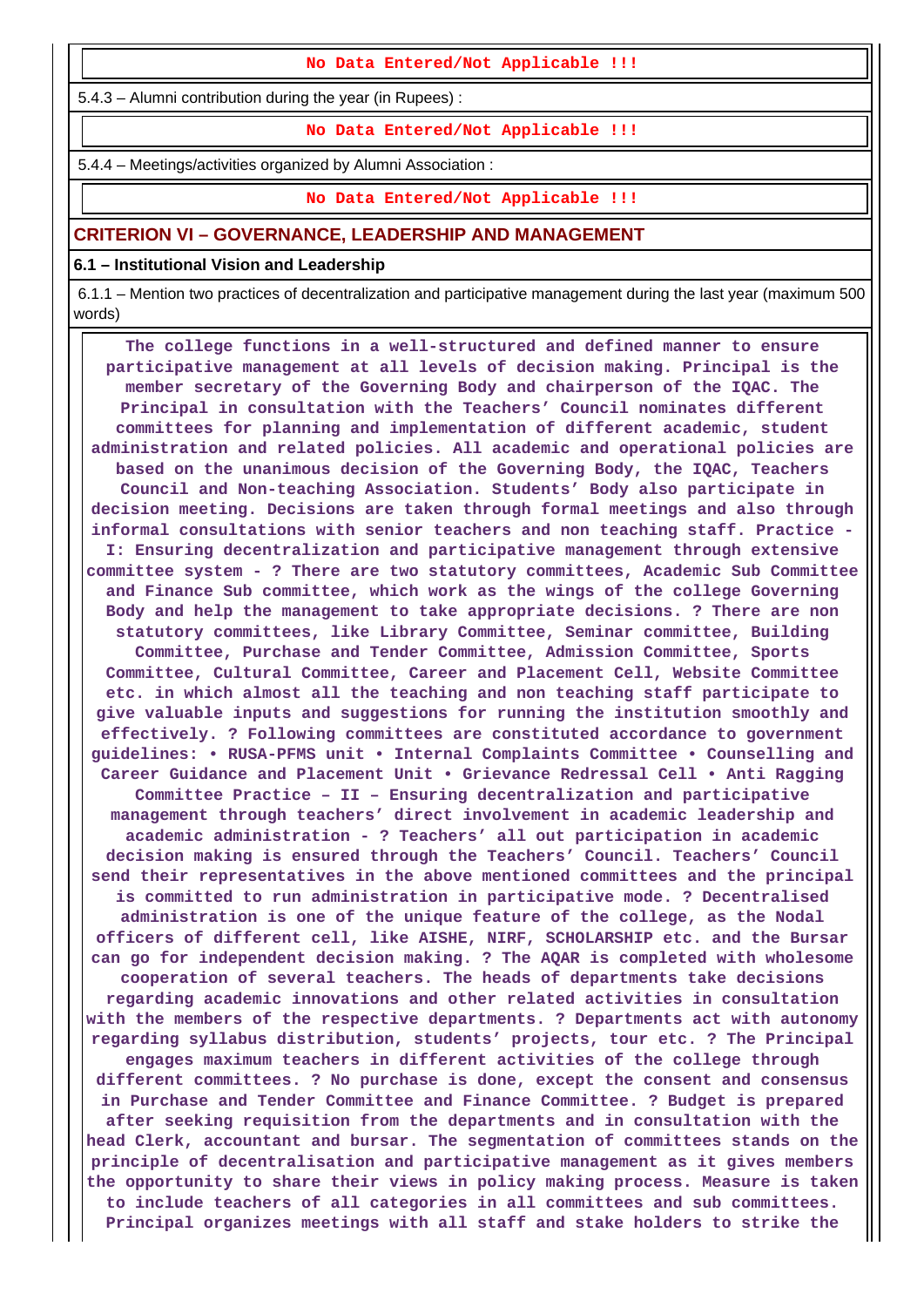6.1.2 – Does the institution have a Management Information System (MIS)?

*Yes* 

#### **6.2 – Strategy Development and Deployment**

6.2.1 – Quality improvement strategies adopted by the institution for each of the following (with in 100 words each):

| <b>Strategy Type</b>       | Details                                                                                                                                                                                                                                                                                                                                                                                                                                                                                                                                                                                                                                                                                                                                                                                                                                                                                 |
|----------------------------|-----------------------------------------------------------------------------------------------------------------------------------------------------------------------------------------------------------------------------------------------------------------------------------------------------------------------------------------------------------------------------------------------------------------------------------------------------------------------------------------------------------------------------------------------------------------------------------------------------------------------------------------------------------------------------------------------------------------------------------------------------------------------------------------------------------------------------------------------------------------------------------------|
| Curriculum Development     | The college is affiliated to West<br>Bengal State University, Barasat,<br>Kolkata-120, West Bengal and follows<br>the curriculum and syllabi prescribed<br>by it. Although the institution frames<br>curriculum for the courses offered on<br>its own like Computer Literacy and<br>Communicative English in collaboration<br>with Rasik Bhita. The college organizes<br>extension lectures, seminars, invites<br>lectures, industrial visits and other<br>training programmes to supplement the<br>curriculum. Also the institution has<br>some unique initiatives like "Bandhan"<br>through which the retired teachers of<br>the college deliver extension lectures<br>that helps curriculum development.<br>Learning through field work, excursions<br>and other workshops is also the part of<br>the curriculum.                                                                    |
| Teaching and Learning      | By providing ample infrastructural<br>technical and technological facilities<br>and appointing qualified skilled and<br>experienced faculties the college<br>authority meets the demand of the<br>students. Other efforts include, .<br>Equipped laboratories and others<br>academic work-stations with latest<br>equipments and software . Additional<br>provision for remedial, tutorial<br>classes arranged for weaker students .<br>Faculty members being motivated to<br>improve their skill and knowledge<br>through workshops on the courses and<br>pursuing higher studies . Faculty<br>members supported to use innovative<br>teaching methodologies . Wide access to<br>internet facility to inculcate online<br>learning management resources . A well-<br>equipped digitized open access library<br>facility for referring books, journals,<br>newspapers, e-resources etc. |
| Examination and Evaluation | . College has complimented traditional<br>written examinations. Project work,<br>home assignments, debates, group<br>discussions, power point presentations,<br>seminar lectures, interactive teaching-                                                                                                                                                                                                                                                                                                                                                                                                                                                                                                                                                                                                                                                                                 |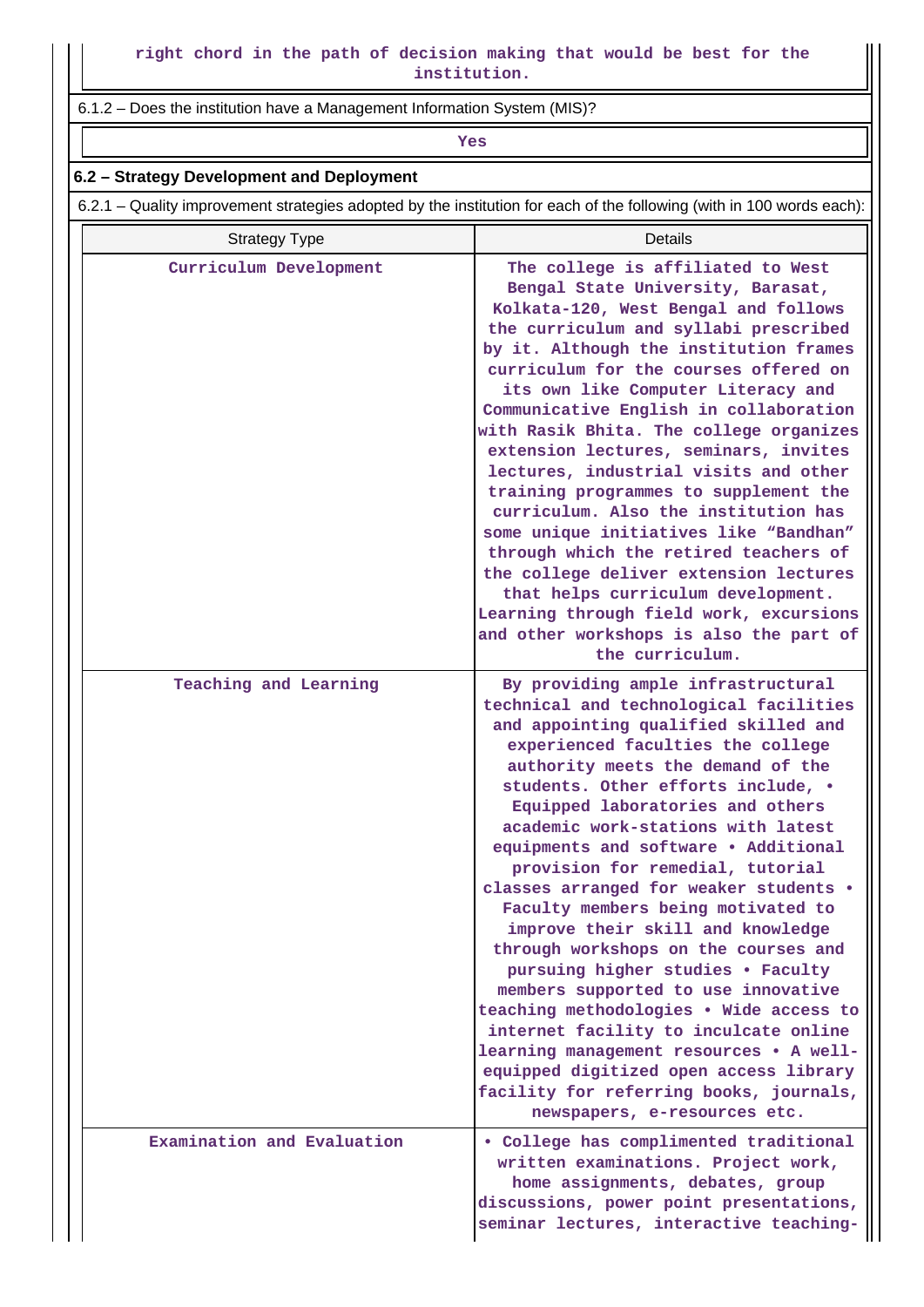|                                                               | learning are some of the mechanisms for<br>continuous evaluation. . Continuous<br>evaluation is done through class tests<br>and internal assessments (Written). .<br>For comprehensive evaluation students<br>are evaluated on all parameters of<br>personality. . Test examination is<br>conducted to assess students'<br>preparation level . For evaluation<br>continuous assessments are done and<br>class records are analysed.                                                                                                                                                                                                                                                                                                                                                                                                                                                                                                                                                                                                                                                                                                                                                                                                                                                                                                    |
|---------------------------------------------------------------|----------------------------------------------------------------------------------------------------------------------------------------------------------------------------------------------------------------------------------------------------------------------------------------------------------------------------------------------------------------------------------------------------------------------------------------------------------------------------------------------------------------------------------------------------------------------------------------------------------------------------------------------------------------------------------------------------------------------------------------------------------------------------------------------------------------------------------------------------------------------------------------------------------------------------------------------------------------------------------------------------------------------------------------------------------------------------------------------------------------------------------------------------------------------------------------------------------------------------------------------------------------------------------------------------------------------------------------|
| Research and Development                                      | • One interdisciplinary peer reviewed<br>online journal with ISSN number .<br>Applied for another language based peer<br>reviewed journal . Department of<br>political science, Music have its own<br>journal . Department of physics,<br>Zoology and Botany are jointly engaged<br>in a research project funded by college<br>. Teachers other than substantive ones<br>are offered a research seed money of<br>Rs. 25000 for research . There are<br>provisions for fund allocation for<br>student research and projects . IQAC<br>organises state, national and internal<br>seminars, workshops to upgrade the<br>academic ambience of the college.<br>Collaborations are also invited with<br>other organizations and institutions. .<br>Teachers are encouraged to attend<br>research-oriented<br>seminars/workshops/conferences, etc.,<br>by availing of special duty leave. .<br>The faculty members are encouraged to<br>publish their research contributions in<br>various National International Journals<br>and conferences. • Teachers are<br>encouraged to pursue Mphil and PhD<br>programmes . College has well-equipped<br>library, laboratories and<br>infrastructural facilities to encourage<br>research projects . The college has<br>both wired and wi-fi facilities to gain<br>instant access of online resources |
| Library, ICT and Physical<br>Infrastructure / Instrumentation | • Open access to library • Computer<br>facilities for both teachers and<br>students in the library . Subscription<br>to online resources regularly .<br>Automated library run by KOHA software<br>· Stock of referred, books, journals,<br>newspapers etc. . Provision of<br>installing RFID system in library<br>through RUSA fund . Maintenance<br>computerized records of student's<br>attendance, marks, payment of fees etc.<br>· Details of purchases, salary, leave<br>records of faculty are digitally                                                                                                                                                                                                                                                                                                                                                                                                                                                                                                                                                                                                                                                                                                                                                                                                                         |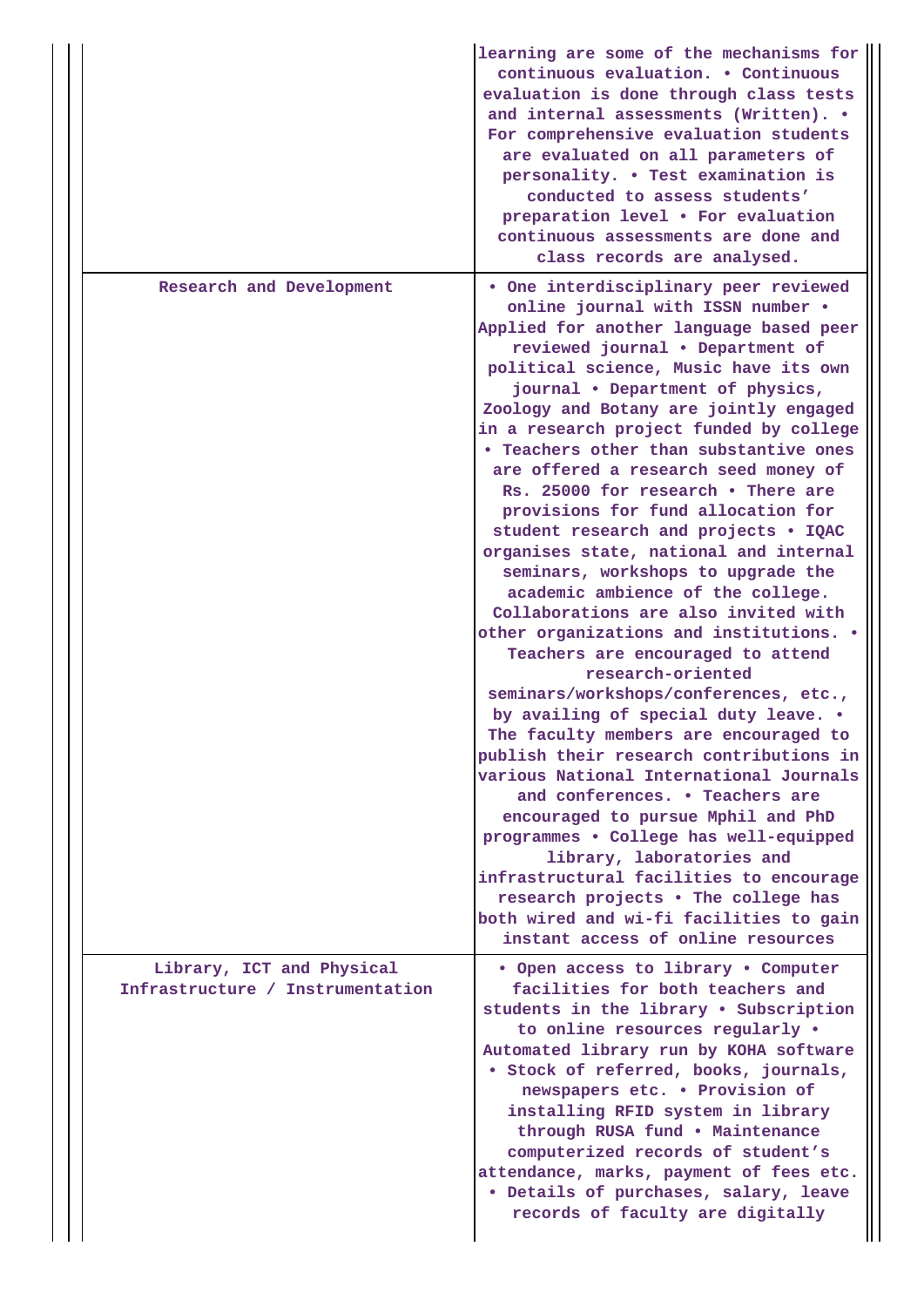|                                      | preserved • Wi-fi enabled campus •<br>College laboratories are well-equipped<br>. A mini museum on History managed by<br>the department of history. . Atleast<br>five ICT enabled classrooms                                                                                                                                                                                                                                                                                                                                                                                                                                                                                                                                                                                                                                                                                                                                                                                                                    |
|--------------------------------------|-----------------------------------------------------------------------------------------------------------------------------------------------------------------------------------------------------------------------------------------------------------------------------------------------------------------------------------------------------------------------------------------------------------------------------------------------------------------------------------------------------------------------------------------------------------------------------------------------------------------------------------------------------------------------------------------------------------------------------------------------------------------------------------------------------------------------------------------------------------------------------------------------------------------------------------------------------------------------------------------------------------------|
| Human Resource Management            | • Self-appraisal of the faculty members<br>through PBAS . Motivating non-teaching<br>staff to use computers . Office<br>management system through upgraded<br>software . Existence of a health unit<br>to monitor the health issues of<br>students and college staff .<br>Constitution of Grievance redressal<br>cell, anti-ragging committee, Anti-<br>sexual harassment committee, ICC . The<br>college appoints sufficient number of<br>eligible faculty all the way through<br>the process of proper advertisement and<br>interview by internal and external<br>experts taking support from the<br>University, as well as accept the posts<br>against substantive vacancies from<br>College Service Commission. . The<br>Governing Body approves an amount to<br>the employees (in need) for medical<br>treatment and group insurance . On duty<br>leave is granted to teachers for<br>pursuing higher students, attending<br>enhancement courses, seminars,<br>conferences, workshops, exam duties<br>etc. |
| Industry Interaction / Collaboration | . ICICI provided a ninety days free<br>training programme for employability<br>related skill development of our<br>students . The institution maintains<br>regular interaction with various<br>training institutions like RICE, George<br>Telegraph, GSCE, Anudip Foundation,<br>APTECH Computer, Sri Sarada Math- Rasik<br>Bhita and others. All these<br>organizations participate in career<br>fair which is organized every year. .<br>Collaboration with GNIPST and Sri<br>Sarada Math- Rasik Bhita . Industrial<br>visits to Coca Cola, Mother dairy, Raja<br>Biscuit etc. by students along with<br>faculties for better exposure                                                                                                                                                                                                                                                                                                                                                                        |
| Admission of Students                | • Admission of the students are<br>strictly followed as per rules and<br>regulations based on the Government of<br>West Bengal and rules and regulations<br>stipulated by West Bengal State<br>University . Admission through online<br>portal on the basis of merit and online<br>payment system                                                                                                                                                                                                                                                                                                                                                                                                                                                                                                                                                                                                                                                                                                               |
|                                      |                                                                                                                                                                                                                                                                                                                                                                                                                                                                                                                                                                                                                                                                                                                                                                                                                                                                                                                                                                                                                 |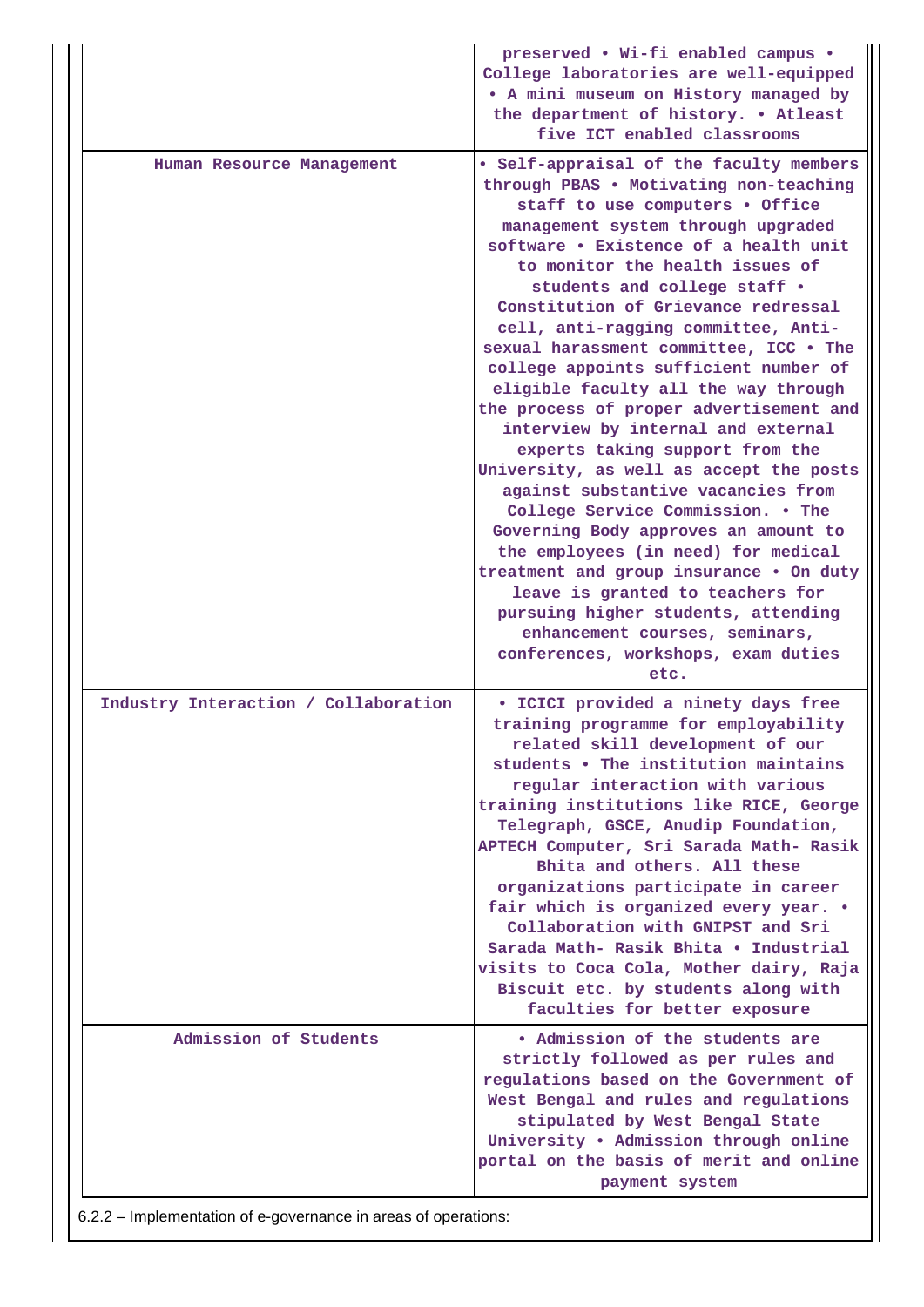| E-governace area              | Details                                                                                                                                                                                                                                                                                                                                                                                                                                                                                                                                                                                                                   |
|-------------------------------|---------------------------------------------------------------------------------------------------------------------------------------------------------------------------------------------------------------------------------------------------------------------------------------------------------------------------------------------------------------------------------------------------------------------------------------------------------------------------------------------------------------------------------------------------------------------------------------------------------------------------|
| Examination                   | Examination record maintenance is<br>maintained digitally using, online form<br>fill up, online generation of admit<br>cards, online result etc. Internal<br>Assessment (home assignments, posters,<br>power point presentations) are done<br>online.                                                                                                                                                                                                                                                                                                                                                                     |
| Planning and Development      | Planning and Development through e-<br>tendering process, e-payment<br>mechanisms. All purchases made in the<br>College are executed through e-<br>tendering. The bidders submit tenders<br>quoting value for the work they ought<br>to execute. The lowest and the best<br>bidder is selected and the permit is<br>given. Thereafter, the payment is also<br>made through electronic medium. This<br>entails the practice of e-governance in<br>the college. Also all plan, execution<br>and payment chalked out through<br>meetings are displayed in the website<br>which issues transparency of the<br>administration. |
| Administration                | Administrative record keeping through<br>digitised mode, SMS system for<br>dissemination of information including<br>regular notice to all stakeholders for<br>interactive administration, Biometric<br>attendance for teaching and non-<br>teaching staff, CCTV surveillance,<br>electronic displaying of notice,<br>regularly notices are uploaded in the<br>college website for the convenience of<br>all staff as well as students.                                                                                                                                                                                   |
| Finance and Accounts          | Finance and Accounts maintenance, e-<br>cash book, e-vouching, e-ledger system,<br>E-Provident Fund Account management,<br>salaries of all the staff are disbursed<br>through HRMS as a result e-salary slip<br>is generated easily.                                                                                                                                                                                                                                                                                                                                                                                      |
| Student Admission and Support | Online admission, online registration<br>through University portal, online fees<br>payment. The entire library has been<br>upgraded and digitised using KOHA<br>software. Students are given access to<br>net surfing and explore academic<br>resources. The college has subscribed<br>for e-resources such as IFLIBNET and<br>NPTEL. E-modules are uploaded on the<br>College Youtube Channel on a regular<br>basis for the convenience of students.<br>Online Attendance of the students are<br>maintined through "Yes Teacher"<br>application.                                                                         |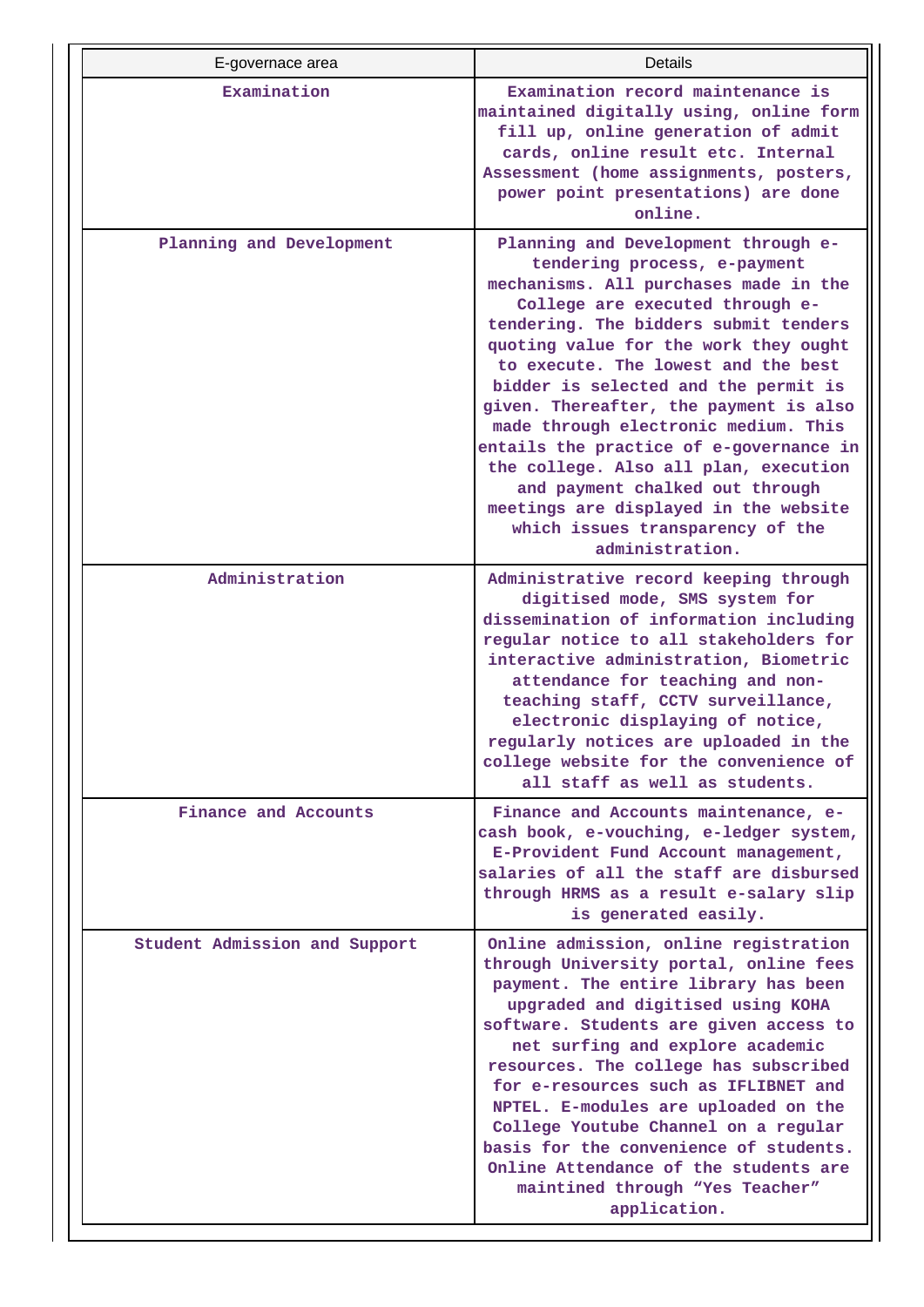|  | 6.3 - Faculty Empowerment Strategies |  |
|--|--------------------------------------|--|
|--|--------------------------------------|--|

**Programme**

**Refresher Course**

**Refresher Course**

 6.3.1 – Teachers provided with financial support to attend conferences / workshops and towards membership fee of professional bodies during the year

| or professional bodies during the year                                                                                                                                                                   |  |  |                                                                                                                                                                                                                                         |                                                                                     |                                                  |                                                                                                                                        |                                                      |    |                   |                 |
|----------------------------------------------------------------------------------------------------------------------------------------------------------------------------------------------------------|--|--|-----------------------------------------------------------------------------------------------------------------------------------------------------------------------------------------------------------------------------------------|-------------------------------------------------------------------------------------|--------------------------------------------------|----------------------------------------------------------------------------------------------------------------------------------------|------------------------------------------------------|----|-------------------|-----------------|
| Year<br>Name of Teacher                                                                                                                                                                                  |  |  |                                                                                                                                                                                                                                         | Name of conference/<br>workshop attended<br>for which financial<br>support provided |                                                  | Name of the<br>professional body for<br>which membership<br>fee is provided<br>Hiralal<br>Mazumdar<br>Memorial<br>College for<br>Women |                                                      |    | Amount of support |                 |
| 2018<br>Shri. Ritwik<br>Acharya                                                                                                                                                                          |  |  | XXVIII Annual<br>Conference of<br>Indian<br>Association for<br>Angiosperm<br>Taxonomy and<br>Indian<br>Association<br>Symposium on<br>Conservation of<br>Angiosperm<br>Diversity:<br><b>Hidden Treasure</b><br>of Today and<br>Tomorrow |                                                                                     | 7000                                             |                                                                                                                                        |                                                      |    |                   |                 |
| View File                                                                                                                                                                                                |  |  |                                                                                                                                                                                                                                         |                                                                                     |                                                  |                                                                                                                                        |                                                      |    |                   |                 |
| 6.3.2 - Number of professional development / administrative training programmes organized by the College for<br>teaching and non teaching staff during the year                                          |  |  |                                                                                                                                                                                                                                         |                                                                                     |                                                  |                                                                                                                                        |                                                      |    |                   |                 |
| Year<br>Title of the<br>Title of the<br>administrative<br>professional<br>development<br>training<br>programme<br>programme<br>organised for<br>organised for<br>teaching staff<br>non-teaching<br>staff |  |  | From date<br>To Date                                                                                                                                                                                                                    |                                                                                     | Number of<br>participants<br>(Teaching<br>staff) |                                                                                                                                        | Number of<br>participants<br>(non-teaching<br>staff) |    |                   |                 |
| 2019<br><b>Staff Deve</b><br><b>Staff Deve</b><br>lopment<br>lopment<br>Program<br>Program                                                                                                               |  |  | 22/02/2019                                                                                                                                                                                                                              |                                                                                     | 24/12/2019<br>10                                 |                                                                                                                                        |                                                      | 58 |                   |                 |
|                                                                                                                                                                                                          |  |  |                                                                                                                                                                                                                                         |                                                                                     | View File                                        |                                                                                                                                        |                                                      |    |                   |                 |
| 6.3.3 - No. of teachers attending professional development programmes, viz., Orientation Programme, Refresher<br>Course, Short Term Course, Faculty Development Programmes during the year               |  |  |                                                                                                                                                                                                                                         |                                                                                     |                                                  |                                                                                                                                        |                                                      |    |                   |                 |
| Title of the<br>professional<br>development<br>programme                                                                                                                                                 |  |  | Number of teachers<br>who attended                                                                                                                                                                                                      |                                                                                     | From Date                                        |                                                                                                                                        | To date                                              |    |                   | Duration        |
| Orientation<br>Programme                                                                                                                                                                                 |  |  | $\overline{\mathbf{2}}$                                                                                                                                                                                                                 |                                                                                     | 05/06/2018                                       |                                                                                                                                        | 02/07/2018                                           |    |                   | $7\phantom{.0}$ |
| Orientation                                                                                                                                                                                              |  |  | 1                                                                                                                                                                                                                                       |                                                                                     | 18/07/2018                                       |                                                                                                                                        | 04/08/2018                                           |    |                   | $\overline{7}$  |

**1 14/11/2018 04/12/2018 7**

**1 27/08/2018 15/09/2018 7**

[View File](https://assessmentonline.naac.gov.in/public/Postacc/Training_Programmes/4934_Training_Programmes_1584180123.xlsx)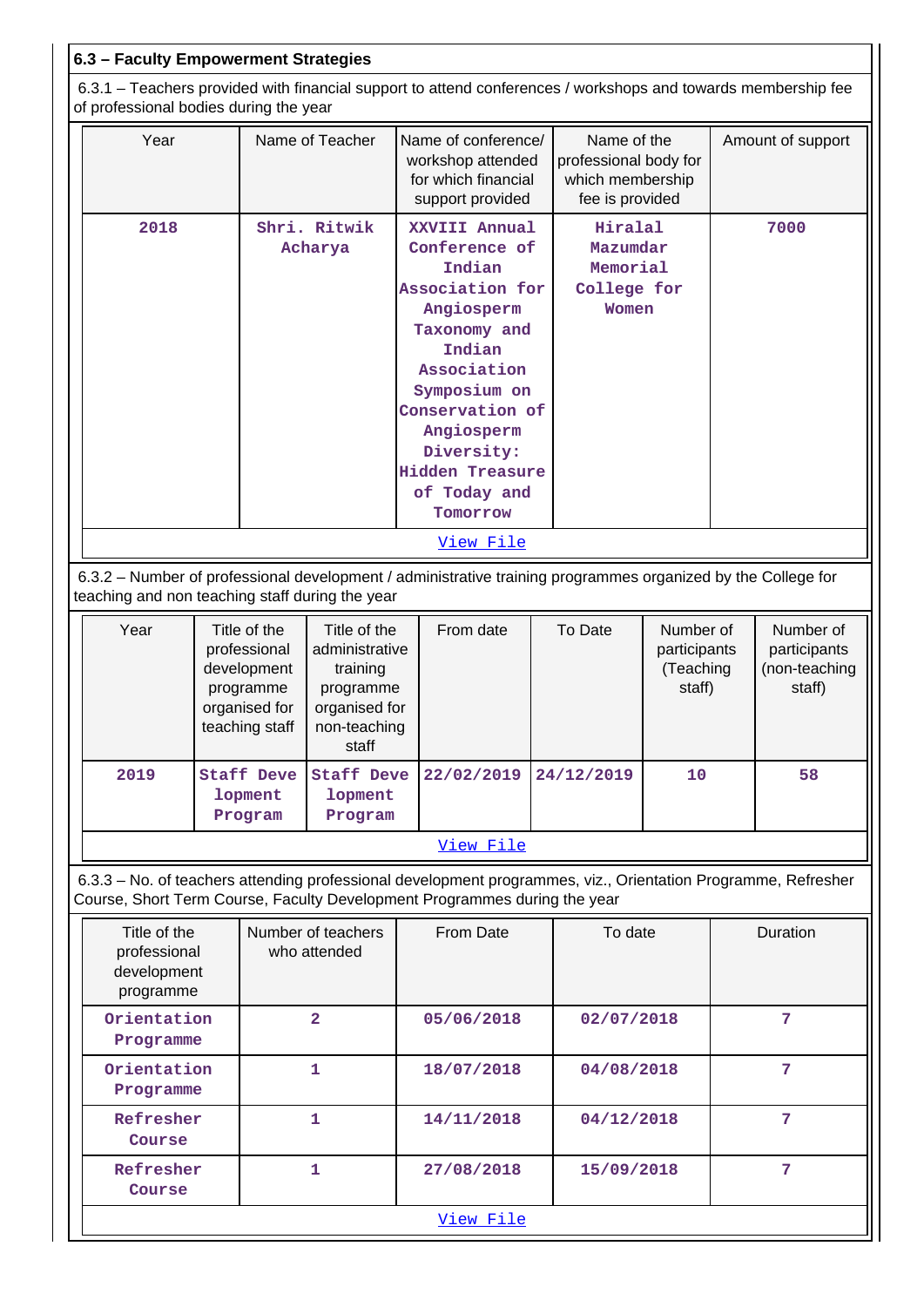| Teaching<br>Permanent<br>25<br>$6.3.5$ – Welfare schemes for<br>Teaching<br>Yes, Welfare Fund, leave,<br>allowance for on duty<br>absence for academic<br>upgradation etc.<br>6.4 - Financial Management and Resource Mobilization<br>6.4.1 – Institution conducts internal and external financial audits regularly (with in 100 words each)<br>The Institute conducts the initial Internal Audit through the Bursar,<br>counterchecked by the Principal with the help of a professional auditor cum<br>Chartered Accountant hired by the college. Finally, an auditor from the<br>year(not covered in Criterion III) | <b>Full Time</b><br>27                                                                                                                                                                                                                                 | Non-teaching                                                                                                                                                                                                                                                                                                                                                                                                                                             | Permanent<br>9<br>Yes, Welfare Fund, Leave,<br>Bonus, Ex-gratia etc. | Non-teaching | <b>Full Time</b><br>7<br><b>Students</b><br>Yes, fees concession,<br>students' aid from<br>various sources,<br>scholarships etc. |  |  |  |  |  |
|-----------------------------------------------------------------------------------------------------------------------------------------------------------------------------------------------------------------------------------------------------------------------------------------------------------------------------------------------------------------------------------------------------------------------------------------------------------------------------------------------------------------------------------------------------------------------------------------------------------------------|--------------------------------------------------------------------------------------------------------------------------------------------------------------------------------------------------------------------------------------------------------|----------------------------------------------------------------------------------------------------------------------------------------------------------------------------------------------------------------------------------------------------------------------------------------------------------------------------------------------------------------------------------------------------------------------------------------------------------|----------------------------------------------------------------------|--------------|----------------------------------------------------------------------------------------------------------------------------------|--|--|--|--|--|
|                                                                                                                                                                                                                                                                                                                                                                                                                                                                                                                                                                                                                       |                                                                                                                                                                                                                                                        |                                                                                                                                                                                                                                                                                                                                                                                                                                                          |                                                                      |              |                                                                                                                                  |  |  |  |  |  |
|                                                                                                                                                                                                                                                                                                                                                                                                                                                                                                                                                                                                                       |                                                                                                                                                                                                                                                        |                                                                                                                                                                                                                                                                                                                                                                                                                                                          |                                                                      |              |                                                                                                                                  |  |  |  |  |  |
|                                                                                                                                                                                                                                                                                                                                                                                                                                                                                                                                                                                                                       |                                                                                                                                                                                                                                                        |                                                                                                                                                                                                                                                                                                                                                                                                                                                          |                                                                      |              |                                                                                                                                  |  |  |  |  |  |
|                                                                                                                                                                                                                                                                                                                                                                                                                                                                                                                                                                                                                       |                                                                                                                                                                                                                                                        |                                                                                                                                                                                                                                                                                                                                                                                                                                                          |                                                                      |              |                                                                                                                                  |  |  |  |  |  |
|                                                                                                                                                                                                                                                                                                                                                                                                                                                                                                                                                                                                                       |                                                                                                                                                                                                                                                        |                                                                                                                                                                                                                                                                                                                                                                                                                                                          |                                                                      |              |                                                                                                                                  |  |  |  |  |  |
|                                                                                                                                                                                                                                                                                                                                                                                                                                                                                                                                                                                                                       |                                                                                                                                                                                                                                                        |                                                                                                                                                                                                                                                                                                                                                                                                                                                          |                                                                      |              |                                                                                                                                  |  |  |  |  |  |
|                                                                                                                                                                                                                                                                                                                                                                                                                                                                                                                                                                                                                       |                                                                                                                                                                                                                                                        |                                                                                                                                                                                                                                                                                                                                                                                                                                                          |                                                                      |              |                                                                                                                                  |  |  |  |  |  |
|                                                                                                                                                                                                                                                                                                                                                                                                                                                                                                                                                                                                                       |                                                                                                                                                                                                                                                        |                                                                                                                                                                                                                                                                                                                                                                                                                                                          |                                                                      |              |                                                                                                                                  |  |  |  |  |  |
|                                                                                                                                                                                                                                                                                                                                                                                                                                                                                                                                                                                                                       |                                                                                                                                                                                                                                                        | Government authenticates the expenditure. The entire matter is placed before<br>the Finance Sun-Committee. Later the same is placed before the members of the<br>Governing Body of the College. After the approval of the Governing Body the<br>audit report is sent to the Higher Education Department. The college has<br>provision for stock audit of the laboratories and of the library to ensure<br>compliance with financial investments therein. |                                                                      |              |                                                                                                                                  |  |  |  |  |  |
|                                                                                                                                                                                                                                                                                                                                                                                                                                                                                                                                                                                                                       | 6.4.2 - Funds / Grants received from management, non-government bodies, individuals, philanthropies during the<br>Funds/ Grnats received in Rs.<br>Name of the non government<br>Purpose<br>funding agencies /individuals                              |                                                                                                                                                                                                                                                                                                                                                                                                                                                          |                                                                      |              |                                                                                                                                  |  |  |  |  |  |
|                                                                                                                                                                                                                                                                                                                                                                                                                                                                                                                                                                                                                       |                                                                                                                                                                                                                                                        |                                                                                                                                                                                                                                                                                                                                                                                                                                                          | No Data Entered/Not Applicable !!!                                   |              |                                                                                                                                  |  |  |  |  |  |
|                                                                                                                                                                                                                                                                                                                                                                                                                                                                                                                                                                                                                       |                                                                                                                                                                                                                                                        | No file uploaded.                                                                                                                                                                                                                                                                                                                                                                                                                                        |                                                                      |              |                                                                                                                                  |  |  |  |  |  |
| 6.4.3 - Total corpus fund generated                                                                                                                                                                                                                                                                                                                                                                                                                                                                                                                                                                                   |                                                                                                                                                                                                                                                        |                                                                                                                                                                                                                                                                                                                                                                                                                                                          |                                                                      |              |                                                                                                                                  |  |  |  |  |  |
|                                                                                                                                                                                                                                                                                                                                                                                                                                                                                                                                                                                                                       |                                                                                                                                                                                                                                                        |                                                                                                                                                                                                                                                                                                                                                                                                                                                          | No Data Entered/Not Applicable !!!                                   |              |                                                                                                                                  |  |  |  |  |  |
| 6.5 - Internal Quality Assurance System                                                                                                                                                                                                                                                                                                                                                                                                                                                                                                                                                                               |                                                                                                                                                                                                                                                        |                                                                                                                                                                                                                                                                                                                                                                                                                                                          |                                                                      |              |                                                                                                                                  |  |  |  |  |  |
| 6.5.1 - Whether Academic and Administrative Audit (AAA) has been done?                                                                                                                                                                                                                                                                                                                                                                                                                                                                                                                                                |                                                                                                                                                                                                                                                        |                                                                                                                                                                                                                                                                                                                                                                                                                                                          |                                                                      |              |                                                                                                                                  |  |  |  |  |  |
| <b>Audit Type</b>                                                                                                                                                                                                                                                                                                                                                                                                                                                                                                                                                                                                     | External                                                                                                                                                                                                                                               |                                                                                                                                                                                                                                                                                                                                                                                                                                                          |                                                                      |              | Internal                                                                                                                         |  |  |  |  |  |
|                                                                                                                                                                                                                                                                                                                                                                                                                                                                                                                                                                                                                       | Yes/No                                                                                                                                                                                                                                                 | Agency                                                                                                                                                                                                                                                                                                                                                                                                                                                   |                                                                      | Yes/No       | Authority                                                                                                                        |  |  |  |  |  |
| Academic                                                                                                                                                                                                                                                                                                                                                                                                                                                                                                                                                                                                              | Yes                                                                                                                                                                                                                                                    | <b>External</b><br><b>Experts</b>                                                                                                                                                                                                                                                                                                                                                                                                                        |                                                                      | Yes          | Prinicpal and<br><b>IQAC</b>                                                                                                     |  |  |  |  |  |
| Administrative                                                                                                                                                                                                                                                                                                                                                                                                                                                                                                                                                                                                        | Yes                                                                                                                                                                                                                                                    | External<br><b>Experts</b>                                                                                                                                                                                                                                                                                                                                                                                                                               |                                                                      |              | Prinicipal and<br><b>IQAC</b>                                                                                                    |  |  |  |  |  |
|                                                                                                                                                                                                                                                                                                                                                                                                                                                                                                                                                                                                                       |                                                                                                                                                                                                                                                        |                                                                                                                                                                                                                                                                                                                                                                                                                                                          |                                                                      |              |                                                                                                                                  |  |  |  |  |  |
|                                                                                                                                                                                                                                                                                                                                                                                                                                                                                                                                                                                                                       | 6.5.2 – Activities and support from the Parent – Teacher Association (at least three)<br>i. No such association exists ii. college authority meets parents for their<br>suggestions and iii. feedback and also Parents-Teachers Meetings are held on a |                                                                                                                                                                                                                                                                                                                                                                                                                                                          |                                                                      |              |                                                                                                                                  |  |  |  |  |  |
|                                                                                                                                                                                                                                                                                                                                                                                                                                                                                                                                                                                                                       | regular basis.                                                                                                                                                                                                                                         |                                                                                                                                                                                                                                                                                                                                                                                                                                                          |                                                                      |              |                                                                                                                                  |  |  |  |  |  |
|                                                                                                                                                                                                                                                                                                                                                                                                                                                                                                                                                                                                                       |                                                                                                                                                                                                                                                        | 6.5.3 – Development programmes for support staff (at least three)<br>i. Three day staff development programme for NTS 22nd Feb to 24th Feb2019 ii.                                                                                                                                                                                                                                                                                                       |                                                                      |              |                                                                                                                                  |  |  |  |  |  |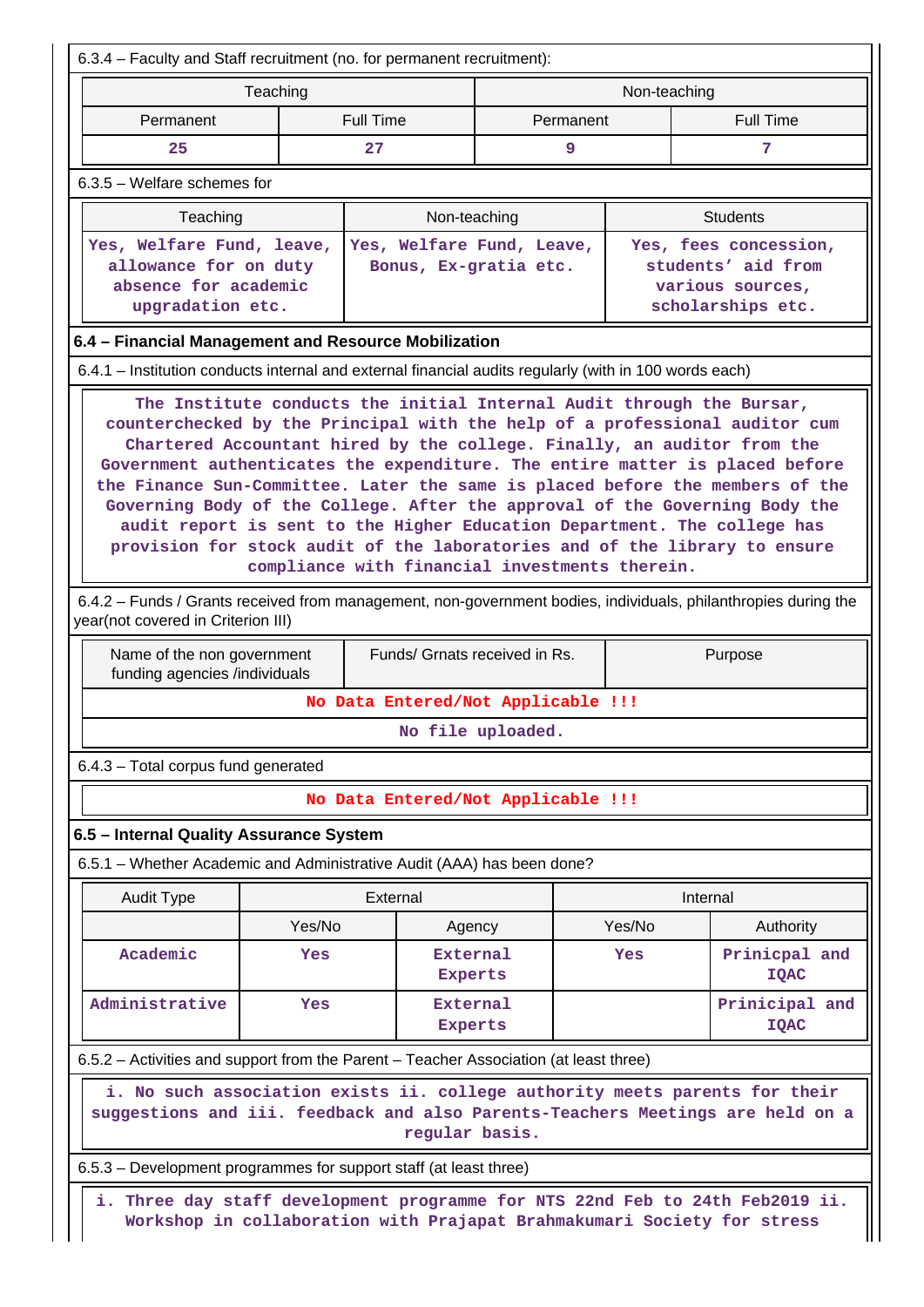#### **management iii. Principal counsels and gives training to NTS to maintain records (leave records and service books, office management etc.). Facilities for training on FMS is also given**

6.5.4 – Post Accreditation initiative(s) (mention at least three)

 **i. Offered new courses such as Environmental Science, Electronics, Urdu, Hindi, Women Studies and Commerce. ii. Initiated Skill Development Programs for Non-Teaching iii. Rooster has been revised and upgrade and several new teachers joined the College on substantive posts.**

6.5.5 – Internal Quality Assurance System Details

| a) Submission of Data for AISHE portal | Yes |
|----------------------------------------|-----|
| b) Participation in NIRF               | Yes |
| c)ISO certification                    | No  |
| d)NBA or any other quality audit       | No  |

6.5.6 – Number of Quality Initiatives undertaken during the year

| Year | Name of quality<br>initiative by IQAC                                                                                  | Date of<br>conducting IQAC | <b>Duration From</b> | Duration To | Number of<br>participants |
|------|------------------------------------------------------------------------------------------------------------------------|----------------------------|----------------------|-------------|---------------------------|
| 2018 | Extension<br>Lecture in<br>the Dept. of<br>Journalism                                                                  | 30/07/2018                 | 30/07/2018           | 30/07/2018  | 35                        |
| 2018 | Extension<br>Lecture in<br>the Dept. of<br>Education                                                                   | 17/08/2018                 | 17/08/2018           | 17/08/2018  | 57                        |
| 2018 | Extension<br>Lecture in<br>the Dept. of<br>Women<br>Studies                                                            | 29/08/2018                 | 29/08/2018           | 29/08/2018  | 33                        |
| 2019 | Program on<br>Protective D<br>escriminatio<br>n by Saraswa<br>tcharchachak<br>ra with<br>Political<br>Science<br>Dept. | 08/01/2019                 | 08/01/2019           | 08/01/2019  | 56                        |
| 2019 | Extesnion<br>Lecture in<br>the Dept. of<br>Sociology                                                                   | 08/02/2019                 | 08/02/2019           | 08/02/2019  | 16                        |
| 2019 | Extension<br>Lecture in<br>the Dept. of<br>Urdu                                                                        | 20/03/2019                 | 20/03/2019           | 20/03/2019  | 26                        |
| 2019 | Extension<br>Lecture in<br>the Dept. of<br>History                                                                     | 24/04/2019                 | 24/04/2019           | 24/04/2019  | 36                        |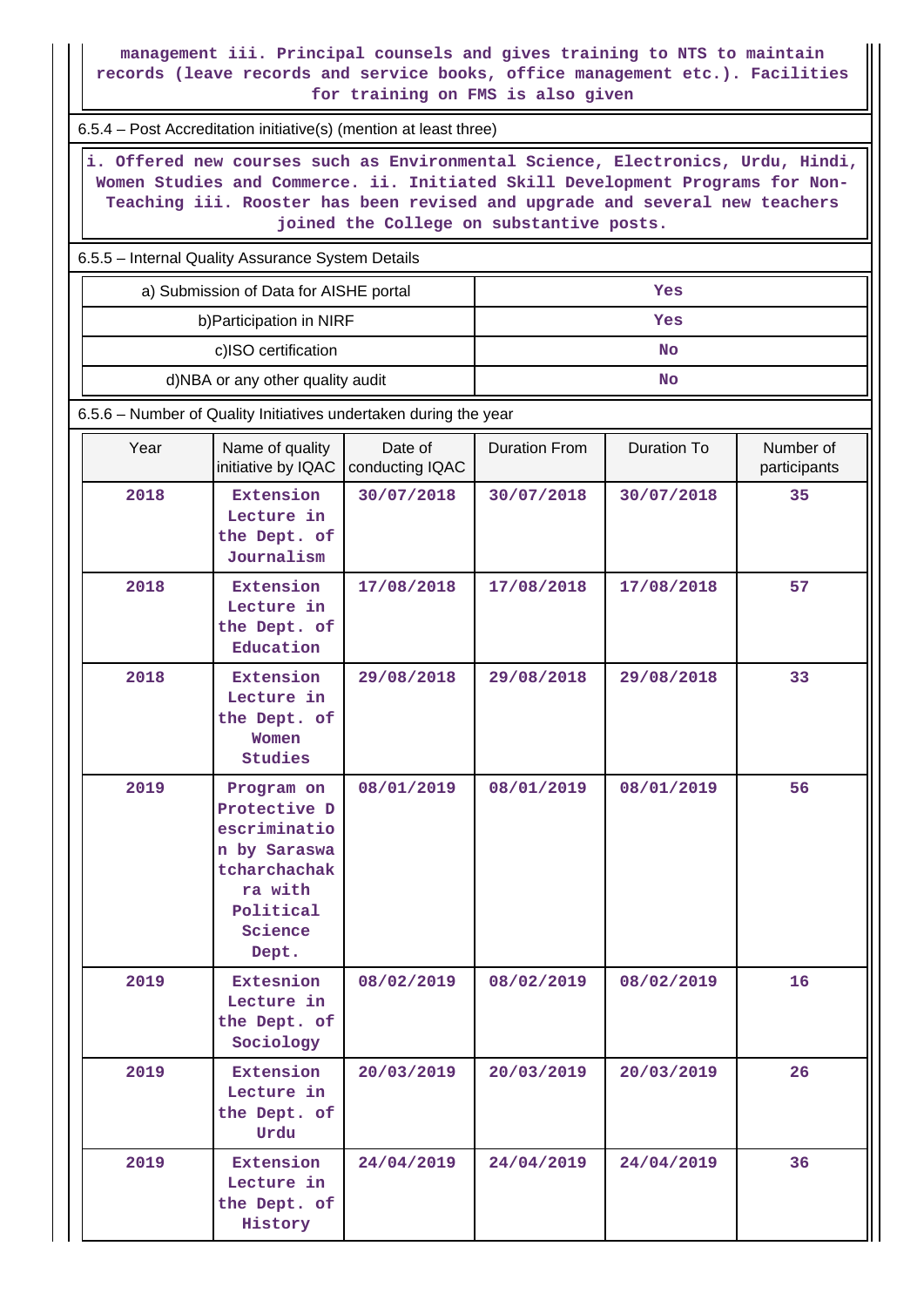| 2019                                                                                                                                                                                                                                                                                                                                                                                                                       | Extension<br>Lecture in<br>the Dept. of<br>Philosophy                                                         |  | 10/05/2019 |                          | 10/05/2019 | 10/05/2019                                                                            |                            |                         |                                        | 23 |  |
|----------------------------------------------------------------------------------------------------------------------------------------------------------------------------------------------------------------------------------------------------------------------------------------------------------------------------------------------------------------------------------------------------------------------------|---------------------------------------------------------------------------------------------------------------|--|------------|--------------------------|------------|---------------------------------------------------------------------------------------|----------------------------|-------------------------|----------------------------------------|----|--|
| 2019                                                                                                                                                                                                                                                                                                                                                                                                                       | Internationa<br>1 Seminar in<br>collaboratio<br>n with Dept.<br>of Poltical<br>Science with<br><b>BIPS</b>    |  |            | 08/09/2018<br>08/09/2018 |            |                                                                                       | 08/09/2018                 |                         | 73                                     |    |  |
| 2018                                                                                                                                                                                                                                                                                                                                                                                                                       | National<br>Semianar on<br>Use of<br>Scientific<br>and<br>Technical<br>Terminology<br>in Political<br>Science |  | 05/09/2018 |                          | 05/09/2018 |                                                                                       | 05/09/2018                 |                         |                                        | 66 |  |
|                                                                                                                                                                                                                                                                                                                                                                                                                            |                                                                                                               |  |            |                          |            | View File                                                                             |                            |                         |                                        |    |  |
| <b>CRITERION VII - INSTITUTIONAL VALUES AND BEST PRACTICES</b>                                                                                                                                                                                                                                                                                                                                                             |                                                                                                               |  |            |                          |            |                                                                                       |                            |                         |                                        |    |  |
| 7.1 - Institutional Values and Social Responsibilities                                                                                                                                                                                                                                                                                                                                                                     |                                                                                                               |  |            |                          |            |                                                                                       |                            |                         |                                        |    |  |
| 7.1.1 – Gender Equity (Number of gender equity promotion programmes organized by the institution during the<br>year)                                                                                                                                                                                                                                                                                                       |                                                                                                               |  |            |                          |            |                                                                                       |                            |                         |                                        |    |  |
| Title of the<br>Period from<br>programme                                                                                                                                                                                                                                                                                                                                                                                   |                                                                                                               |  |            | Period To                |            |                                                                                       | Number of Participants     |                         |                                        |    |  |
|                                                                                                                                                                                                                                                                                                                                                                                                                            |                                                                                                               |  |            |                          |            | Female                                                                                |                            |                         | Male                                   |    |  |
| National<br>09/07/2019<br>Seminar on<br>against Sexual<br>Harrasment of<br>Women at Work<br>Place                                                                                                                                                                                                                                                                                                                          |                                                                                                               |  | 09/07/2019 |                          |            | 72                                                                                    |                            |                         | 57                                     |    |  |
| 7.1.2 - Environmental Consciousness and Sustainability/Alternate Energy initiatives such as:                                                                                                                                                                                                                                                                                                                               |                                                                                                               |  |            |                          |            |                                                                                       |                            |                         |                                        |    |  |
|                                                                                                                                                                                                                                                                                                                                                                                                                            |                                                                                                               |  |            |                          |            | Percentage of power requirement of the University met by the renewable energy sources |                            |                         |                                        |    |  |
| For the Renewable Source of Energy the College has installed Solar Panels.<br>Percentage of power requirement of the college met by the renewable energy<br>sources. There are two panels installed each of 10 Kilowatt Power Grid.<br>Previously the College had to pay around Rs. 26000 per month. Currently the<br>College pays upto Rs. 14000 only. Therefore nearly 46 (approx.) rebate by using<br>the Solar Panels. |                                                                                                               |  |            |                          |            |                                                                                       |                            |                         |                                        |    |  |
| 7.1.3 - Differently abled (Divyangjan) friendliness                                                                                                                                                                                                                                                                                                                                                                        |                                                                                                               |  |            |                          |            |                                                                                       |                            |                         |                                        |    |  |
| Item facilities                                                                                                                                                                                                                                                                                                                                                                                                            |                                                                                                               |  |            | Yes/No                   |            |                                                                                       |                            | Number of beneficiaries |                                        |    |  |
| No Data Entered/Not Applicable !!!                                                                                                                                                                                                                                                                                                                                                                                         |                                                                                                               |  |            |                          |            |                                                                                       |                            |                         |                                        |    |  |
| 7.1.4 - Inclusion and Situatedness                                                                                                                                                                                                                                                                                                                                                                                         |                                                                                                               |  |            |                          |            |                                                                                       |                            |                         |                                        |    |  |
| Number of<br>Number of<br>Year<br>initiatives to<br>initiatives<br>address<br>taken to                                                                                                                                                                                                                                                                                                                                     |                                                                                                               |  | Date       | Duration                 |            | Name of<br>initiative                                                                 | <b>Issues</b><br>addressed |                         | Number of<br>participating<br>students |    |  |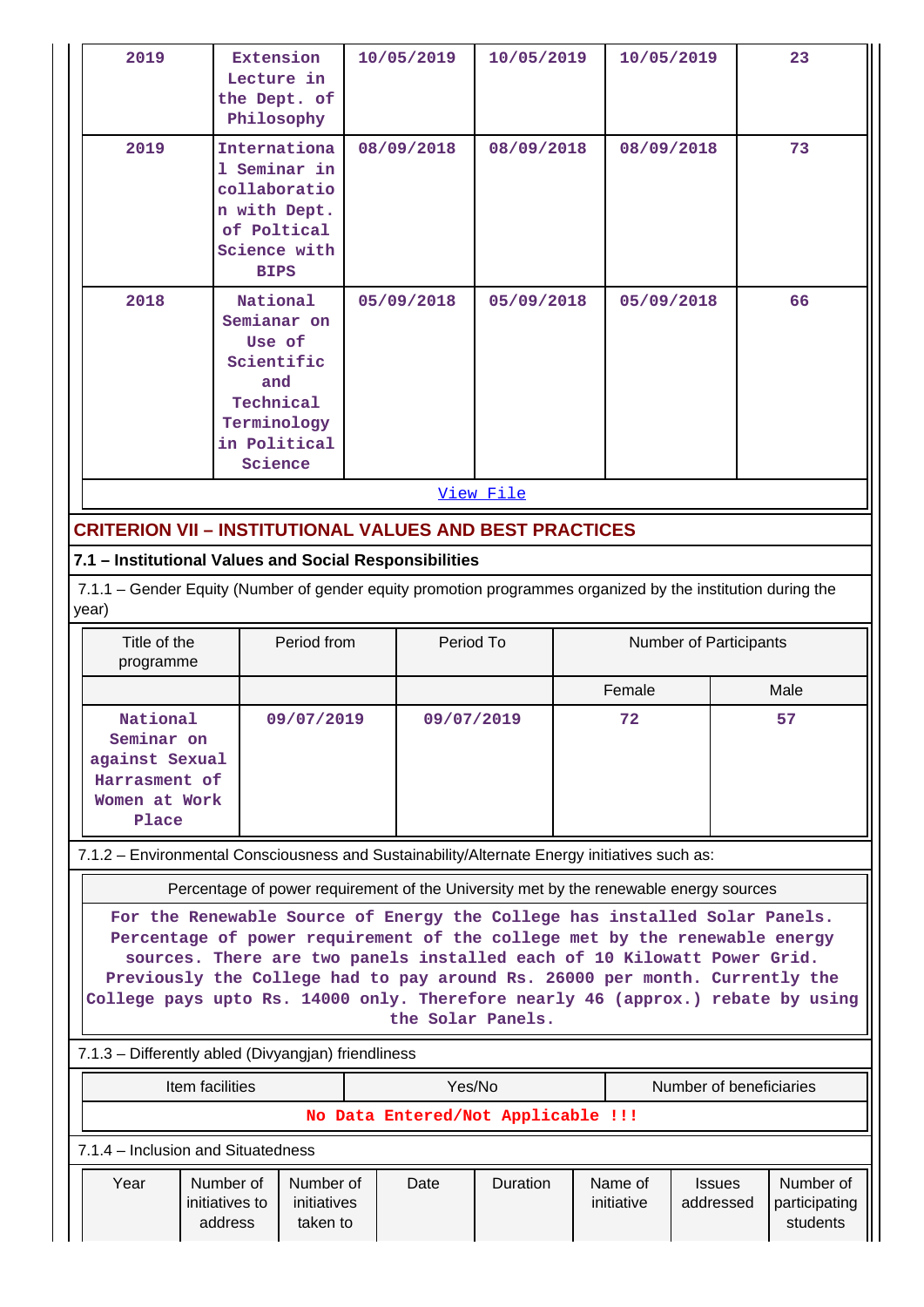|                               | locational<br>advantages<br>and disadva<br>ntages | engage with<br>and<br>contribute to<br>local<br>community |  |                     |                |                                                                                                 |                                                                                                                                                                                                                                                                                                                                                                                                                                                                                                                                          |                                                                                                   | and staff |
|-------------------------------|---------------------------------------------------|-----------------------------------------------------------|--|---------------------|----------------|-------------------------------------------------------------------------------------------------|------------------------------------------------------------------------------------------------------------------------------------------------------------------------------------------------------------------------------------------------------------------------------------------------------------------------------------------------------------------------------------------------------------------------------------------------------------------------------------------------------------------------------------------|---------------------------------------------------------------------------------------------------|-----------|
| 2018                          | $\overline{2}$                                    | $\overline{2}$                                            |  | 16/04/201<br>8      | 5              |                                                                                                 | Eye Camp<br>in Collab<br>oration<br>with<br>Susrat                                                                                                                                                                                                                                                                                                                                                                                                                                                                                       | Eye Check<br>Up                                                                                   | 162       |
| 2018                          | $\overline{2}$                                    | $\overline{2}$                                            |  | 04/12/201<br>8      | $\overline{4}$ |                                                                                                 | ia<br><b>Awareness</b><br>and<br>Screening<br>Camp with<br>school of<br>Tropical<br>Medicine                                                                                                                                                                                                                                                                                                                                                                                                                                             | Thalessem Thalessem<br>ia<br>Problems                                                             | 154       |
| 2018                          | $\mathbf{1}$                                      | $\mathbf{1}$                                              |  | 29/11/201<br>8      | 5              |                                                                                                 | Cleaning<br>Camp at<br>Nibedita<br>Colony                                                                                                                                                                                                                                                                                                                                                                                                                                                                                                | Cleanline<br>ss of the<br>Slum Area                                                               | 35        |
| 2019                          | $\mathbf{1}$<br>$\mathbf{1}$                      |                                                           |  | 26/03/201<br>9      | $\overline{4}$ | <b>Blood</b><br>Donation<br>Camp in c<br>ollaborat<br>ion with<br>NSS and<br>Social<br>Outreach |                                                                                                                                                                                                                                                                                                                                                                                                                                                                                                                                          | <b>Blood</b><br>Donation<br>Camp                                                                  | 126       |
|                               |                                                   |                                                           |  |                     | View File      |                                                                                                 |                                                                                                                                                                                                                                                                                                                                                                                                                                                                                                                                          |                                                                                                   |           |
|                               |                                                   |                                                           |  |                     |                |                                                                                                 |                                                                                                                                                                                                                                                                                                                                                                                                                                                                                                                                          | 7.1.5 - Human Values and Professional Ethics Code of conduct (handbooks) for various stakeholders |           |
| <b>Title</b>                  |                                                   |                                                           |  | Date of publication |                |                                                                                                 | Follow up(max 100 words)                                                                                                                                                                                                                                                                                                                                                                                                                                                                                                                 |                                                                                                   |           |
| 1. Prospectus for<br>students |                                                   |                                                           |  | 19/07/2018          |                |                                                                                                 | The prospectus of the<br>college is the preamble<br>or window to the College.<br>We try to put forth the<br>reason why young students<br>should opt this college<br>how we seek to hone their<br>academic skills and<br>prepare them for their<br>future. It is designed<br>and planned by the<br>admission and prospectus<br>sub-committee of the<br>college with the<br>Principal at the helm.<br>The courses offered by<br>the institution are well<br>laid out for students to<br>choose in accordance to<br>their convenience. Also |                                                                                                   |           |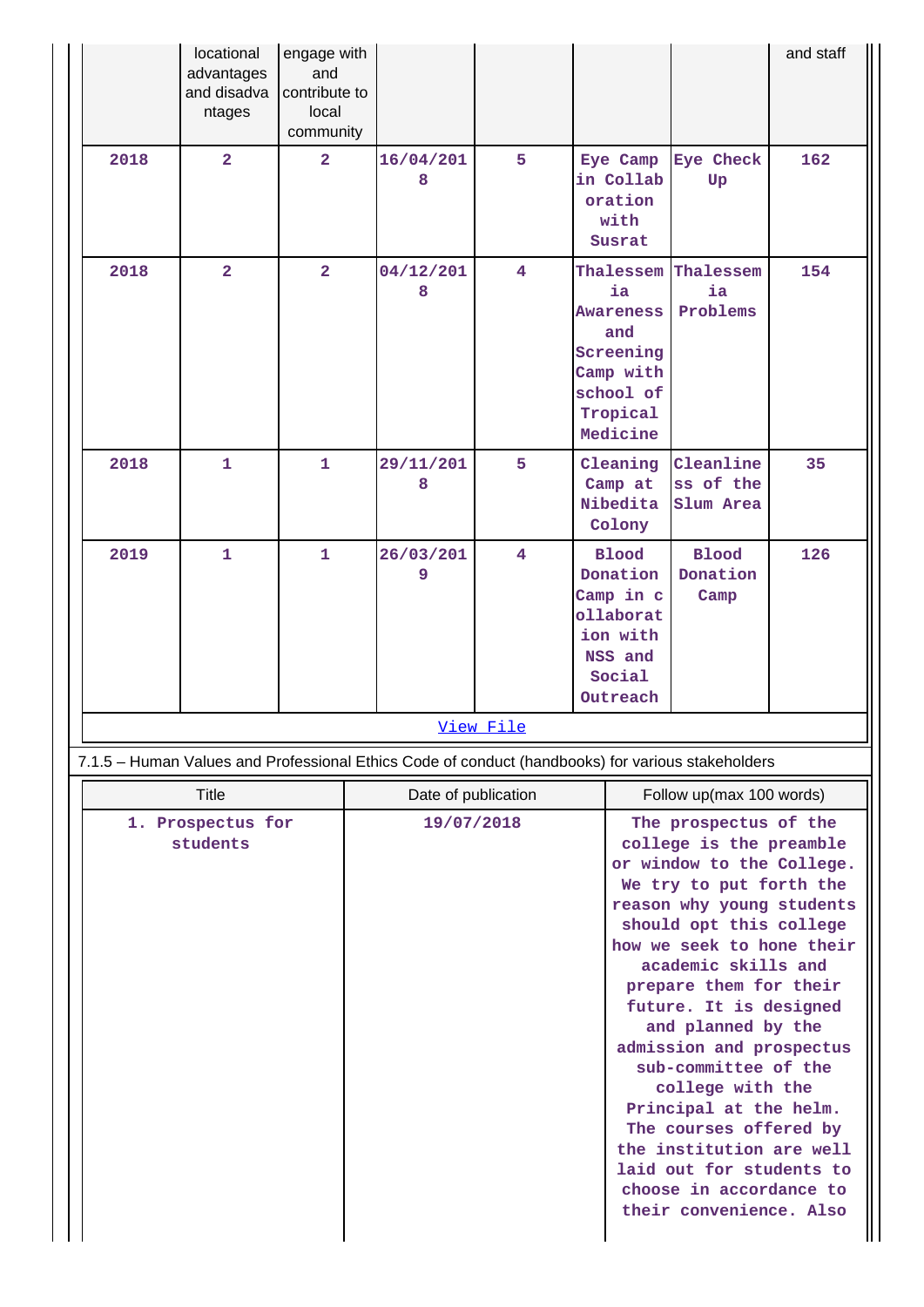|  | the fee structure, rules  |
|--|---------------------------|
|  | and regulations ought to  |
|  | be maintained by all      |
|  | stake holders associated  |
|  | with the college is       |
|  | mentioned. The            |
|  | Institutional Calendar is |
|  | published too. Besides    |
|  | all activities of the     |
|  | college find a large      |
|  | space in the prospectus.  |

#### 7.1.6 – Activities conducted for promotion of universal Values and Ethics

| Activity                                                                                       | <b>Duration From</b> | Duration To | Number of participants |  |  |  |
|------------------------------------------------------------------------------------------------|----------------------|-------------|------------------------|--|--|--|
| Seminar on value<br>education in<br>Collaboration with<br>Education and<br>Sanskrit Department | 19/02/2019           | 19/02/2019  | 67                     |  |  |  |
| View File                                                                                      |                      |             |                        |  |  |  |

7.1.7 – Initiatives taken by the institution to make the campus eco-friendly (at least five)

 **1. Tree Plantation 2. Study of Environmental Science is made mandatory among 1st Semester students 3. Garbage recycled as manure 4. Littering in campus is prohibited 5. Use of dustbins 6. Stress on solar energy 7. Recycling of used papers and taking steps towards paperless governance**

#### **7.2 – Best Practices**

7.2.1 – Describe at least two institutional best practices

 **a.The college Students' aid fund and concession mechanism b.Students Aid Fund supported by proposal of Teachers council of our college c.The non teaching staff of the college maintains its own fund to provide support to the poor students. Goals—To make admission formality and regular academics etc easier for poor/needy students of our college and to ensure that poor students have sufficient resources to enable them to attend college. We provide aids, fee waivers, scholarships etc. Evidence—2018-19 two students were financially aided through students Aid fund. The fund is under the supervision of Smt. Koel Sengupta Librarian. The beneficiaries were Priya Sutradhar who received Rs 1500 for admission to Semester 3 and Sona Das Rs 4800 for the same.2.PracticeCommunity Service/NSS at Nivedita colony(Social outreach programme) Goal—provide facilities for poor living close to our college. Programmes undertaken to make them aware about health related issues and social evils.Engaging incommunity serviceprovides students with the opportunity to become active members of their community and has a lasting, positive impact on society at large.Community service or volunteerism enables students to acquire life skills and knowledge, as well as provide a service to those who need it most.Evidence--Health Camp on 16thfeb2018Eye camp at Nivedita colony on 16thand 17thApril 2019Awareness on cleanliness on 24th sept 2018 Tree plantation program on 10thAugust2019Campaign against Dengue on 9thOctober and 30thnovember2018Childrens day celebration on 14/11/2018Blood donation camp 24/09/2019 Campaign against Aids on 1/12/2019 poster presentation for environment protection on 8/06/2018 Thalasemia check up on 4/12/2018 Distribution of utensils on 14/04/2019 Drawing completion by children on 6th march 2019 Menstrual hygiene awareness camp 4th March 2019 Beti Bachao Beti pathao campaign at slum 29thSeptember 2018 and Anti drug abuse day poster presentation 26/06/2018.**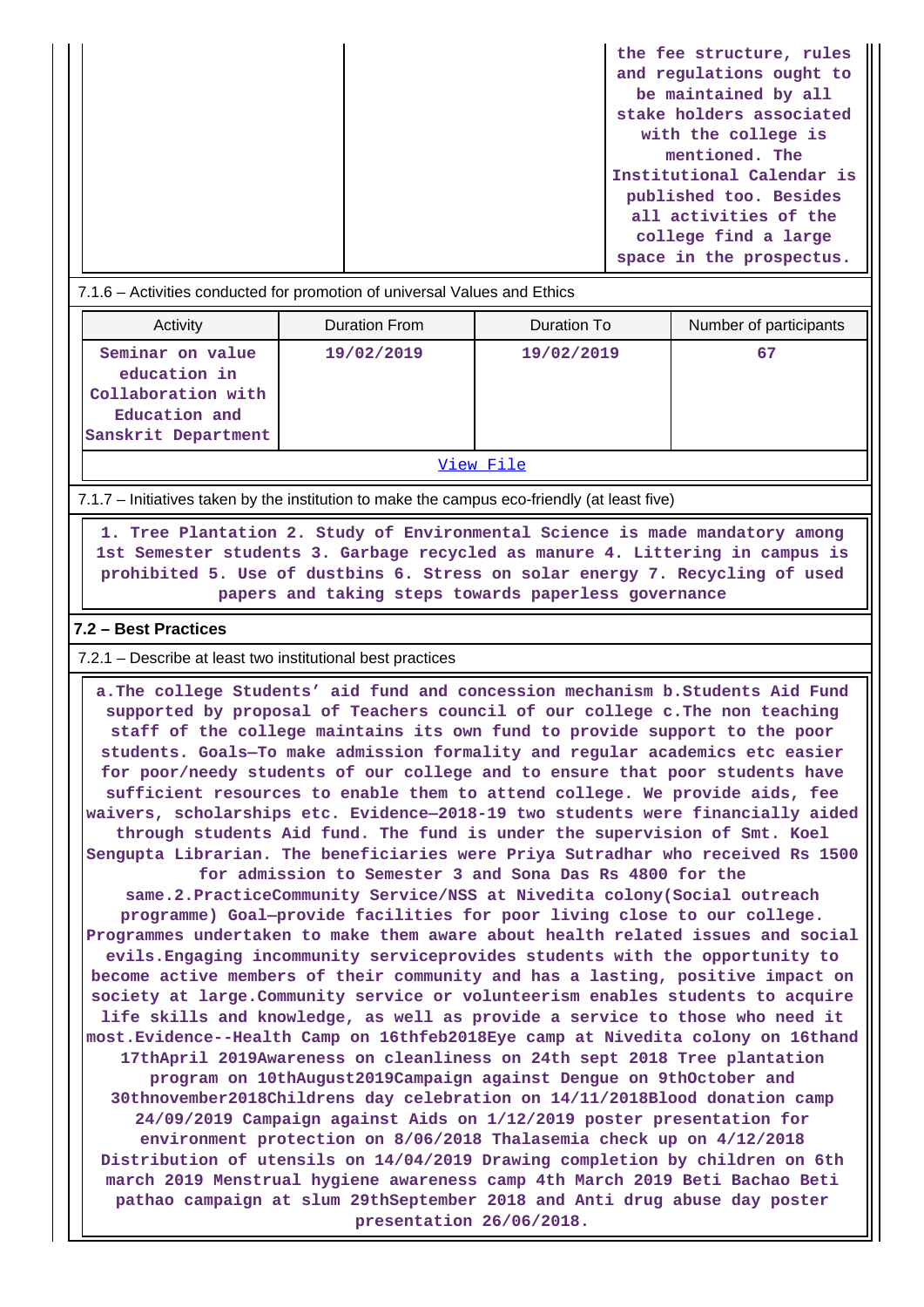Upload details of two best practices successfully implemented by the institution as per NAAC format in your institution website, provide the link

[http://hmmcollege.ac.in/upload/aca\\_nonaca\\_files/7\\_2\\_\(2\)-converted.pdf](http://hmmcollege.ac.in/upload/aca_nonaca_files/7_2_(2)-converted.pdf)

#### **7.3 – Institutional Distinctiveness**

 7.3.1 – Provide the details of the performance of the institution in one area distinctive to its vision, priority and thrust in not more than 500 words

 **The college was a small one tucked in anonymity. The academic performance of students lacks brilliance and the fiscal situation of the institution and financial credibility of the students fail to match the shinning prospects of many colleges in and around the City yet we believe that, the indomitable team spirit of the staff could beat magnanimous challenges and create wonders .We aim to empower young women of the college academically, economically and socially. Multifarious courses offered to students tochoose in accordance to their aptitude. Along with hardcore academic courses measure has been taken to impart professional training too.Communicative English and computer literacy courses offered to hone the student skill and prepare them for the job market. Certificate course in Pharmaceutical Engineering, Biotechnology through collaboration with GNIPST is already in vogue. The college authority has started taking appropriate steps to run the course by using its own resources, so that the students can avail of this facility, free of cost in order to ensure access of all students into the domain of skill enhancement courses, the college authority is planning to involve its own resources more judiciously. The college with the help ofits retired faculties('BANDHAN SCHEME') is planning to introduce more academic programmes for its students at minimum cost to make them academically stronger and socially empowered . One very special and distinctive feature of the college is its regular Yoga classes for students. This not only improves their physical fitness but also increases their concentration power. Ours is perhaps one college in West Bengal that has translated Yoga into a regular exercise for all students, which runswith the approval of the affiliating university. Besides we have an NSS and NCC unit engaged in diverse activities catering either to build their academic, economic or social acumen. Their commendable service in our adopted slum, not only teaches them to be a responsible citizen and soldier of the nation, but also attempts to build a strong bond between the college and the community. We aim to facilitate sustainable development among women of our society.Last but not the least the addition of Women's Study as course curriculum has completed the circle of making women learn to be real and empower themselves from within to recognize their rights and celebrate their identity, this is the only college under West Bengal State University, which has started this course. We aim to equip our students and make them strong enough to fight the external word fraught with challenges. We are bent on making each of our students economically ,socially and academically strong enough so that they could lead a life of dignity and responsibility.The college tirelessly takes effort for career and placement for its students keeping in view the need for their financial empowerment.The college is planning to initiate Self Defense training course for its students to empower them from within, as well as to enable them to learn to fight against external vulnerability.**

Provide the weblink of the institution

[http://hmmcollege.ac.in/upload/aca\\_nonaca\\_files/7\\_3-converted.pdf](http://hmmcollege.ac.in/upload/aca_nonaca_files/7_3-converted.pdf)

#### **8.Future Plans of Actions for Next Academic Year**

 **Plan of Action, 2019-2020 • Propose to engage in MSME project of Government of West Bengal. • Introduce UNNANT BHARAT Project under MHRD. • Introduce UTKARSH BANGLA project under West Bengal State Council of Technical and Vocational**